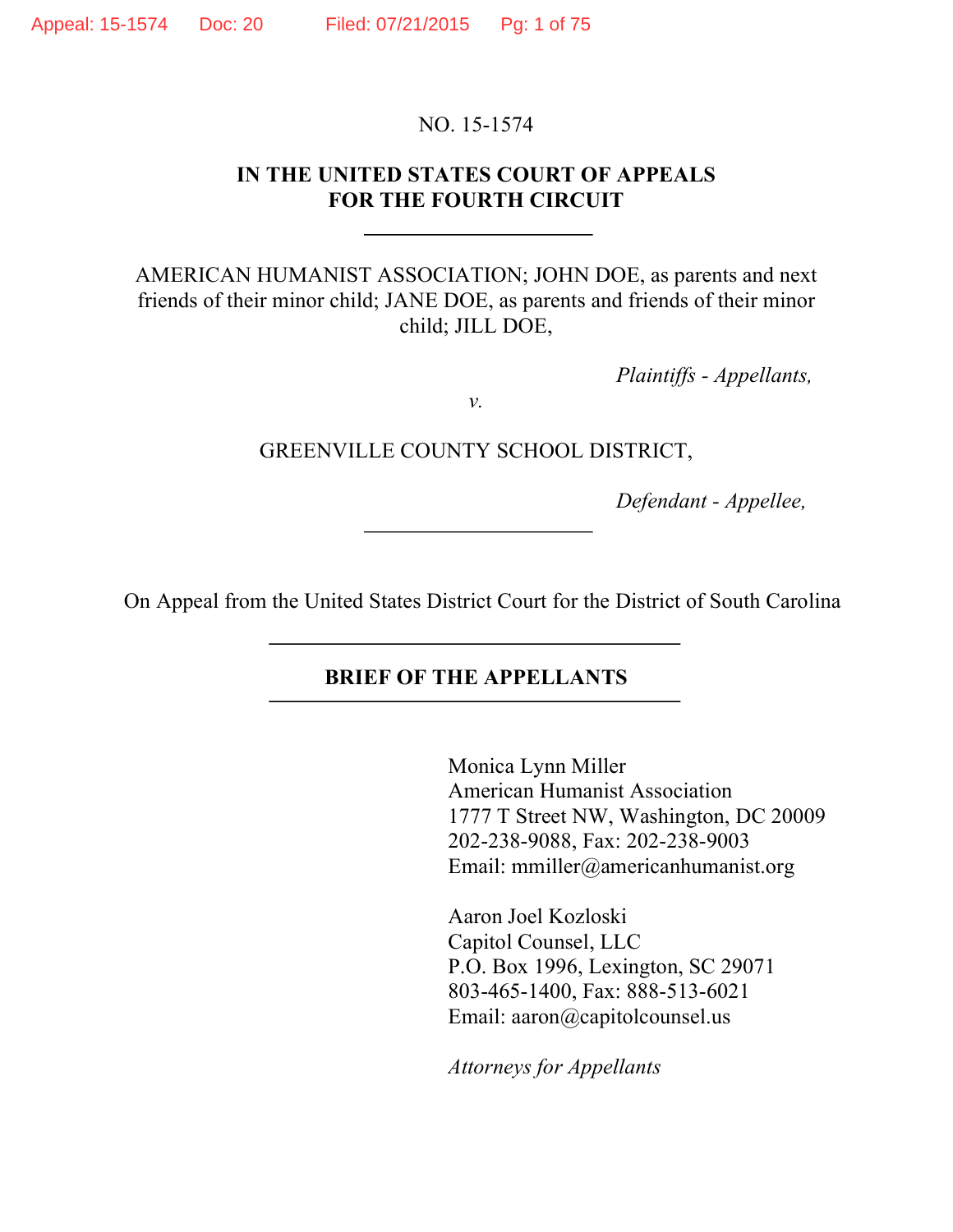### **CORPORATE DISCLOSURE STATEMENT**

Pursuant to Fed. R. App. P. 26.1 and Local Rule 26.1, the American Humanist Association is a nonprofit corporation and makes the following disclosure statement:

1. Is party or amicus a publicly held corporation or other publicly held entity? No.

2. Does party/amicus have any parent corporations? No.

3. Is 10% or more of the stock of a party/amicus owned by a publicly held corporation or other publicly held entity? No

4. Is there any other publicly held corporation or other publicly held entity that has a direct financial interest in the outcome of the litigation? No

5. Is party a trade association? No

6. Does this case arise out of a bankruptcy proceeding? No

s/ Monica Lynn Miller

American Humanist Association

July 20, 2015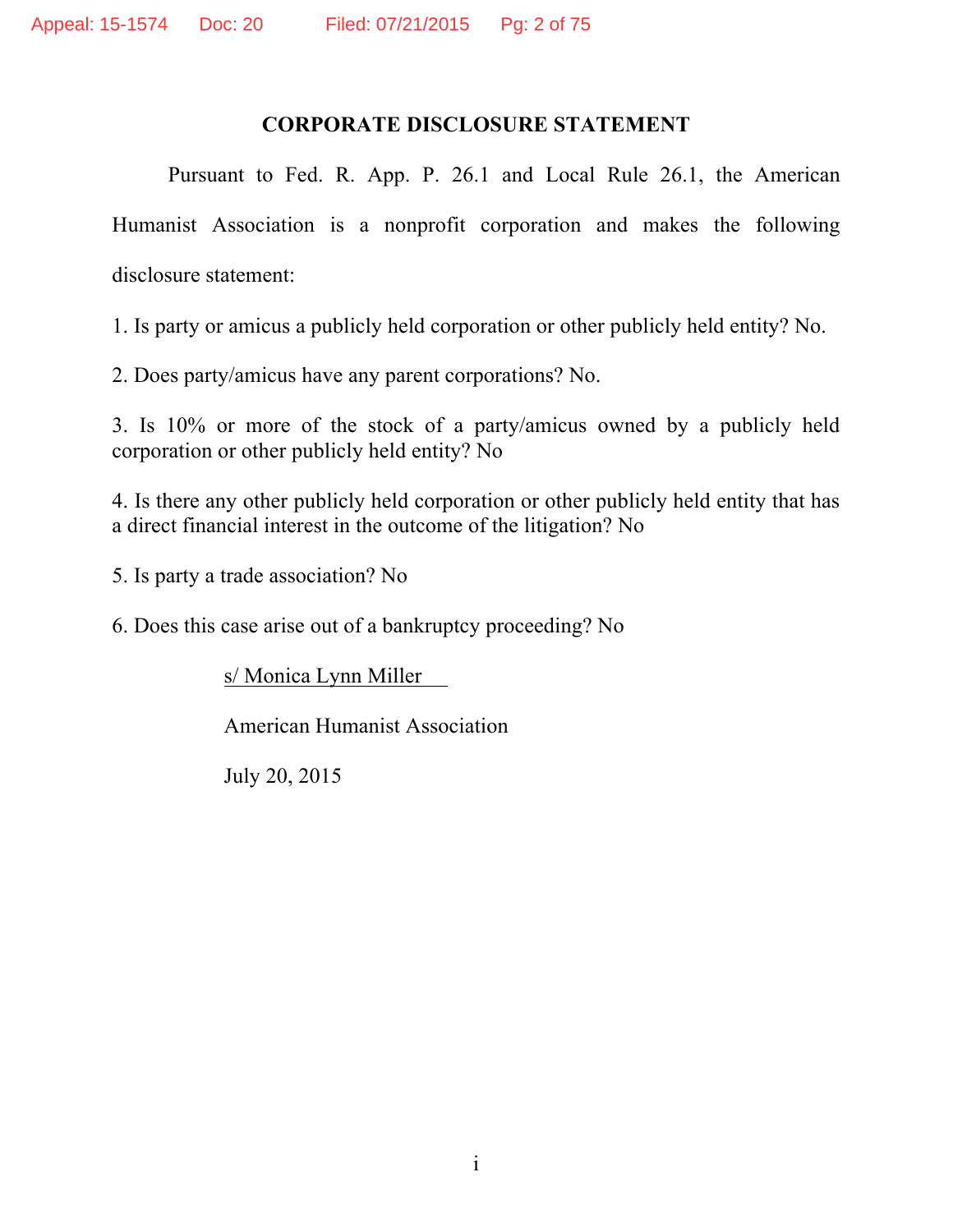# **TABLE OF CONTENTS**

| The District failed to meet its burden of proving a secular<br>2.<br>23 |
|-------------------------------------------------------------------------|
| C. The Prayer Policy has the unconstitutional effect of advancing       |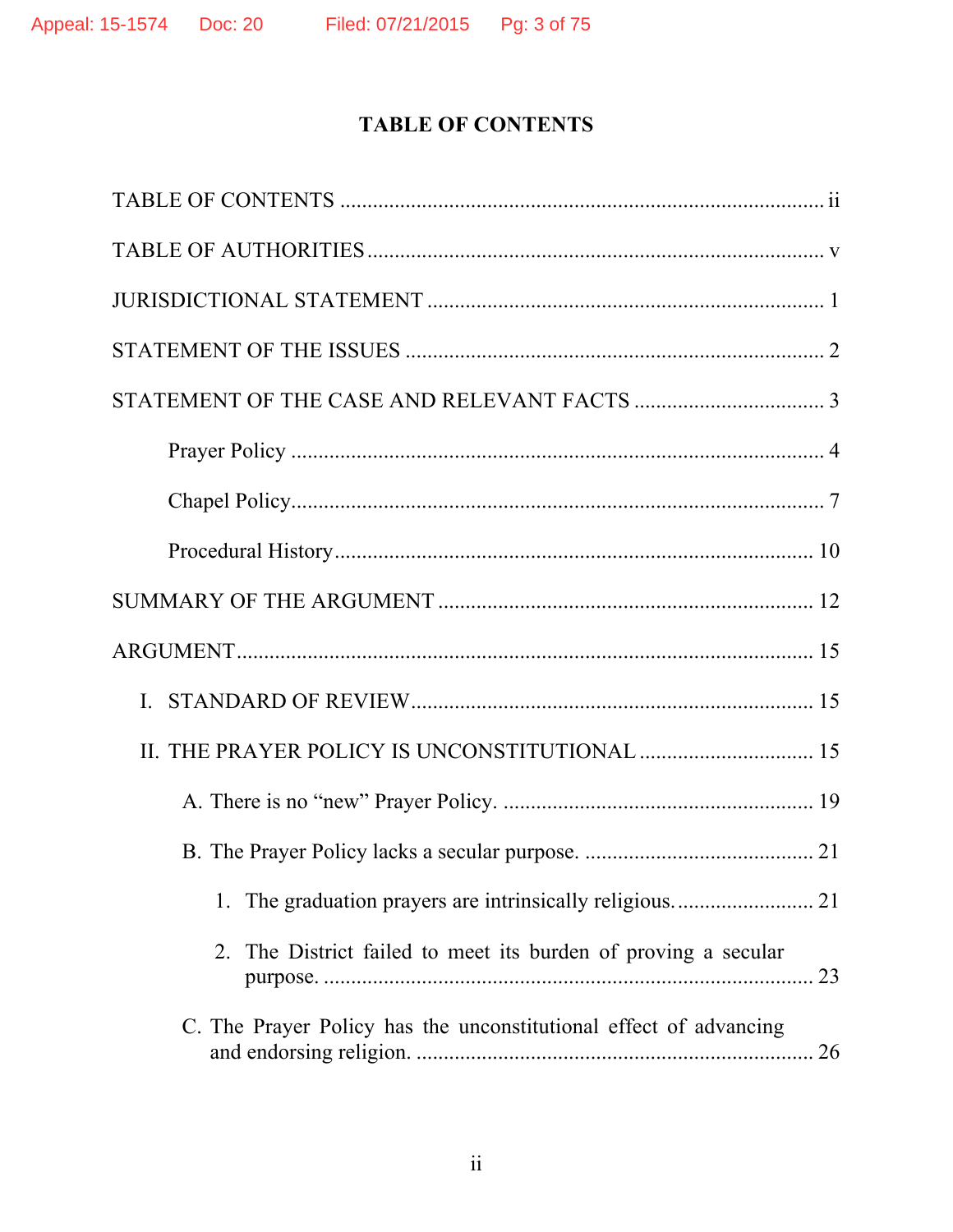|      | 1. A graduation ceremony is not a forum for private speech and                                                             |  |
|------|----------------------------------------------------------------------------------------------------------------------------|--|
|      | 2. A policy prohibiting graduation prayer is required by the<br>Establishment Clause, and does not in any way violate Free |  |
|      | 3. A policy "permitting" graduation prayers violates the                                                                   |  |
|      |                                                                                                                            |  |
|      | 5. The Prayer Policy is unconstitutional as applied and cannot                                                             |  |
|      |                                                                                                                            |  |
|      |                                                                                                                            |  |
|      | E. The ratio of 2014 prayers is immaterial but not " <i>de minimis.</i> "  46                                              |  |
|      | F. The Prayer Policy fosters excessive entanglement with religion.  48                                                     |  |
| III. | THE PRAYER POLICY FAILS THE COERCION TEST.  49                                                                             |  |
| IV.  | IN DISMISSING PLAINTIFFS-<br>COURT ERRED<br><b>THE</b>                                                                     |  |
|      |                                                                                                                            |  |
|      |                                                                                                                            |  |
| V.   |                                                                                                                            |  |
|      |                                                                                                                            |  |
|      |                                                                                                                            |  |
|      |                                                                                                                            |  |
|      |                                                                                                                            |  |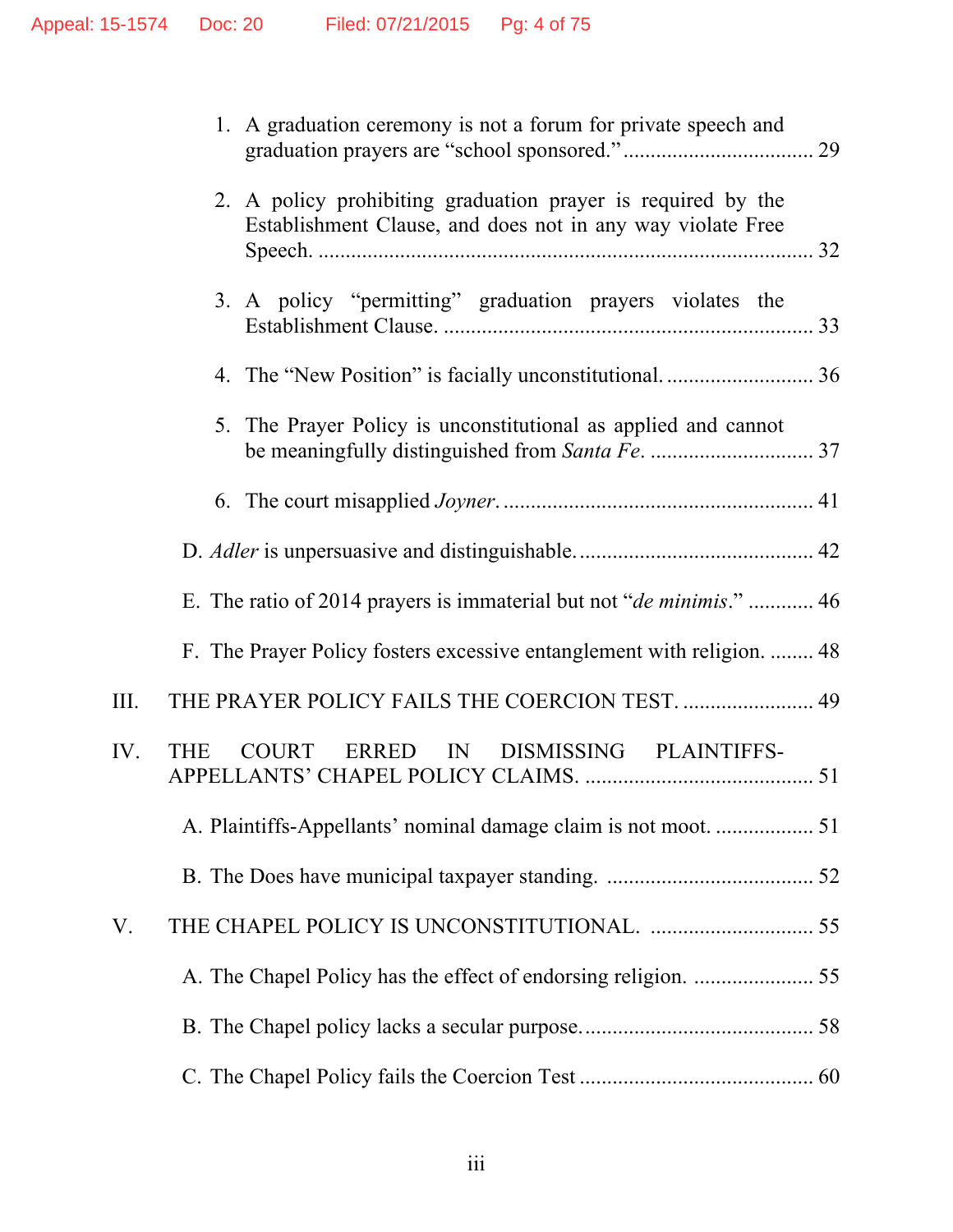| CERTIFICATE OF COMPLIANCE     |  |
|-------------------------------|--|
| <b>CERTIFICATE OF SERVICE</b> |  |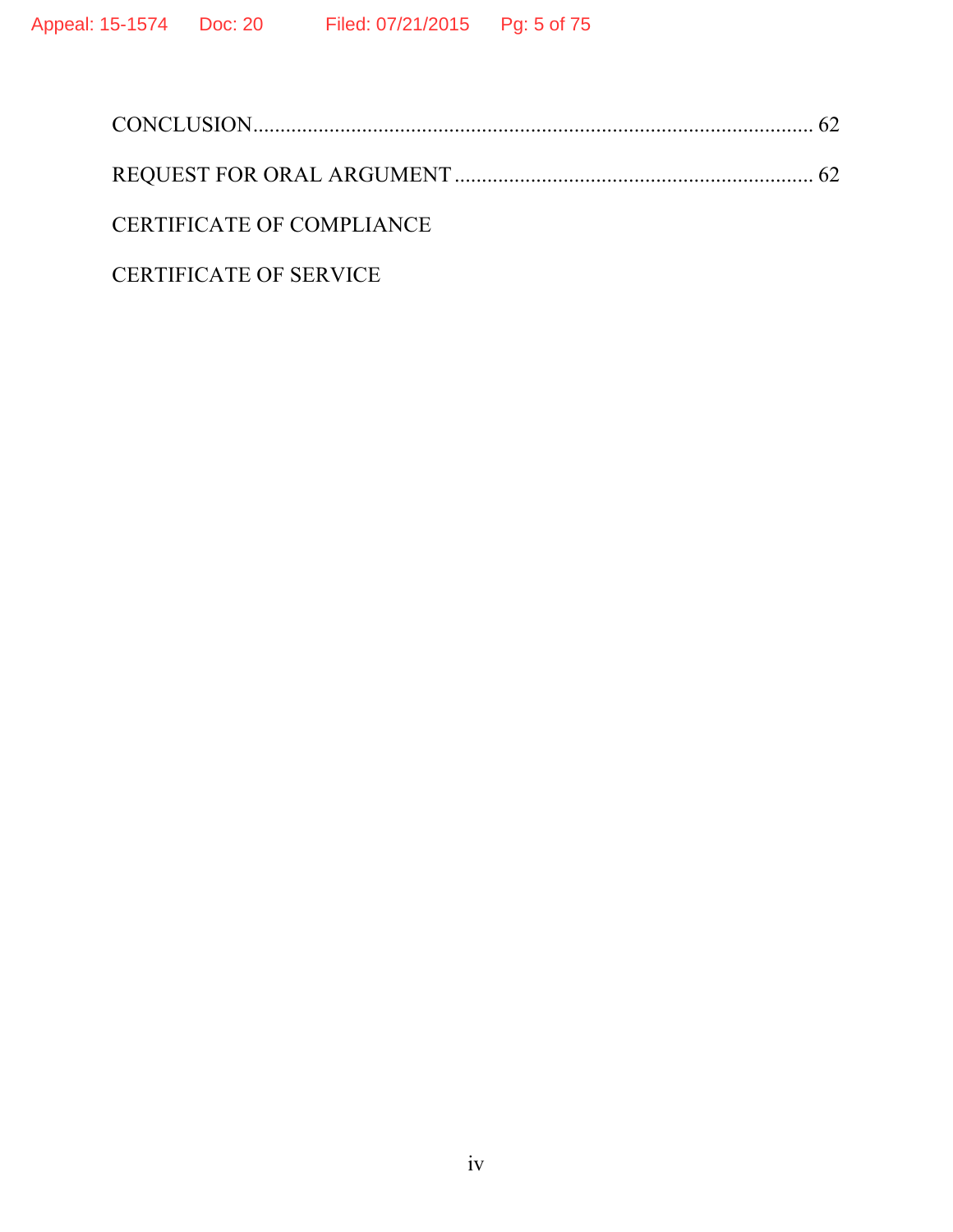# **TABLE OF AUTHORITIES**

# **Cases**

| ACLU v. Black Horse Pike Reg'l Bd. of Educ., 84 F.3d 1471 (3d Cir. 1996). passim |
|----------------------------------------------------------------------------------|
| ACLU v. Rabun Cnty. Chamber of Commerce, Inc., 698 F.2d 1098 (11th Cir. 1983)    |
|                                                                                  |
| Am. Humanist Ass'n v. Lake Elsinore, 2014 U.S. Dist. LEXIS 25180 (C.D. Cal.      |
|                                                                                  |
|                                                                                  |
| Ashby v. Isle of Wight County Sch. Bd., 354 F. Supp. 2d 616 (E.D. Va. 2004)      |
| Bell v. Little Axe Indep. Sch. Dist., 766 F.2d 1391 (10th Cir. 1985) 48          |
| Bennett v. Livermore Unified Sch. Dist., 193 Cal. App. 3d 1012 (1st Dist. 1987)  |
|                                                                                  |
|                                                                                  |
| Capital City Real Estate, LLC v. Certain Underwriters at Lloyd's London, 2015    |
|                                                                                  |
| Carlino v. Gloucester City High Sch., 57 F. Supp. 2d 1 (D.N.J. 1999) 18          |
|                                                                                  |
| Chapin Furniture Outlet Inc. v. Town of Chapin, 252 Fed. App'x 566               |
| Child Evangelism Fellowship v. Anderson Sch. Dist. Five, 470 F.3d 1062           |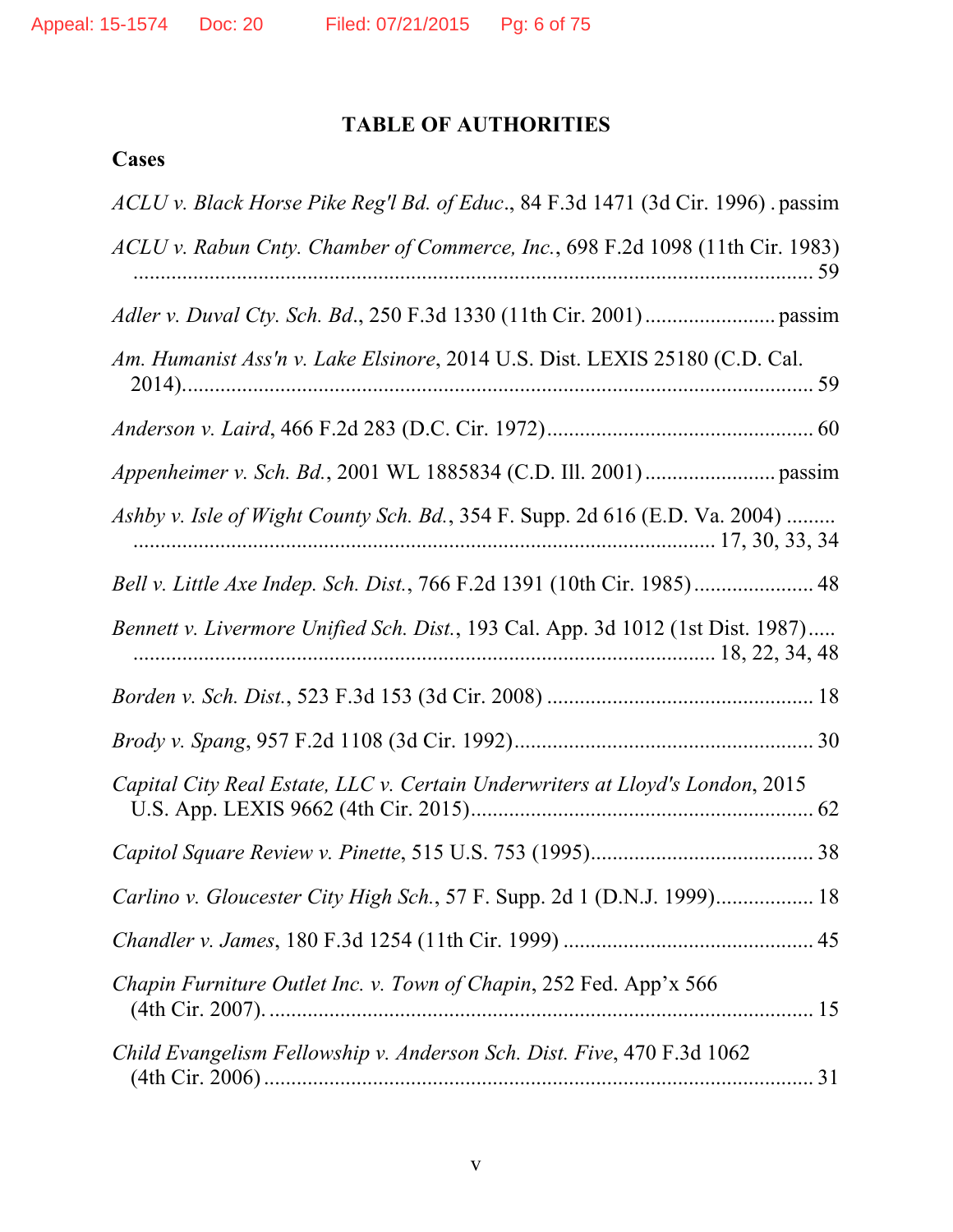| Child Evangelism Fellowship v. Montgomery County Pub. Schs, 373 F.3d 589          |
|-----------------------------------------------------------------------------------|
| Church of Lukumi Babalu Aye v. City of Hialeah, 508 U.S. 520 (1993)  39           |
| Church of Scientology Flag Serv. v. Clearwater, 2 F.3d 1514 (11th Cir. 1993) 23   |
| Cole v. Oroville Union High Sch. Dist., 228 F.3d 1092 (9th Cir. 2000)  passim     |
| Collins v. Chandler Unified Sch. Dist., 644 F.2d 759 (9th Cir. 1981)  passim      |
| Comm. for Voluntary Prayer v. Wimberly, 704 A.2d 1199 (D.C. 1997) 18, 27          |
| Corder v. Lewis Palmer Sch. Dist., 566 F.3d 1219 (10th Cir. 2009)  18, 29, 32, 44 |
|                                                                                   |
| Covenant Media of S.C., LLC v. City of N. Charleston, 493 F.3d 421 (4th Cir.      |
|                                                                                   |
| De Spain v. De Kalb Cnty. Comm. Sch. Dist., 384 F.2d 836 (7th Cir. 1967) 18       |
| Deveney v. Bd. of Educ. of Kanawha, 231 F. Supp. 2d 483 (S.D. W.VA. 2002)         |
|                                                                                   |
|                                                                                   |
|                                                                                   |
|                                                                                   |
|                                                                                   |
|                                                                                   |
| Doe v. Sch. Dist. of City of Norfolk, 340 F.3d 605 (8th Cir. 2003)  48, 49        |
| Does 1 v. Elmbrook Joint Common Sch. Dist., 2010 U.S. Dist. LEXIS 72354 (E.D.     |
| Does v. Enfield Pub. Schools, 716 F. Supp. 2d 172 (D. Conn. 2010)  passim         |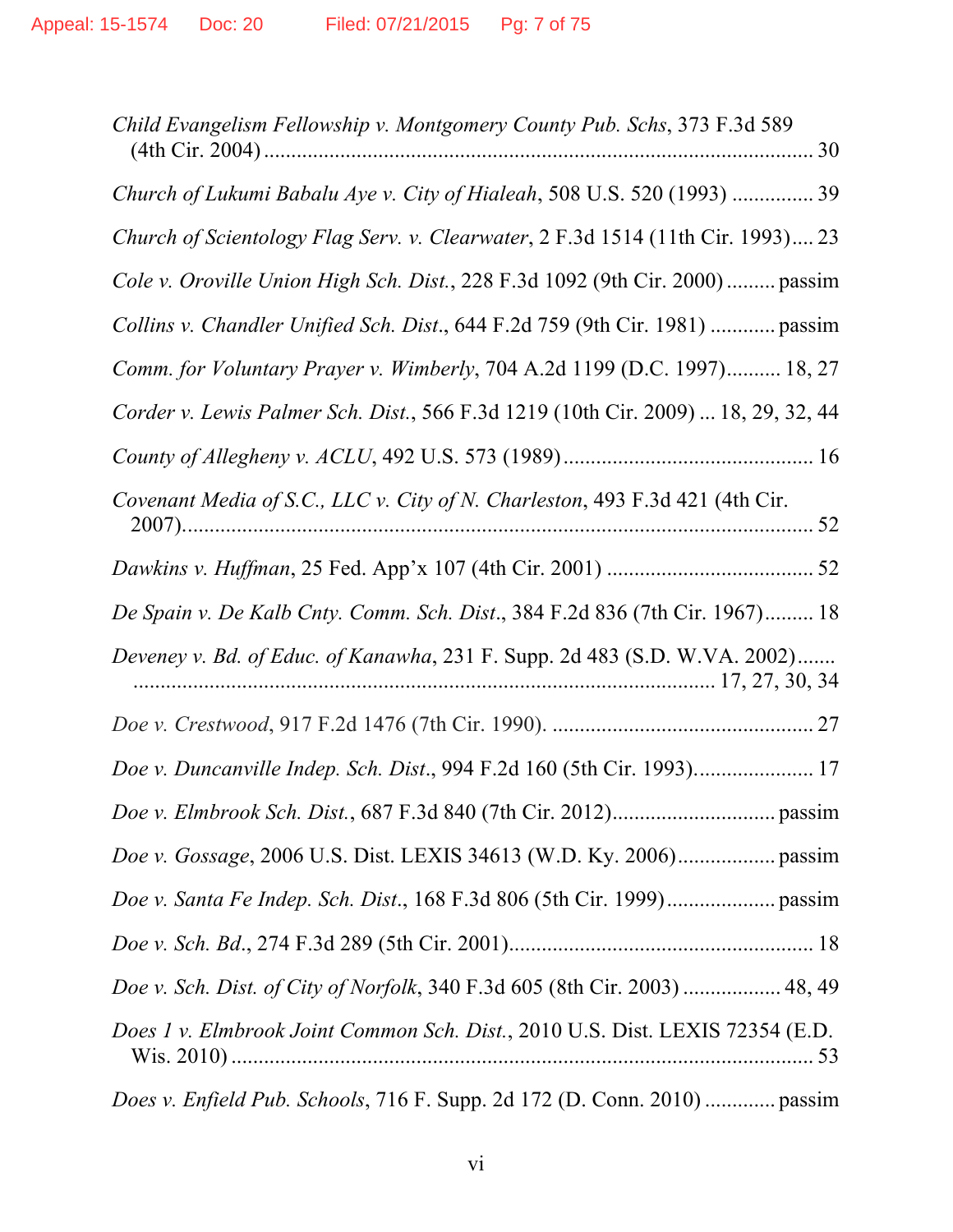| Gearon v. Loudoun Cnty. Sch. Bd., 844 F. Supp. 1097 (E.D. Va. 1993)  passim    |  |
|--------------------------------------------------------------------------------|--|
|                                                                                |  |
| Graham v. Cent. Cmty. Sch. Dist., 608 F. Supp. 531 (S.D. Iowa 1985) 18         |  |
|                                                                                |  |
|                                                                                |  |
|                                                                                |  |
|                                                                                |  |
|                                                                                |  |
| Holloman v. Harland, 370 F.3d 1252 (11th Cir. 2004) 22, 44, 59                 |  |
|                                                                                |  |
|                                                                                |  |
| Jager v. Douglas Cnty. Sch. Dist., 862 F.2d 824 (11th Cir. 1989) 18, 23        |  |
|                                                                                |  |
|                                                                                |  |
|                                                                                |  |
|                                                                                |  |
| Lassonde v. Pleasanton Unified Sch. Dist., 320 F.3d 979 (9th Cir. 2003) passim |  |
|                                                                                |  |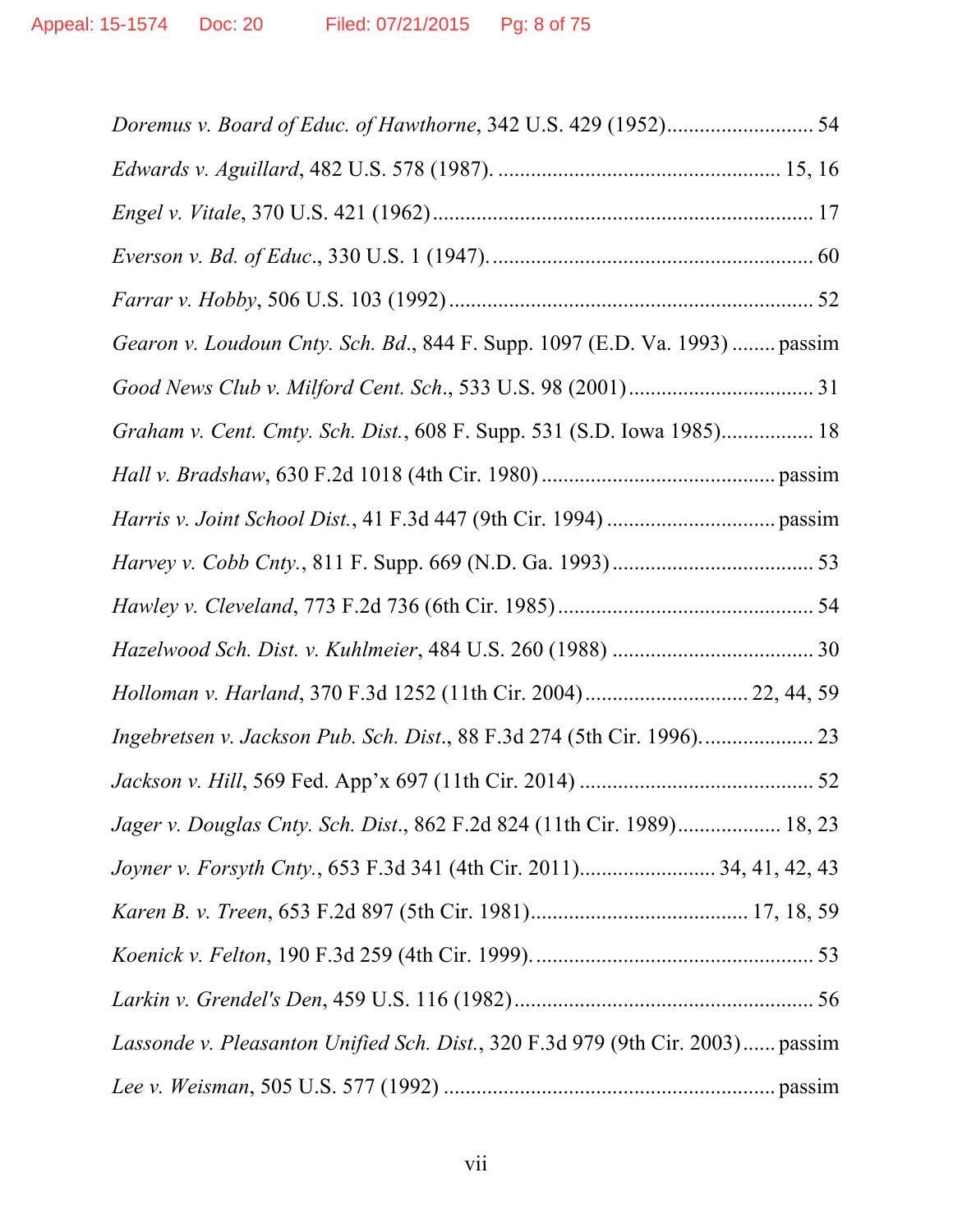| Lundberg v. W. Monona Cmty. Sch. Dist., 731 F. Supp. 331 (N.D. Iowa 1989)<br><u>matematical passimum and passimum and passimum and passimum and passimum and passimum and passimum and passimum and passimum and passimum and passimum and passimum and passimum and passimum and passimum and passimum and p</u> |
|-------------------------------------------------------------------------------------------------------------------------------------------------------------------------------------------------------------------------------------------------------------------------------------------------------------------|
| Mangold v. Albert Gallatin Area Sch. Dist., 438 F.2d 1194 (3d Cir. 1971) 18                                                                                                                                                                                                                                       |
|                                                                                                                                                                                                                                                                                                                   |
|                                                                                                                                                                                                                                                                                                                   |
| Meltzer v. Bd. of Pub. Instruction, 548 F.2d 559 (5th Cir. 1977) 18                                                                                                                                                                                                                                               |
| Musgrove v. Sch. Bd., 608 F. Supp. 2d 1303 (M.D. Fla. 2005) 55, 61                                                                                                                                                                                                                                                |
|                                                                                                                                                                                                                                                                                                                   |
|                                                                                                                                                                                                                                                                                                                   |
|                                                                                                                                                                                                                                                                                                                   |
| Peck v. Upshur Cnty. Bd. of Educ., 155 F.3d 274 (4th Cir. 1998)  31, 40, 45                                                                                                                                                                                                                                       |
|                                                                                                                                                                                                                                                                                                                   |
|                                                                                                                                                                                                                                                                                                                   |
| Reimann v. Fremont County Joint Sch. Dist, 1980 WL 590189 (D. Idaho 1980) 55                                                                                                                                                                                                                                      |
|                                                                                                                                                                                                                                                                                                                   |
| S.D. v. St. Johns Cnty. Sch. Dist., 632 F. Supp. 2d 1085 (M.D. Fla. 2009) 18                                                                                                                                                                                                                                      |
|                                                                                                                                                                                                                                                                                                                   |
| Sands v. Morongo Unified Sch. Dist., 53 Cal. 3d 863 (1991)  18, 27, 34, 48                                                                                                                                                                                                                                        |
|                                                                                                                                                                                                                                                                                                                   |
|                                                                                                                                                                                                                                                                                                                   |
| <i>Skarin v. Woodbine Cmty. Sch. Dist., 204 F. Supp. 2d 1195 (S.D. Iowa 2002)</i>                                                                                                                                                                                                                                 |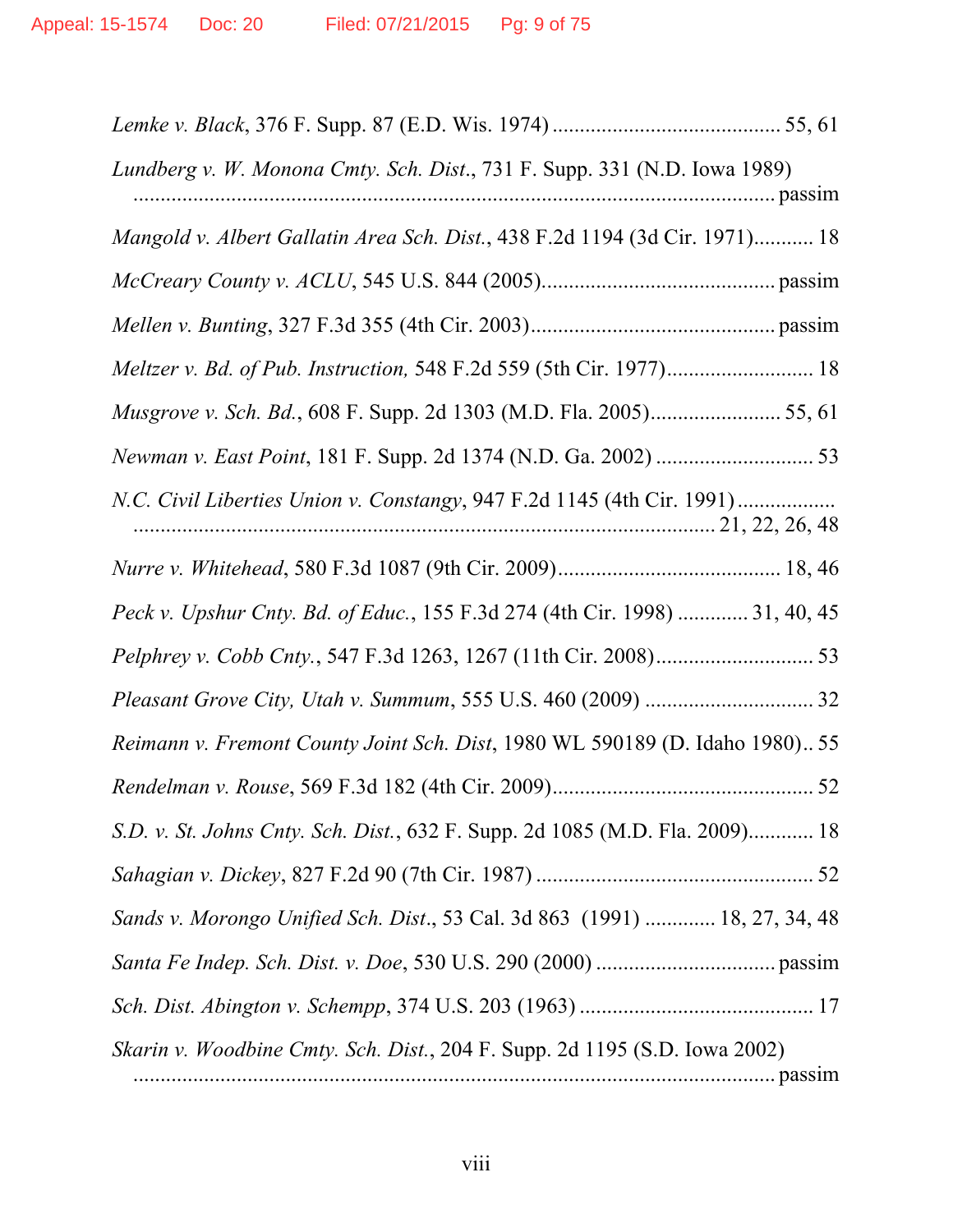| Smith v. Jefferson County Bd. of Sch. Comm'rs, 641 F.3d 197 (6th Cir. 2011)  55 |
|---------------------------------------------------------------------------------|
| Spacco v. Bridgewater Sch. Dep't, 722 F. Supp. 834 (D. Mass. 1989) 55, 56, 61   |
|                                                                                 |
| Thompson v. Life Ins. Co. of N. Am., 30 Fed. App'x 160 (4th Cir. 2002) 62       |
|                                                                                 |
|                                                                                 |
|                                                                                 |
|                                                                                 |
|                                                                                 |
| Westfarm Assocs. Ltd. P'shp v. Washington Suburban Sanitary Comm'n, 66 F.3d     |
| Wigg v. Sioux Falls Sch. Dist., 382 F.3d 807 (8th Cir. 2004).  49               |
| Workman v. Greenwood Cmty. Sch. Corp., 2010 U.S. Dist. LEXIS 42813 (S.D.        |
| <b>Statutes and Constitution</b>                                                |
|                                                                                 |
|                                                                                 |
|                                                                                 |
|                                                                                 |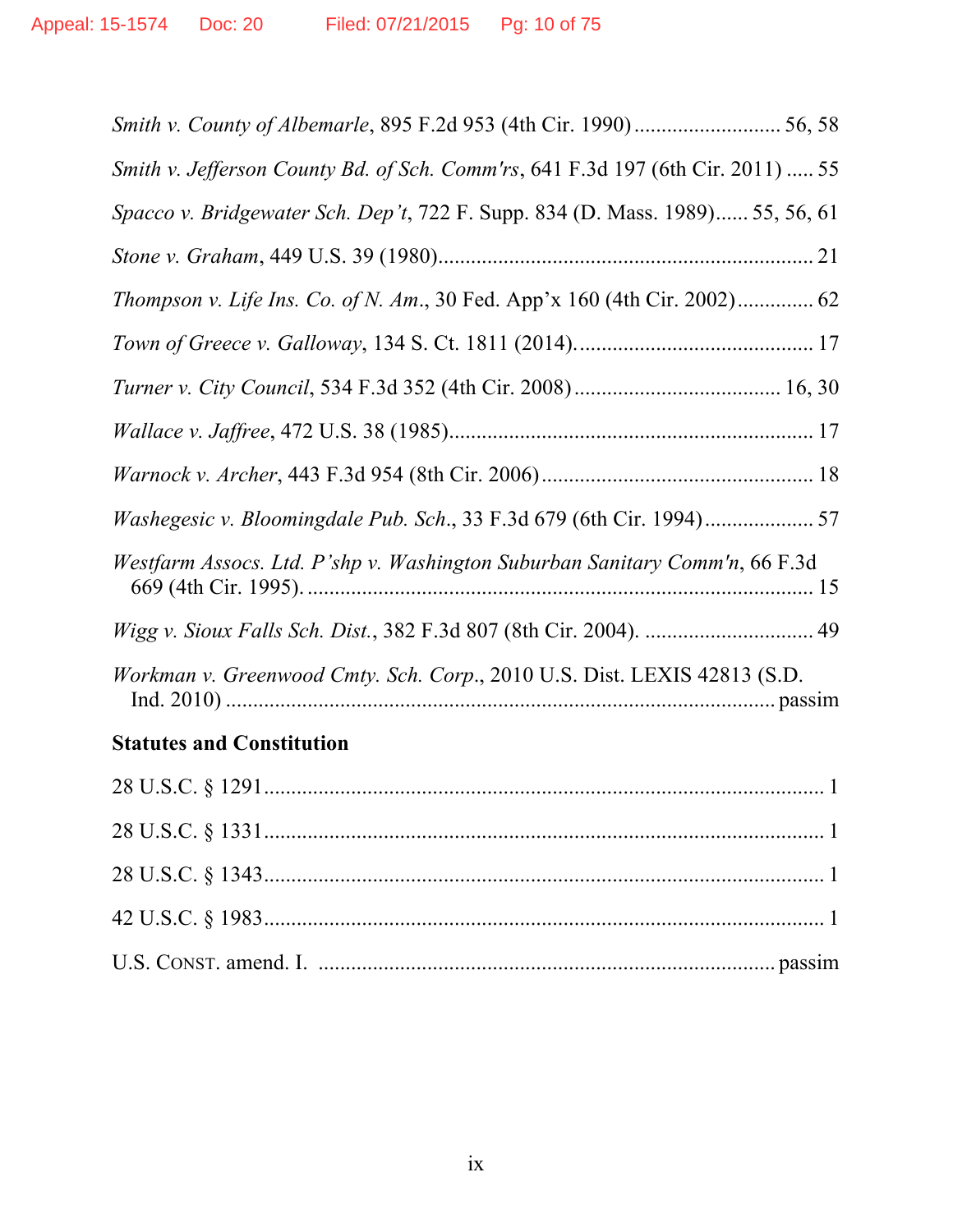#### **JURISDICTIONAL STATEMENT**

Plaintiffs-Appellants, American Humanist Association ("AHA"), Jane, Jill, and John Doe, appeal the district court's denial of their Motion for Summary Judgment on their claims: (1) for a permanent injunction against Defendant-Appellee Greenville County School District's ("District") graduation prayer policy ("Prayer Policy"), allowing speakers to lead a captive audience in prayer; and (2) for a permanent injunction, declaratory relief, and nominal damages against the District's graduation chapel-venue policy ("Chapel Policy").

On May 11, 2015, the court granted Defendant-Appellee's Cross-Motion for Summary Judgment and denied Plaintiffs-Appellants' Motion on all Chapel Policy claims. (Doc.96). On May 18, it granted Plaintiffs-Appellants' Motion, in part, on the Prayer Policy as applied from 1951 through 2013, but granted Defendant-Appellee's Cross-Motion on the same Prayer Policy as purportedly practiced after 2013. (Doc.98). On May 26, pursuant to FED. R. APP. P. 3, Plaintiffs-Appellants timely filed their Notice of Appeal from the final judgment. (Doc.99; Doc.104).

This Court has jurisdiction pursuant to 28 U.S.C. § 1291. The District Court had jurisdiction pursuant to 28 U.S.C. § 1331 and § 1343 because this action involves constitutional claims brought under 42 U.S.C. § 1983.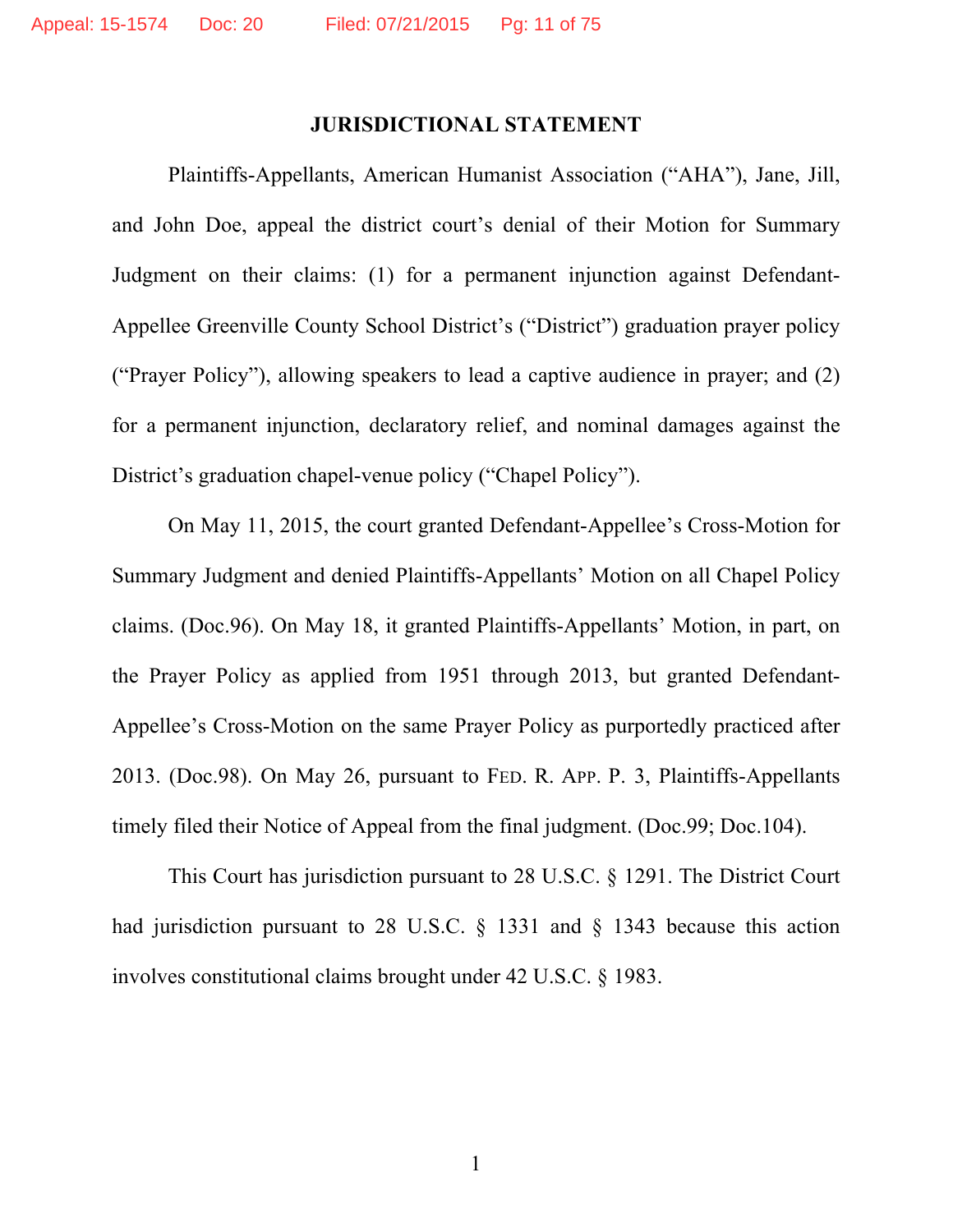#### **STATEMENT OF THE ISSUES**

1. Whether the District's prayer practice, which authorizes the delivery of Christian prayers to captive audiences at school-organized, school-sponsored graduation ceremonies, violates the Establishment Clause, and specifically:

- a. Whether the court, after finding the District's longstanding Prayer Policy unconstitutional, erred in upholding the Prayer Policy as currently described by the district, which continues to authorize proselytizing Christian prayers before captive audiences at school-sponsored events;
- b. Whether the court erred by failing to apply the coercion test and by disregarding the practical effects of the Prayer Policy;

2. Whether: (a) holding elementary school graduations and holiday concerts in a proselytizing Christian chapel at a Christian university violates the Establishment Clause; and if so, whether the court erred in: (b) refusing to award nominal damages; and (c) holding plaintiffs' nominal damages claim moot.

3. Whether the court erred in holding that municipal taxpayers lack standing to seek an injunction against a practice of holding elementary school events in a proselytizing Christian environment, where municipal funds, including materials and personnel time, are expended to support the practice.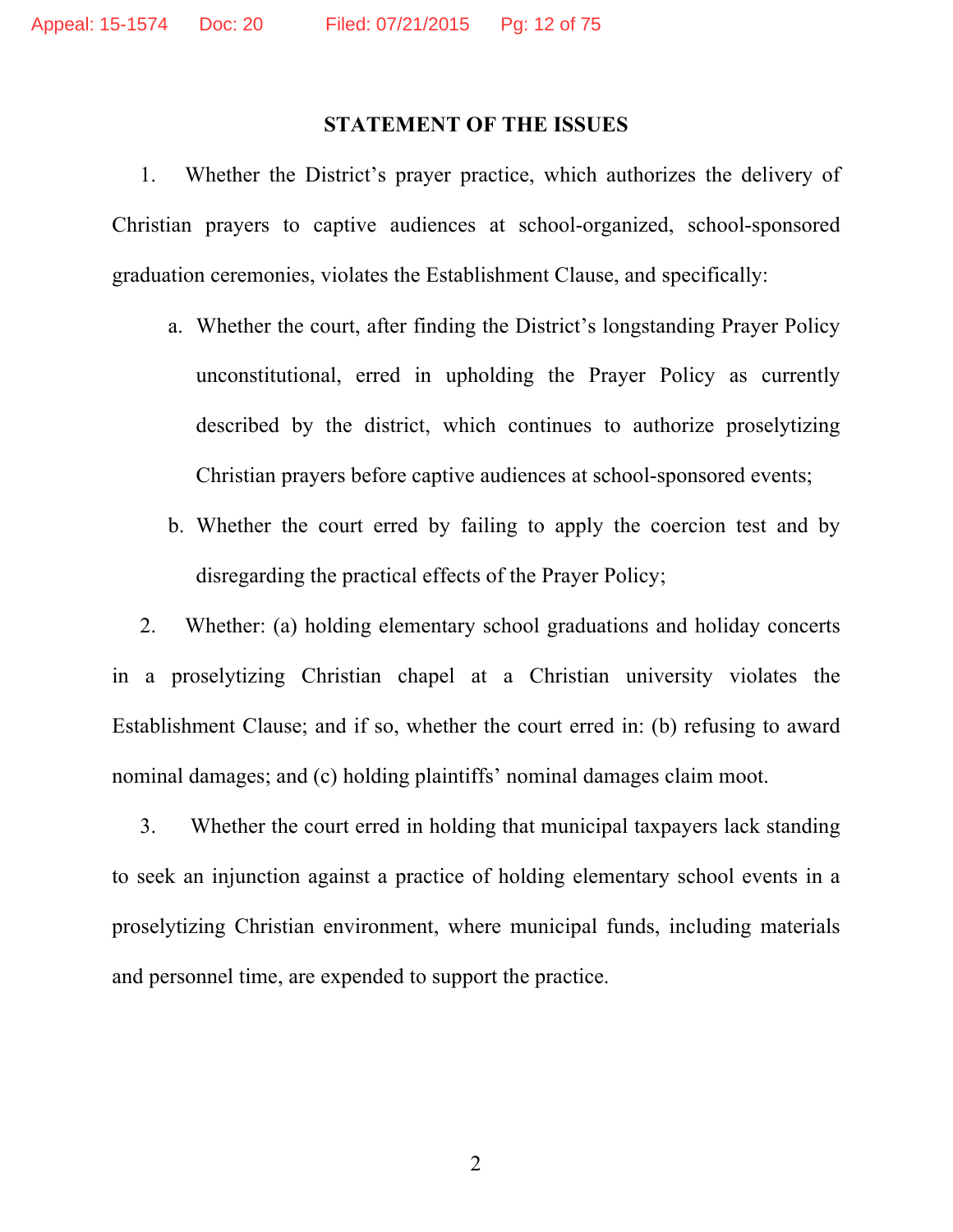#### **STATEMENT OF THE CASE AND RELEVANT FACTS**

Plaintiffs Jill Doe and her family are non-Christians, Humanists who do not believe in gods. (Joint Appendix ["J.A."] 14-15¶¶6-10; 143-147; 203; 205; 214). On May 30, 2013, Jill was a fifth grader at Mountain View Elementary School ("MVES"). (*Id.*). Jill participated in, and her parents attended, an MVES graduation ceremony held in a Christian chapel at a Christian university that included two Christian prayers. (*Id.*). Jill and her youngest brother continue to attend District schools.  $(I.A.848).$ <sup>1</sup>

The District has a longstanding practice, going back to 1951, of endorsing Christian prayers at graduations, including those for elementary children. (J.A.76¶3; 363; 568-577, 876). Since 2012, it has been holding elementary school graduations and holiday concerts in a proselytizing Christian venue. (J.A.16¶14; 120¶14; 76-77¶8; 400; 417; 568-577).

To vindicate their Frist Amendment rights, Plaintiffs-Appellants filed a Verified Complaint on September 11, 2013, against the District, challenging two District practices as violative of the Establishment Clause: (1) its longstanding practice of authorizing prayer in school-sponsored graduation ceremonies to captive audiences ("Prayer Policy"); (2) its practice of holding elementary school

 $\overline{a}$ 

<sup>1</sup> Jill attends Beck Academy Middle and her youngest brother attends Mauldin Elementary. (J.A*.*848¶¶4-5; 857; 877). Beck Academy feeds into J.L. Mann High, Wade Hampton High, and Southside High. (J.A.877).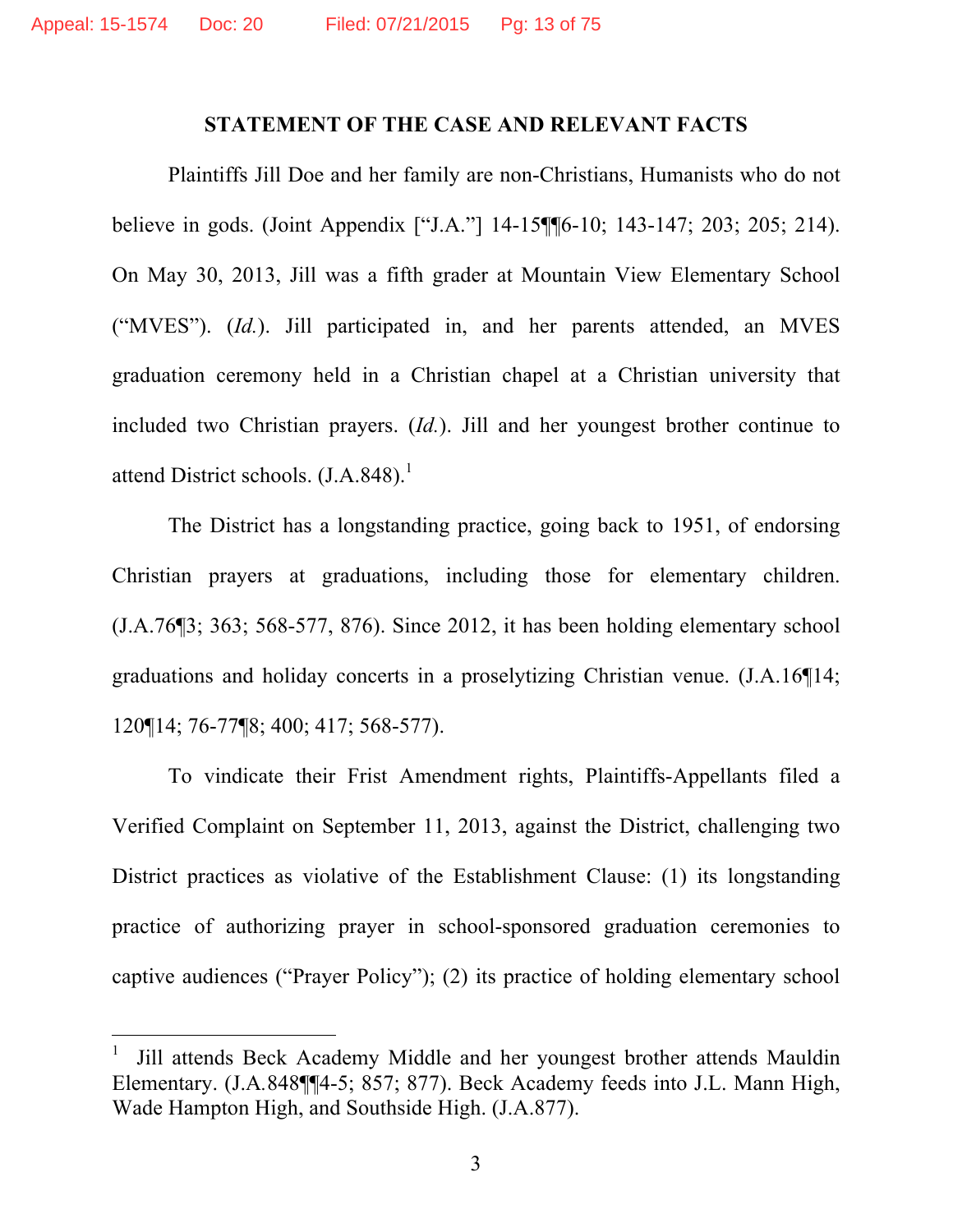graduations and holiday concerts in a proselytizing Christian environment. ("Chapel Policy"). (Doc.1) They seek injunctive and declaratory relief, and nominal damages for each claim. (*Id.*)

#### **Prayer Policy**

Since 1951, Christian prayers have been included at graduation ceremonies for elementary children at MVES. (J.A.76¶3; 363; 568-577, 876). The ceremonies take place during school hours and last about two hours. (*Id.*). Students receive awards and several children are chosen to speak. (*Id*). Students are under the supervision and direction of the school. (J.A.19¶¶49-51; 123¶¶49-51). They are told what to wear, where to sit, and practice walking to their places. (*Id.*). Parents are invited to attend. (J.A.90-92; 116). The ceremony is described as an "educational trip." (*Id.*).

Two prayers are included each ceremony, one after the opening remarks and the other at the ceremony's conclusion. (J.A.363; 568-577). The prayers are always Christian. (J.A.366). School officials select the graduation speakers, generally based on "ability to speak in front of a group" or "citizenship criteria." (J.A.79¶17; 366). Prior to this lawsuit, teachers reviewed and approved the content of the prayers and the prayers were mentioned on the graduation programs. (J.A.19- 20¶¶52-54; 123¶¶52-54; 366-67).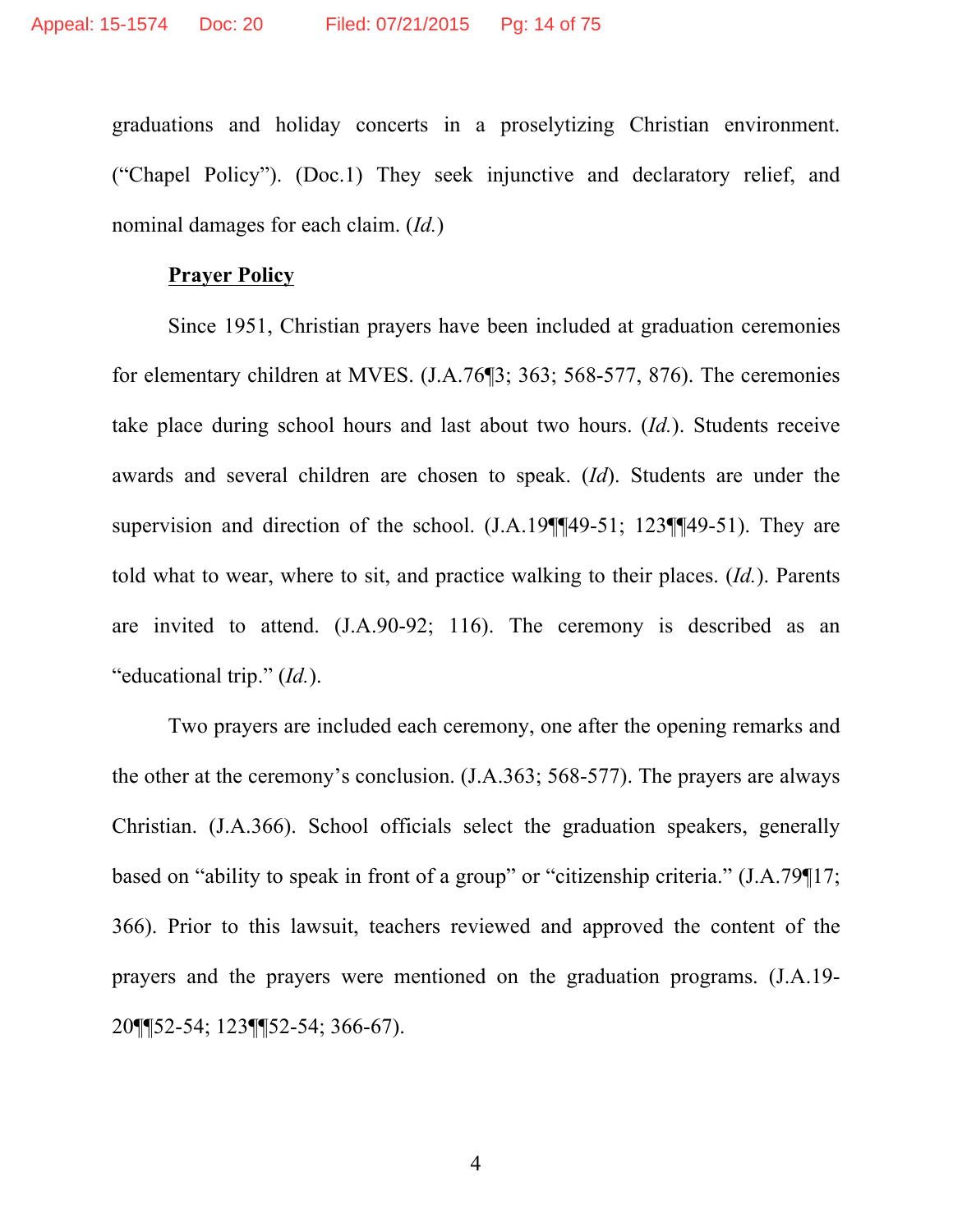The 2013 MVES ceremony included two student-led Christian prayers and was held in a Christian chapel. (J.A.18-19; 123¶47; 366-67). Jill Doe saw her peers bowing their heads during the prayers. (J.A.203¶3). Although against her sincerely held convictions, Jill bowed her head too. She was afraid she would be in trouble if she did not participate and did not want to stand out. (*Id.*)*.* The Doe parents witnessed teachers, parents, and students participating in the prayers. They raised Jill as a non-theist and felt she was coerced into participating in the prayer. (J.A. 205¶5; 214¶6).

The District's practice of including prayers in graduation ceremonies is District-wide. (J.A.148-49; 399-409; 412-18; 422-524; 578-611). Many of its schools include graduation prayers. (*Id.*). Such schools include, but are certainly not limited to: BRMS; Blue Ridge High School ("BRHS"); East North Street Elementary; Gateway Elementary (since at least 2001); Washington Center (since at least 2008); J.L. Mann High (since at least 2009); Eastside High (since at least 2008); Woodmont High (since at least 2005); Hillcrest High; Wade Hampton High; Greenville High Academy; Greer High; Berea High; Carolina High School & Academy; Greenville Senior High; and Riverside High. (*Id.*) (*See also* J.A.316- 323). At the 2011 BRMS ceremony, a teacher delivered the prayer.  $(I.A.413-414).$ <sup>2</sup>

 $\overline{a}$ 

 $2^2$  Defendant-Appellee initially refused to produce any evidence of its other school's practices. However, after filing a motion to compel, Plaintiffs-Appellants obtained a randomized sample of evidence. (J.A.9-10; 239-254; 377; 399).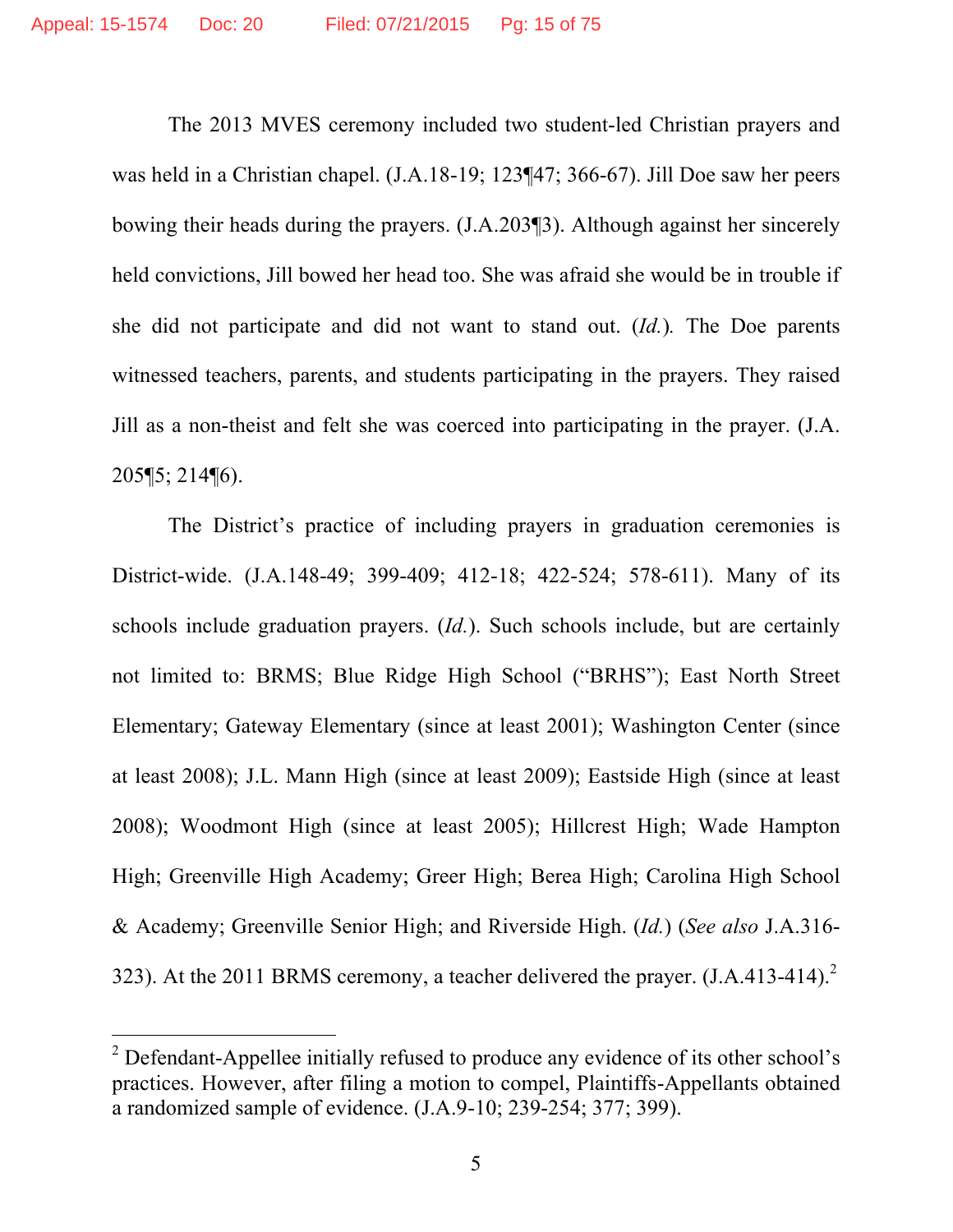It is undisputed that in the vast majority of these schools, the prayer-givers are selected by the school, often based on ability to publicly speak, "citizenship criteria," class rank, or class office. (J.A.883-84). In most of these schools, the "prayer" is listed on the program, and often, attendees are instructed to stand for the prayer. (*Id.*). In several schools, men are even required to remove their caps. (*Id*.).

Among the schools that authorize graduation prayers are those Doe children will attend. (J.A.148; 400-401; 601-607) For instance, the 2013 J.L. Mann ceremony included an "invocation" and "benediction" by the "senior class vicepresident" and "senior class president," respectively. (J.A.502-504). In addition to including two Christian prayers, the 2013 Wade Hampton High graduation included a performance of "The Lord Bless You and Keep You." (J.A.318; 519).

In addition to MVES, Gateway Elementary has included graduation prayers since at least 2001. (J.A.405; 416; 426-31). Teachers select the prayer-givers based on those who volunteer. The invocations are listed on the programs and the audience is asked to stand. (*Id.*). East North Street Elementary also includes prayers by school-selected fifth graders. (J.A.412-414; 423). Washington Center, a special education school, has included graduation prayers delivered by teacherselected students since at least 2008. (J*.*A.401; 413; 583-588).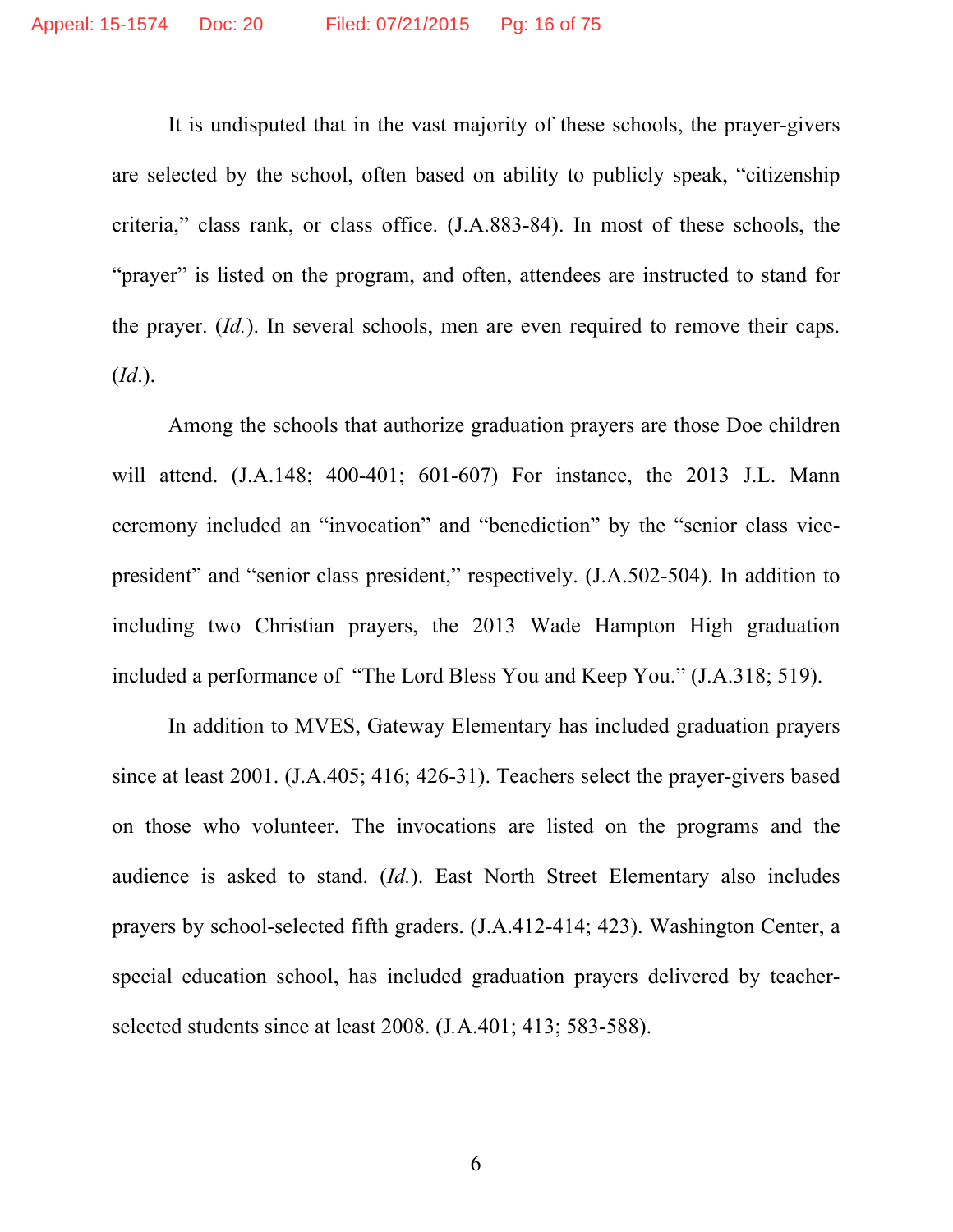The District does not deny that it has had a longstanding practice of "endorsing" Christian graduation prayers. (J.A.33-34; 35-37; 79-80¶17).

On June 25, 2013, the District responded to AHA's cease-and-desist letter, writing in part: "the District will not prohibit this practice as long as the prayer or ['religious'] message is student-led and initiated and does not create a disturbance to the event." (J.A.36). Consequently, Plaintiffs-Appellants filed suit.

The District-wide prayer practices have continued since this lawsuit has been filed. In 2014, Wade Hampton High included a prayer by the student body president, as in prior years. The program instructed the audience to stand for an "inspirational reading" which was a prayer. (J.A.520-521). East North Street Elementary included a prayer by a school-selected student, as in prior years. (J.A.423). The 2014 BRHS ceremony included a Christian prayer by the senior class vice president. The program directed the audience to stand for "closing remarks" which was a prayer. (J.A.414; 463-65). The Superintendent presided over the event  $(Id.)$ <sup>3</sup>

### **Chapel Policy**

 $\overline{a}$ 

Despite a variety of viable secular venues, including the gymnasiums, auditoriums, and fields at the District's 100 schools, Defendant-Appellee insists on

 $3$  Notably, of the three requests for admissions that specifically inquired about 2014 ceremonies, Defendant-Appellee "denied" a prayer was delivered at the BRHS graduation when one was in fact delivered. (J.A.399-409; 414).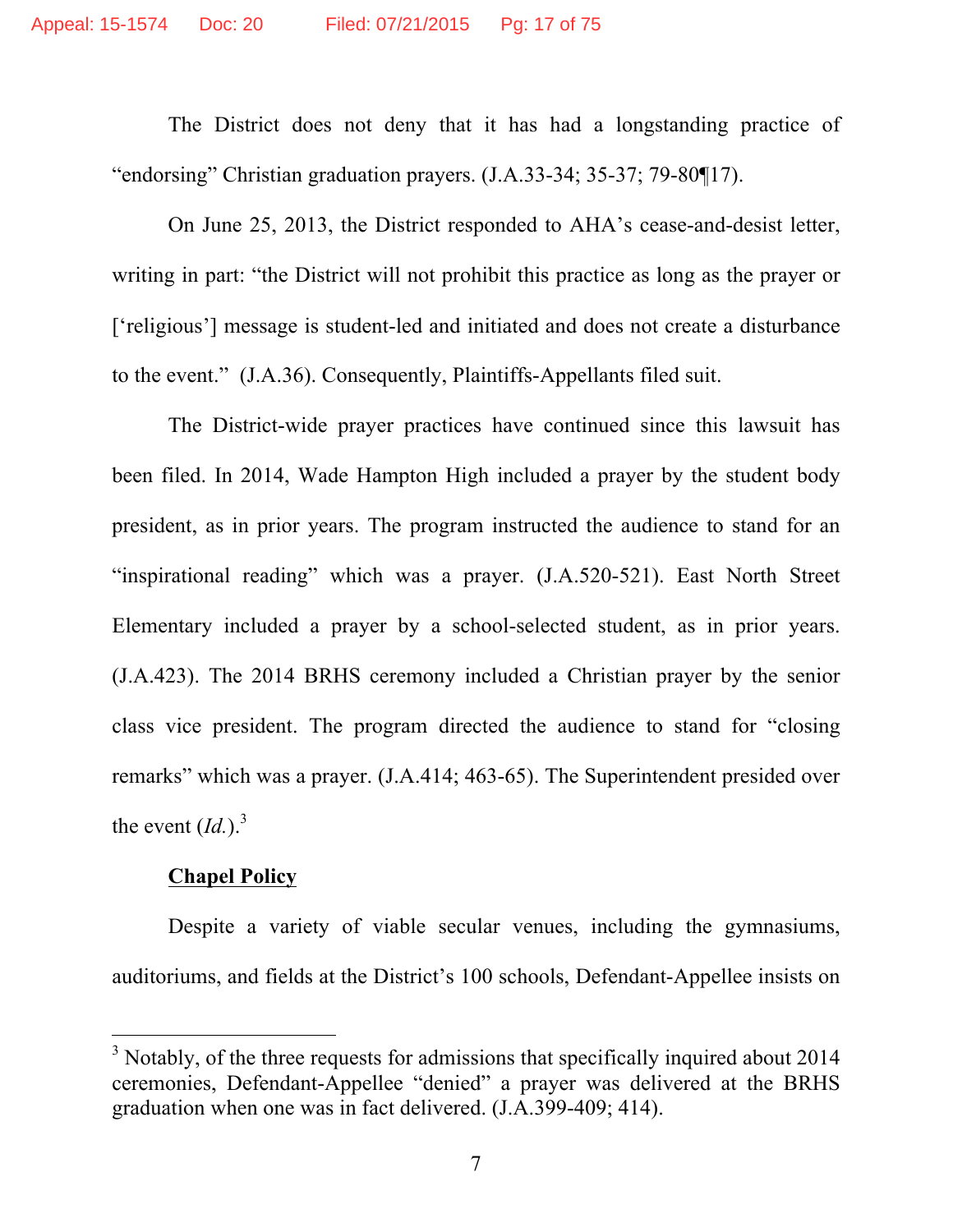holding elementary school functions in a proselytizing Christian environment and has made no plans for an alternative venue. (J.A.16¶14; 120¶14; 371-72; 408-409; 417; 568-575).

Specifically, since May 2012, MVES graduations have been held in a Christian chapel, Turner Chapel, in the center of a Christian university, North Greenville University ("NGU"). (*Id*). Tigerville Elementary has started using Turner Chapel for its holiday concerts and intends to do so indefinitely. (J.A.417). Children are transported to and from Turner Chapel in school-funded buses under the supervision of faculty. (J.A.92-97; 351-52¶¶44-45; 360-61¶¶46-48; 395).

NGU is affiliated with the Southern Baptist Convention. (J.A.16¶18; 121¶18). NGU's slogan is "Christ Makes the Difference." (J.A.16¶21; 121¶21; 618; 658).

Turner Chapel is a Christian place of worship. (J.A.17¶26; 121¶26). It is a place where, according to NGU, "[m]any students have received Jesus Christ as their personal Lord and Savior," "evangelism" is a focus, and "students are exposed to the truth of the gospel of Jesus Christ." (J.A.16¶17; 121¶17).

Attendees are directly exposed to numerous Christian symbols and fixtures, both inside and outside of the chapel. (J.A.552; 613-730; 807). A Christian cross sits atop Turner Chapel, which children must pass beneath to enter the sanctuary. (*Id*). A cross also sits atop the Hayes Ministry Center, visible from the chapel and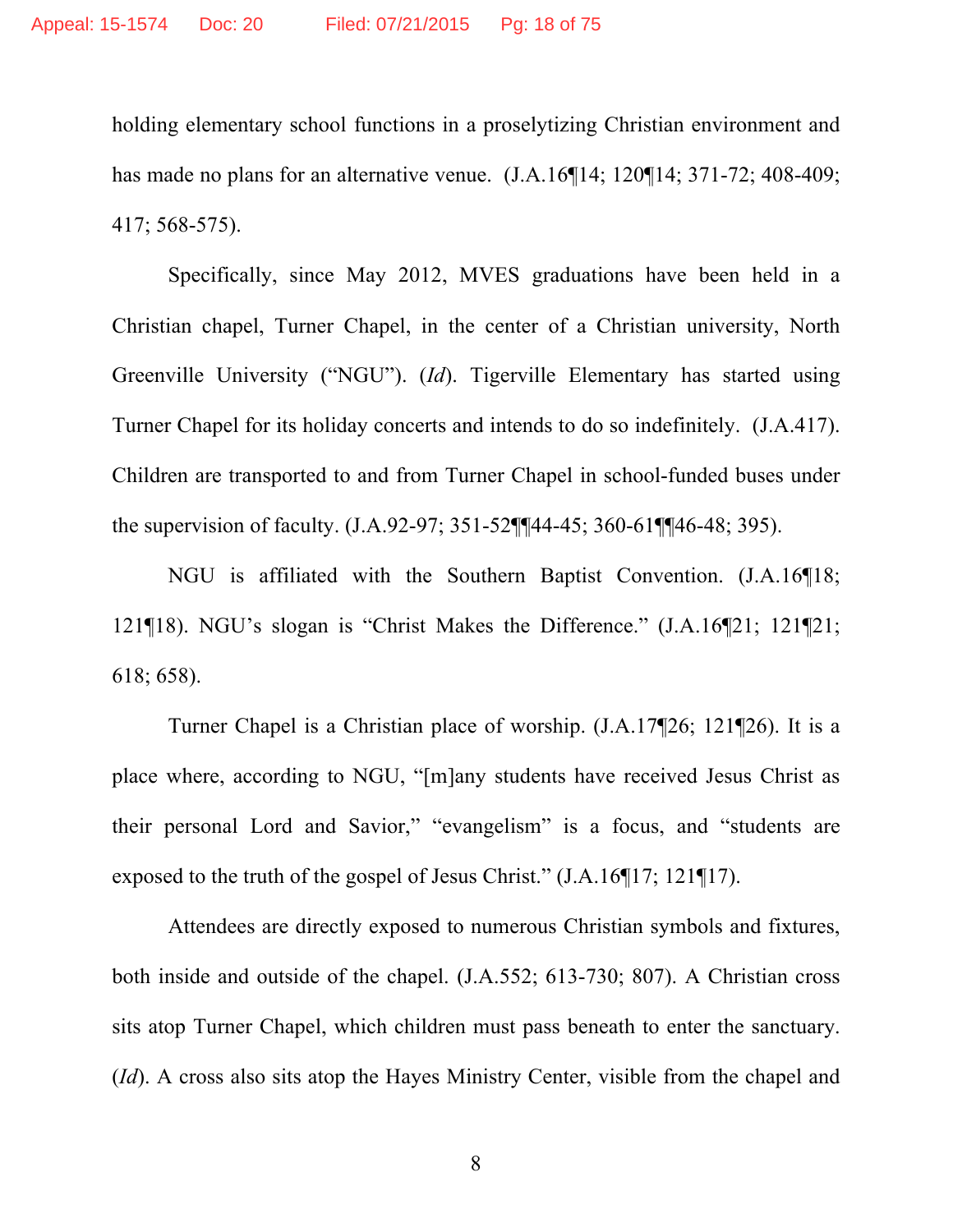highway. (*Id.*642-649; 783). A large cross affixed to the Todd Prayer Chapel is visible en route to Turner Chapel. (J.A.259-261).

At the entranceways to Turner Chapel are several large doormats prominently featuring NGU's slogan, "Christ Makes The Difference" with a Christian cross in the center. (J.A.613-621). Surrounding the entire interior of the chapel are eight large stained glass windows of overtly Christian Biblical scenes, each featuring Jesus Christ (including his birth, crucifixion, and resurrection).  $(J.A.623-640)$ .

Large permanent signs bearing NGU's Christian logo and slogan mark each campus entranceway. (J.A.713-730). NGU's logo and slogan pervasively line the road leading up to the chapel and are prominently featured on adjacent buildings. (J.A.647-48; 656-58; 660-61; 665; 690-709). At the Turner Chapel parking lot, a large brick wall reads: "North Greenville University Where Christ Makes the Difference." (J.A.707).

Several proselytizing Christian monuments surround Turner Chapel, including "Gethsemane," featuring Jesus praying, "Fishers of Men," featuring Jesus holding a casting net, "Divine Servant," featuring Jesus washing Peter's feet, and a giant Christian sculpture of two bronze Bibles. (J.A.660-61; 667-686). The Does encountered each at the MVES ceremony. (J.A.203-221).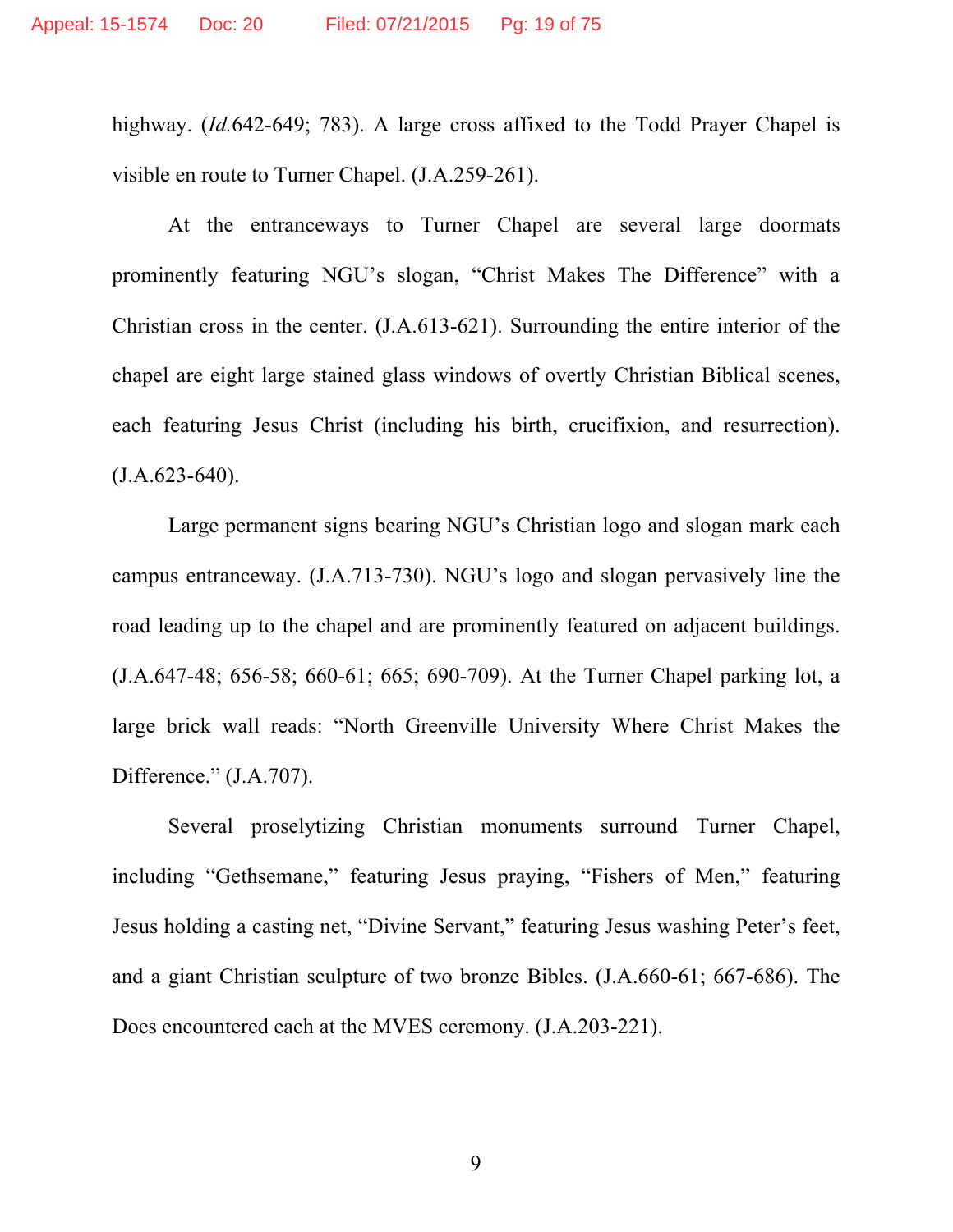It is obviously feasible to use a venue free from religious iconography. (J.A.18¶¶31-36; 122¶¶31-35; 371-72; 408). For instance, BRMS has a gymnasium used for its eighth grade graduations and is only 3 miles away. (J.A.408).

#### **Procedural History**

After filing suit on September 11, 2013, Plaintiffs-Appellants filed a motion for preliminary injunction on September 16, to enjoin Defendant-Appellee from including prayers in school-sponsored ceremonies and from holding schoolsponsored events in religious venues. (Doc.5). They also filed a motion to proceed anonymously. (Doc.6). On December 3, 2013, the court (Judge Anderson) held a hearing at which he called the uncontroverted pleadings "slanderous per se" and accused Plaintiffs-Appellants of making "wild allegations." (Doc.32, Trans.11- 12¶¶24-25; 21¶9). The court denied both motions. (Doc.26)

On December 12, Plaintiffs-Appellants appealed. (Doc.29). On May 16, 2014, this Court vacated and remanded and granted Plaintiffs-Appellants' motion for a judicial reassignment. (Docs.51-52). On June 9, the case was reassigned to Judge Lewis (Doc.54), who directed the parties to brief whether "Plaintiffs' claims for injunctive and declaratory relief are now moot." (Doc.55). On June 21, Plaintiffs-Appellants filed a memorandum demonstrating that their claims were not moot. (Docs.56-61). Shortly thereafter, the case was reassigned to Judge Hendricks. (Doc.63).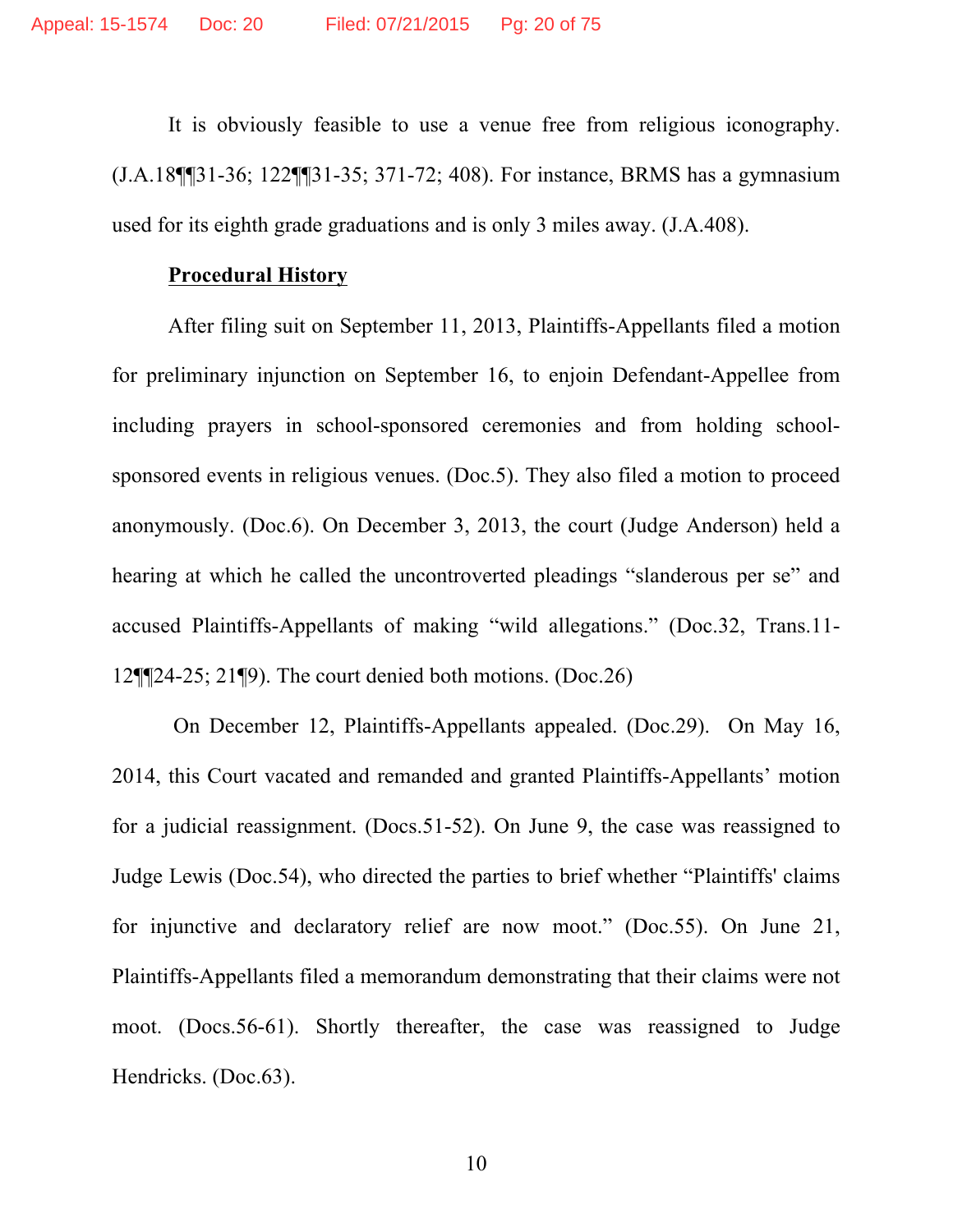On June 12, Plaintiffs-Appellants served Defendant-Appellee Requests for Admissions, seeking information about prayers at a sample of schools. (J.A.377- 397). On July 31, Defendant-Appellee refused to respond to most of the requests. (*Id.*). On August 17, Plaintiffs-Appellants filed a Motion to Determine Sufficiency of Defendant's Responses. (Doc.74). The court denied the motion without prejudice. (Doc.75). On August 25, the court held a telephonic conference, advising Plaintiffs-Appellants to narrow their requests and Defendant-Appellee to respond accordingly. (*Id.*).

On August 21, the court referred Plaintiffs-Appellants' motions to a magistrate. (Doc.77). On August 25, the unopposed motion to proceed anonymously was granted. (Doc.79).

On February 4, 2015, Plaintiffs-Appellants filed their Motion for Summary Judgment on all claims against the Prayer Policy and the Chapel Policy. (Doc.84).

On February 18, the magistrate recommended "that Plaintiffs' motion for a preliminary injunction be denied with respect to Defendants' use of Turner Chapel[.]" (Doc.86). The magistrate held the Prayer Policy moot. (*Id.*). On February 23, Plaintiffs-Appellants timely filed their objections. (Doc.87).

On March 13, Defendant-Appellee filed its Cross-Motion for Summary Judgment. (Doc.89).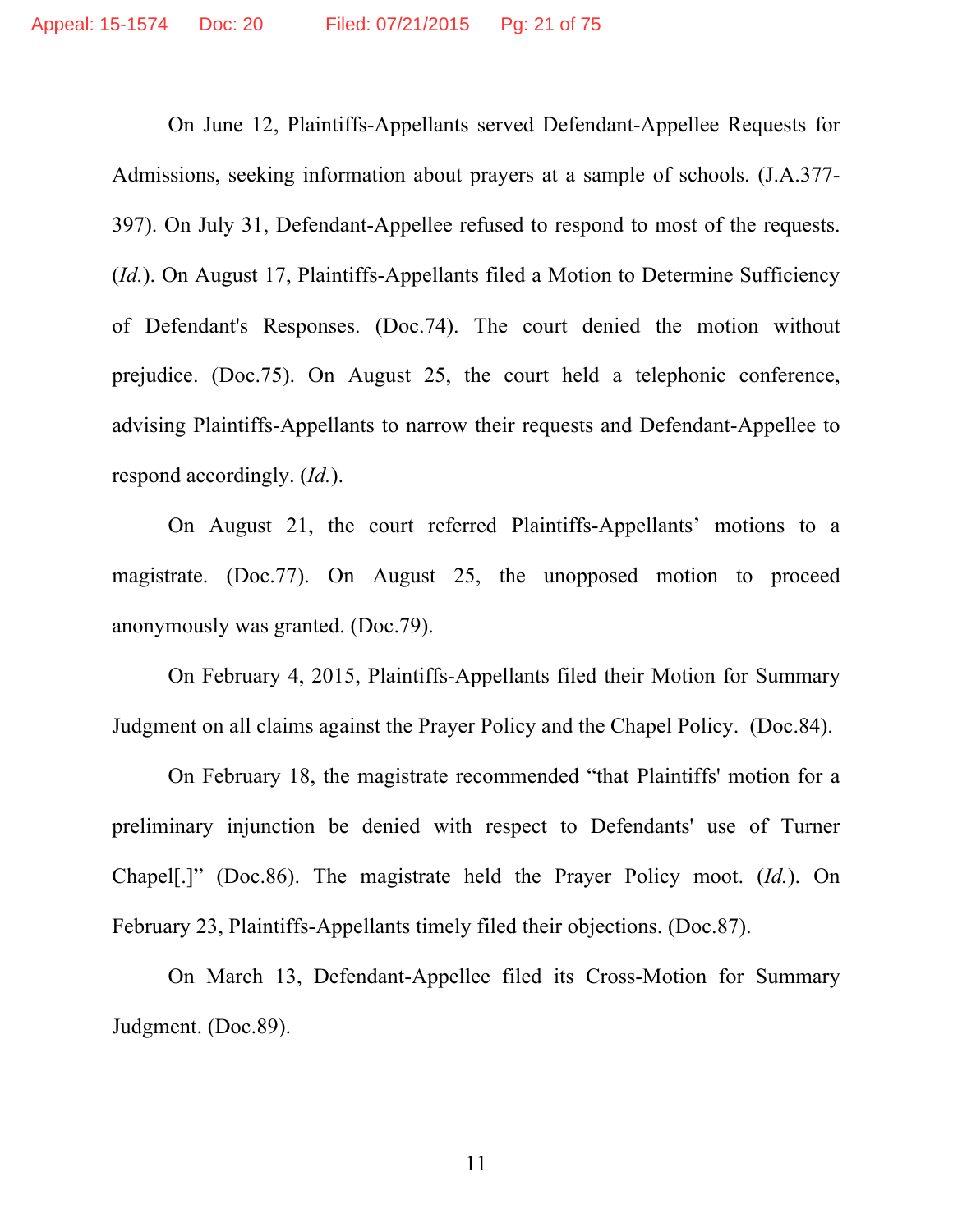On March 19, the court affirmed the denial of the preliminary injunction but on different grounds. (Doc.90).

The court bifurcated the summary judgment claims. (Doc.96). On May 11, it denied Plaintiffs-Appellants' Motion and granted Defendant-Appellee's Cross-Motion on the Chapel Policy claims. (Doc.96). On May 18, the court ruled on the Prayer Policy, holding: "plaintiffs['] motion is GRANTED as to the practice of graduation prayers from 1951 through the 2013 MVES graduation. … The defendant[']s new position on prayer at graduations … is not enjoined, and the plaintiff[s'] motion, as to it, is DENIED. The defendants motion for summary judgment is, likewise … GRANTED[.]" (Doc.97).

On May 26, Plaintiffs-Appellants timely filed their appeal. (Doc.99).

#### **SUMMARY OF THE ARGUMENT**

This case is about a school district's longstanding and ongoing practice of including Christian prayers in school-sponsored graduation ceremonies and its practice of holding events for impressionable elementary students in a proselytizing Christian venue. Both practices are unconstitutional and will continue unless this Court reverses.

In upholding the Prayer Policy, the court made a number of errors, starting with the fact that it treated it as two separate policies. There is only one Prayer Policy – the District's *longstanding practice* of authorizing prayers in school-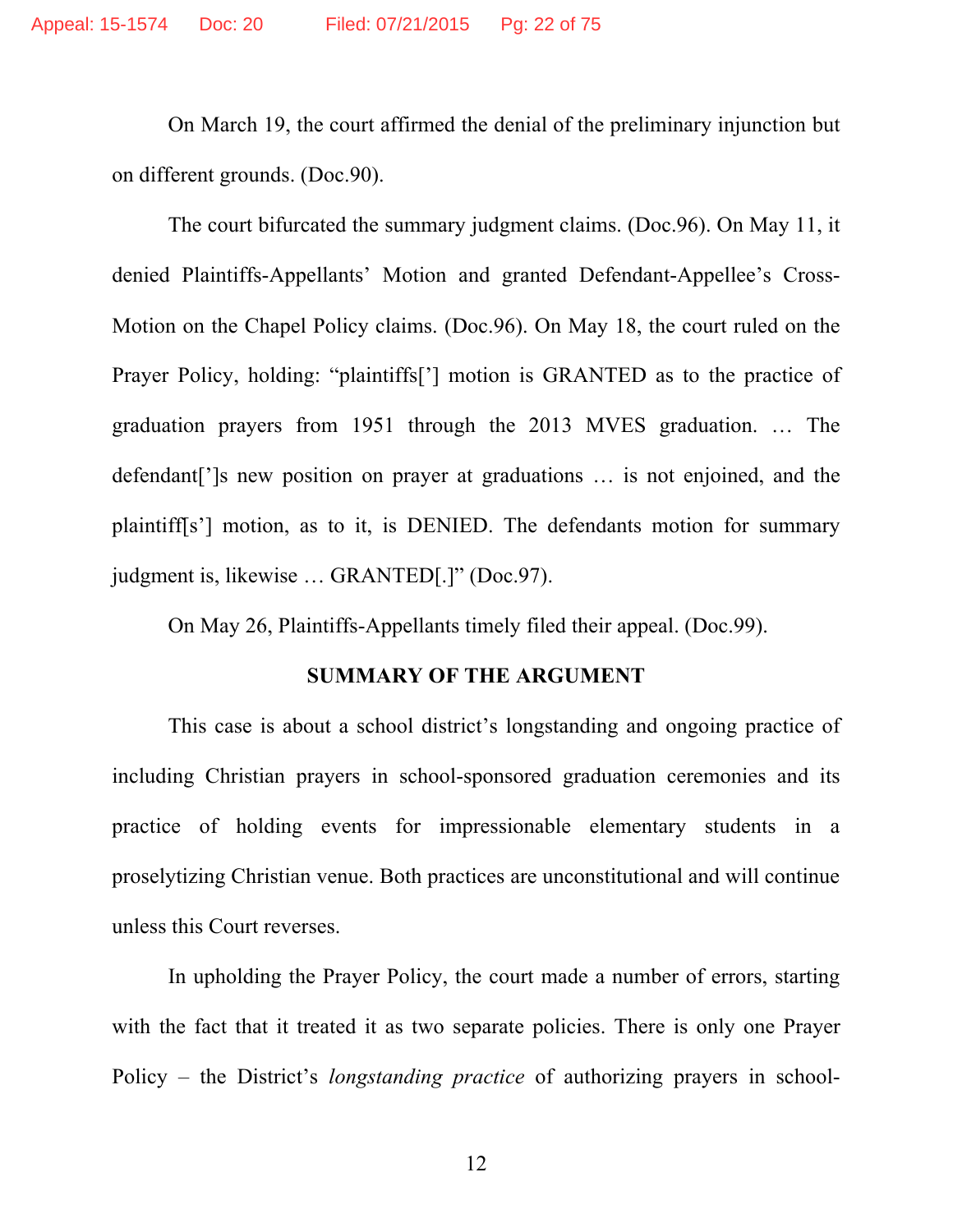sponsored ceremonies. Yet the court interpreted the District's 2013 letter as the "new policy." To be perfectly clear, this letter, if anything, simply codifies the longstanding practice by confirming that the District expressly authorizes "prayer" and "religious messages."

So, in the absence of injunctive relief, the District will continue to authorize children to deliver proselytizing Christian prayers at school-organized graduations to a captive audience assembled at the government's behest. The only modifications it claims to have made (via a principal's affidavit) are that the prayers at *MVES* will no longer be pre-reviewed and that the program will not mention prayers. Neither of these minor gestures suffices to remove the school's imprimatur over the prayers nor do they insulate the school from the coercive element of the final message.

In fact, because the 2013 statement explicitly approves "prayer," it is facially unconstitutional pursuant to *Santa Fe*.

The court also erred by turning a blind eye to its practical effects. The court studiously ignored the fact that the effect of any prayer will unconstitutionally endorse religion and coerce those in attendance to participate. Critically, the court erred by failing to even apply the coercion test.

The court also erred in upholding the Prayer Policy under the *Lemon*  purpose prong, as it failed to take into account its history and sequence of events.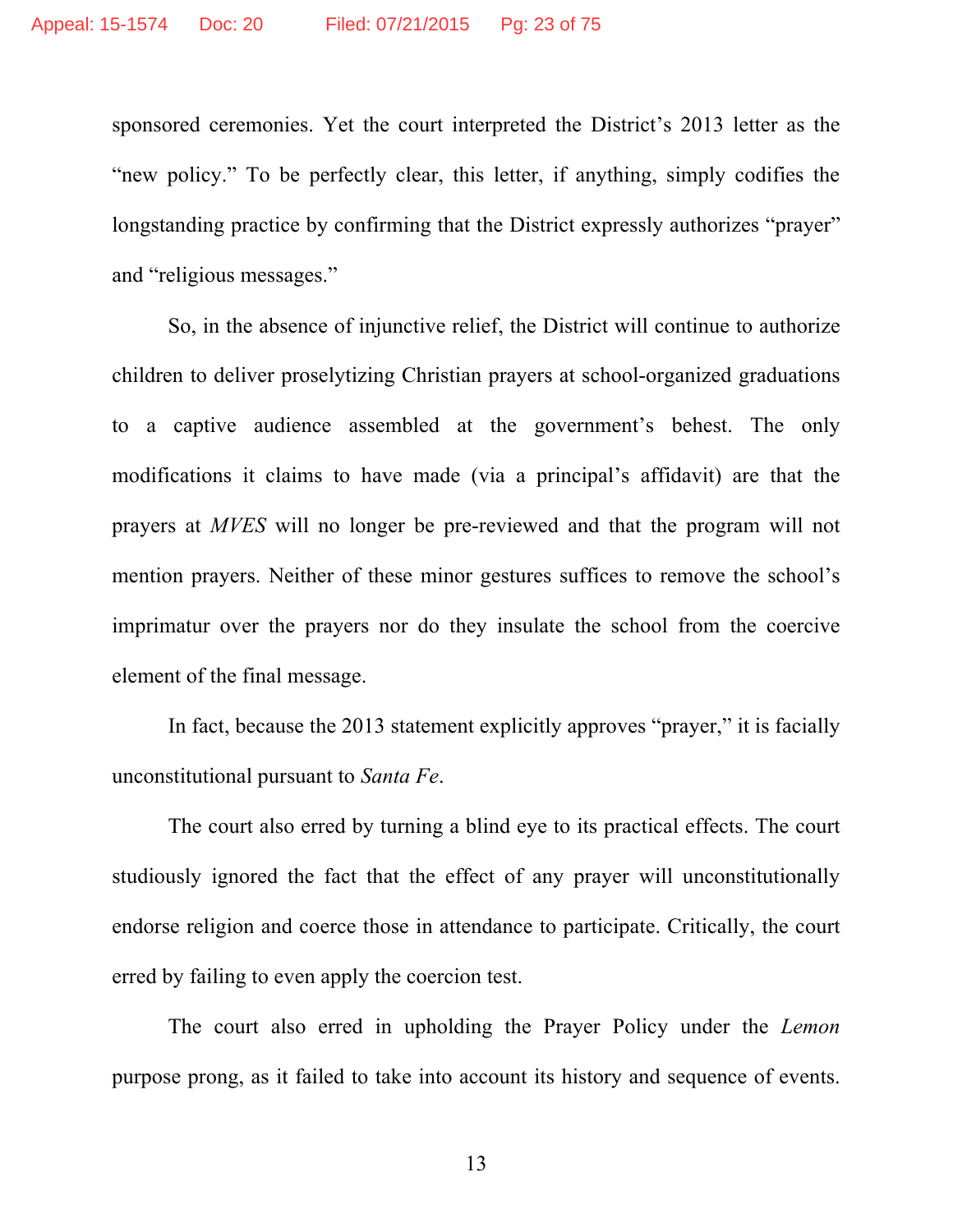The purpose of the Prayer Policy, and the recent decision to continue to authorize graduation prayers, is unquestionably religious.

The court eschewed applying this Court's decisions on government prayer, and also ignored highly persuasive federal court cases, opting instead for an outlier in the Eleventh Circuit (*Adler*). *Adler* contravenes *Santa Fe* as well as this Court's rulings. Regardless, *Adler* is completely inapposite. For one thing, *Adler* only involved a facial challenge; the Eleventh Circuit explicitly refused to consider the policy as-applied. Even on its face, the 2013 position could not survive *Adler* because of its use of "code words," such as "prayer," and because schools select the graduation speakers and will censor remarks that "create a disturbance."

The court's conclusion that enjoining graduation prayers would violate Free Speech is untenable. Numerous courts have rejected this very argument, including the Supreme Court.

The court dismissed all of Plaintiffs-Appellants' claims against the Chapel Policy as moot. This was erroneous. First, it disregarded Plaintiffs-Appellants' nominal damages claim, which by definition, cannot be moot. Therefore, it was incumbent upon the court to determine whether the Chapel Policy was unconstitutional. Second, it erred in holding that Plaintiffs-Appellants lack municipal taxpayer standing. It is undisputed that municipal funds are expended on Turner Chapel ceremonies. That District revenue from a variety of sources funds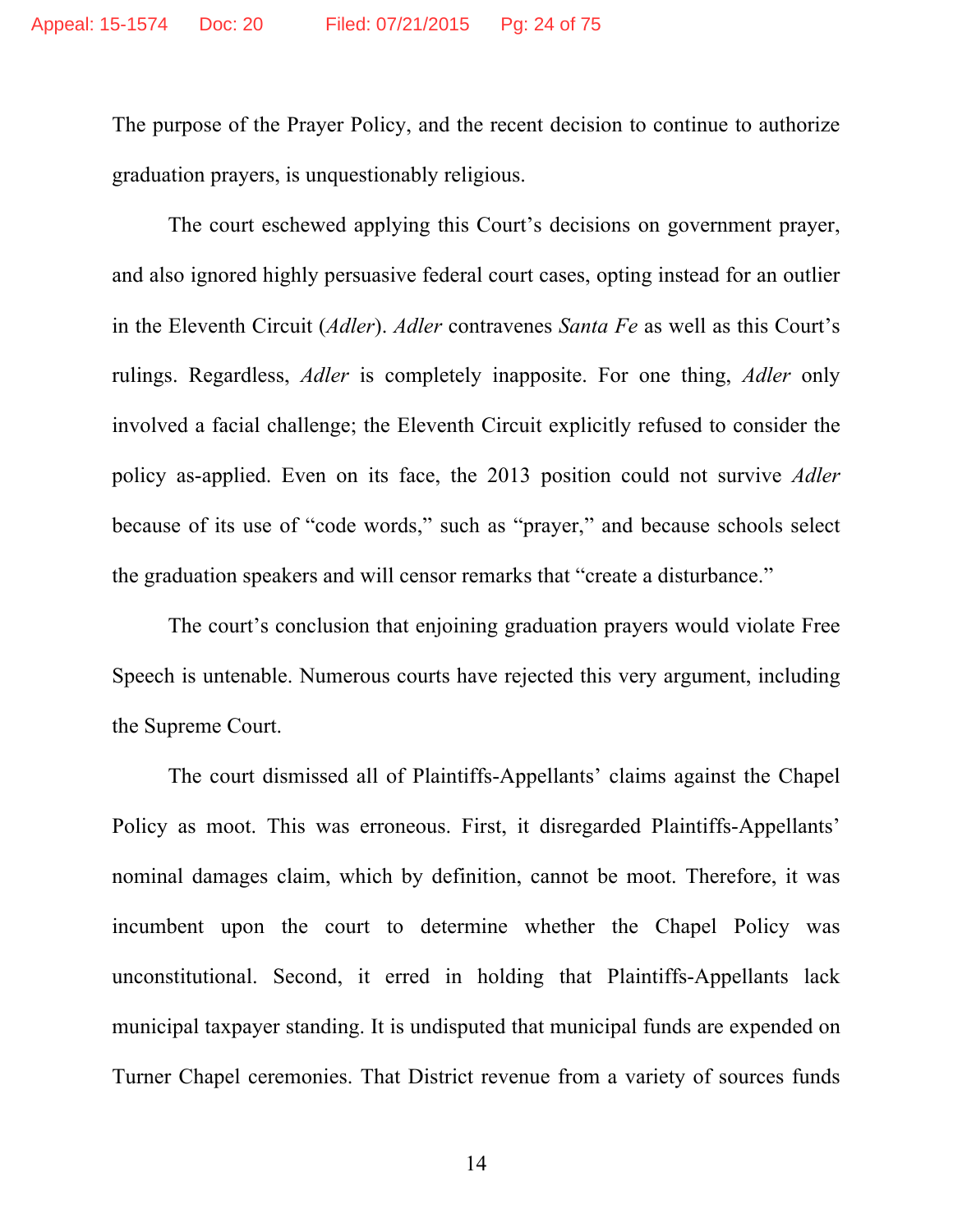the ceremonies is irrelevant. Moreover, taxpayer funds in the form of personnel time and materials are expended on the ceremonies. As such, Plaintiffs-Appellants' chapel claims were erroneously dismissed. Had the court properly evaluated the Chapel Policy, it would have held it unconstitutional under the *Lemon* and coercion tests.

#### **ARGUMENT**

#### **I. STANDARD OF REVIEW**

In reviewing a grant of summary judgment, the Court "must apply a *de novo* standard of review, drawing all reasonable inferences in favor of the nonmoving party." *Westfarm Assocs. Ltd. P'shp v. Washington Suburban Sanitary Comm'n*, 66 F.3d 669, 678 (4th Cir. 1995). The Court also reviews "*de novo* a district court's ruling … on mootness." *Chapin Furniture Outlet Inc. v. Town of Chapin*, 252 Fed. App'x 566, 569 (4th Cir. 2007).

#### **II. THE PRAYER POLICY IS UNCONSTITUTIONAL.**

The Supreme Court "has been particularly vigilant in monitoring compliance with the Establishment Clause in elementary and secondary schools." *Edwards v. Aguillard*, 482 U.S. 578, 583-84 (1987). It has specifically held that studentinitiated prayers at school-sponsored events unconstitutionally endorse religion and that prayers delivered at graduation ceremonies and football games unconstitutionally coerce students to participate in religious activity. *Santa Fe*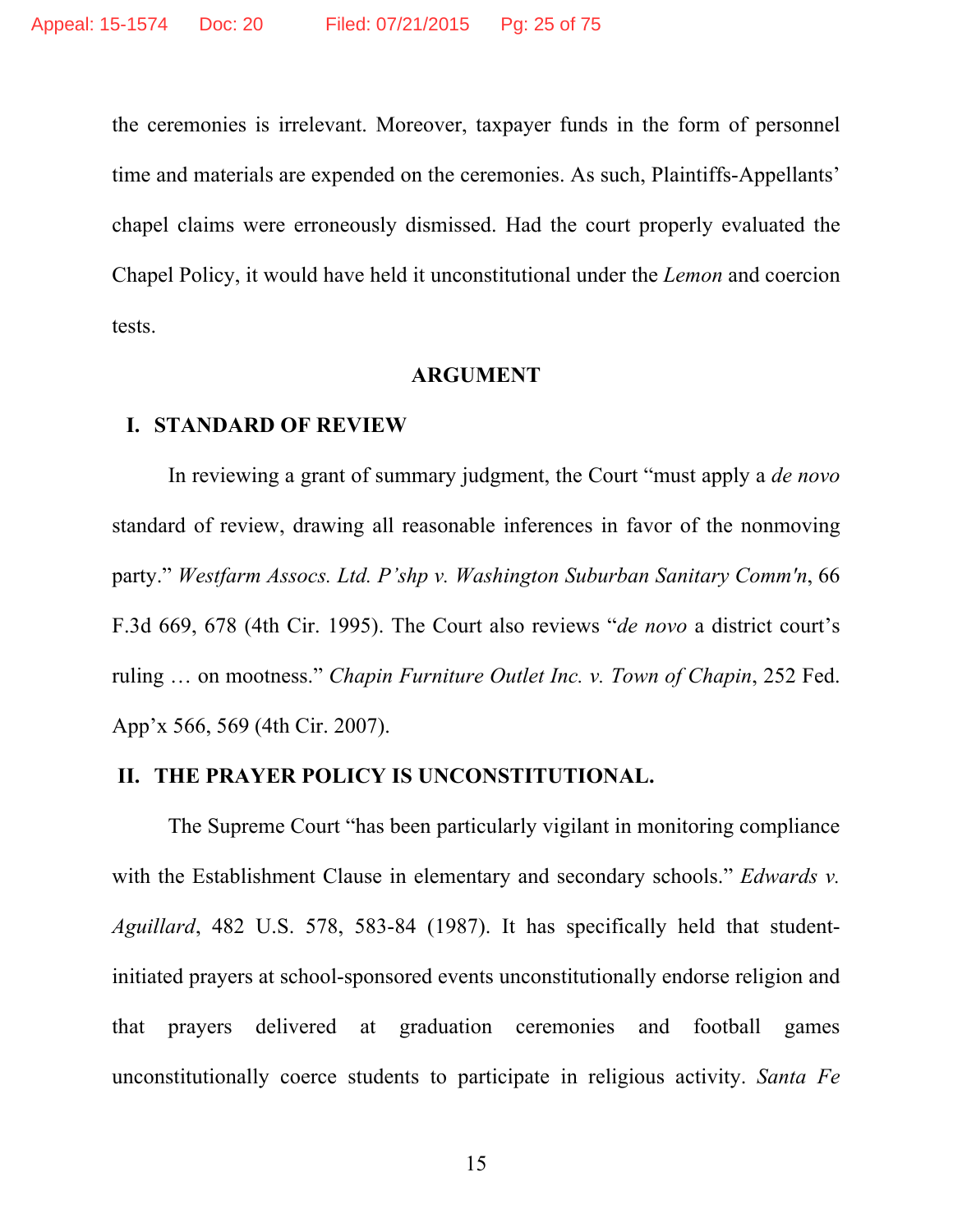*Indep. Sch. Dist. v. Doe*, 530 U.S. 290, 308 (2000); *Lee v. Weisman*, 505 U.S. 577, 590-92 (1992).

To comply with the Establishment Clause, a practice must pass the *Lemon*  test, pursuant to which it must: (1) have a secular purpose; (2) not have the effect of advancing or endorsing religion; and (3) not foster excessive entanglement with religion. *Cnty. of Allegheny v. ACLU*, 492 U.S. 573, 610, 592 (1989). Government action "violates the Establishment Clause if it fails to satisfy any of these prongs." *Edwards*, 482 U.S. at 583.

In addition, in *Lee*, the Court formulated the "coercion test," declaring, "*at a minimum*, the [Establishment Clause] guarantees that government may not coerce anyone to support or participate in religion or its exercise." 505 U.S. at 587 (emphasis added). A nonsectarian graduation prayer failed this test. *Id.* This Court has adopted the coercion test and applies it separate from *Lemon*. *See Mellen v. Bunting*, 327 F.3d 355, 367, 370-72 (4th Cir. 2003). *See also Turner v. City Council*, 534 F.3d 352, 355 (4th Cir. 2008) ("*Lee* established that government cannot compel students to participate in a religious exercise as part of a school program.").

There is a long line of Supreme Court cases "of considerable parentage that prohibits prayer in the school classroom or environs." *Doe v. Duncanville Indep.*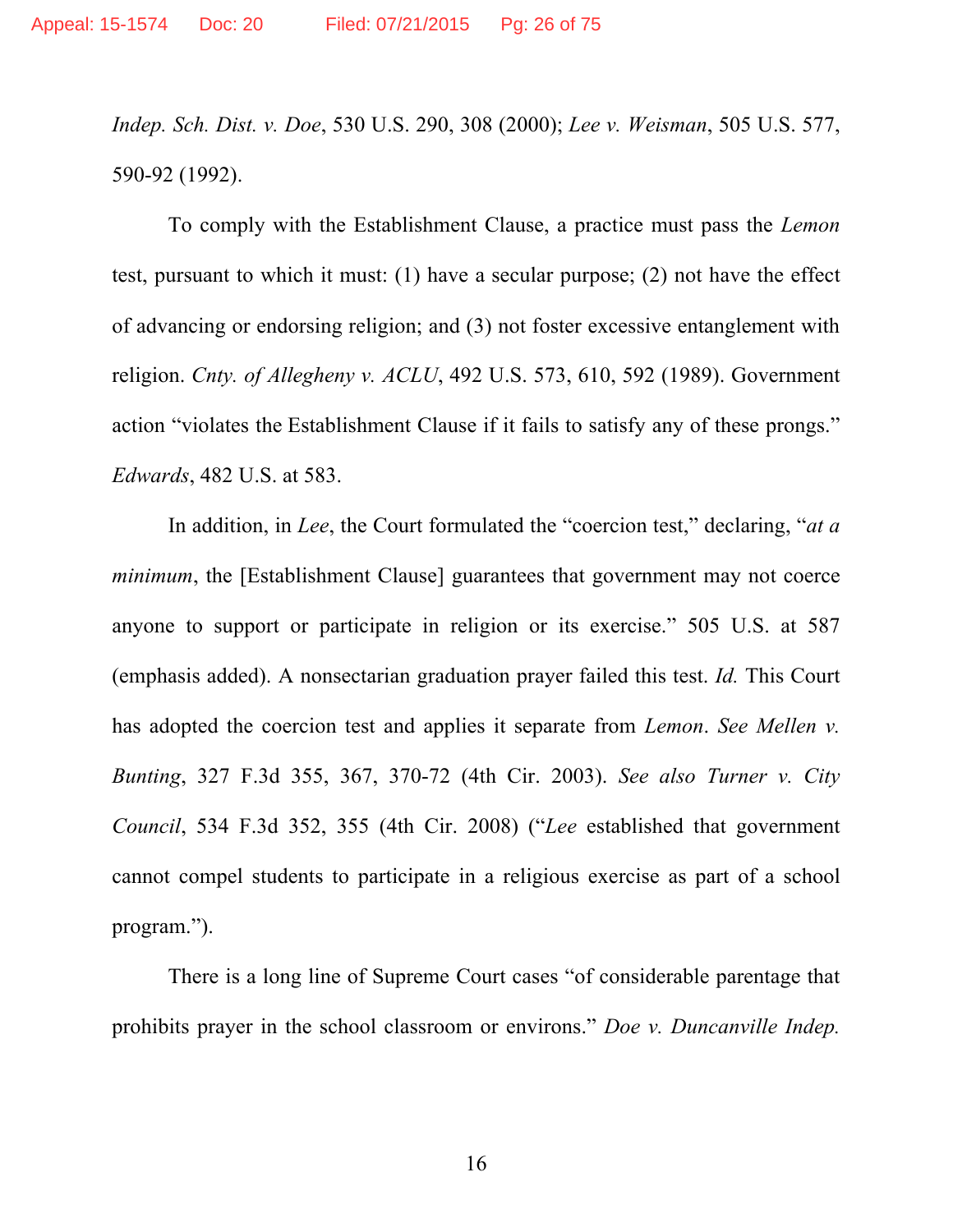$\overline{a}$ 

*Sch. Dist.*, 994 F.2d 160, 165 (5th Cir. 1993).<sup>4</sup> The Court recently reiterated that "[g]overnment is prohibited from prescribing prayers to be recited in our public institutions[.]" *Town of Greece v. Galloway*, 134 S. Ct. 1811, 1822 (2014). This is especially so "in the context of a graduation[.]" *Id.* at 1827 (citing *Lee*). In such a setting, "a religious invocation [i]s coercive as to an objecting student." *Id.* 

The courts have been nearly unanimous in concluding that graduation prayers are unconstitutional, even if student-initiated and student-led. *See Lee*, 505 U.S. 577; *Doe v. Santa Fe Indep. Sch. Dist*., 168 F.3d 806 (5th Cir. 1999), *aff'd*, 530 U.S. 290 (2000); *Lassonde v. Pleasanton Unified Sch. Dist.*, 320 F.3d 979 (9th Cir. 2003); *Cole v. Oroville Union High Sch. Dist.*, 228 F.3d 1092 (9th Cir. 2000); *ACLU v. Black Horse Pike Reg'l Bd. of Educ*., 84 F.3d 1471 (3d Cir. 1996); *Harris v. Joint Sch. Dist.*, 41 F.3d 447 (9th Cir. 1994), *vacated on other grounds*, 515 U.S. 1154 (1995), 62 F.3d 1233 (9th Cir. 1995); *Workman v. Greenwood Cmty. Sch. Corp*., 2010 U.S. Dist. LEXIS 42813 (S.D. Ind. 2010); *Doe v. Gossage*, 2006 U.S. Dist. LEXIS 34613 (W.D. Ky. 2006); *Ashby v. Isle of Wight Cnty. Sch. Bd.*, 354 F. Supp. 2d 616 (E.D. Va. 2004); *Deveney v. Bd. of Educ. of Kanawha*, 231 F. Supp. 2d 483 (S.D. W.VA. 2002); *Skarin v. Woodbine Cmty. Sch. Dist.*, 204 F. Supp. 2d 1195 (S.D. Iowa 2002); *Appenheimer v. Sch. Bd.*, 2001 WL 1885834 (C.D. Ill.

<sup>4</sup> *See Wallace v. Jaffree*, 472 U.S. 38 (1985); *Sch. Dist. Abington v. Schempp*, 374 U.S. 203 (1963); *Engel v. Vitale*, 370 U.S. 421 (1962); *Karen B. v. Treen*, 653 F.2d 897 (5th Cir. 1981), *aff'd*, 455 U.S. 913 (1982).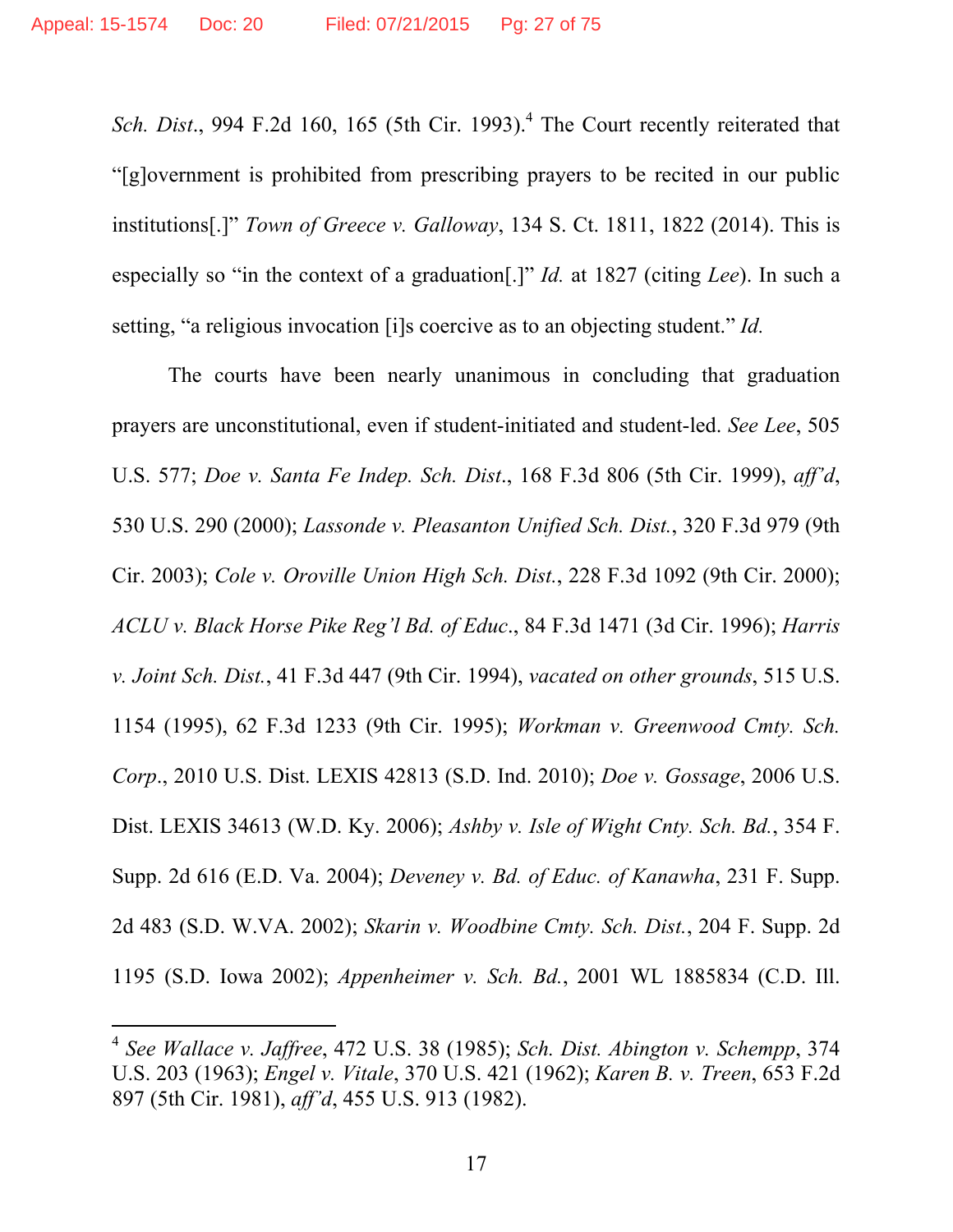$\overline{a}$ 

2001); *Gearon v. Loudoun Cnty. Sch. Bd*., 844 F. Supp. 1097 (E.D. Va. 1993); *Lundberg v. W. Monona Cmty. Sch. Dist*., 731 F. Supp. 331 (N.D. Iowa 1989); *Graham v. Cent. Cmty. Sch. Dist.*, 608 F. Supp. 531 (S.D. Iowa 1985); *Comm. for Voluntary Prayer v. Wimberly*, 704 A.2d 1199 (D.C. 1997); *Sands v. Morongo Unified Sch. Dist*., 53 Cal. 3d 863 (1991); *Bennett v. Livermore Unified Sch. Dist.*, 193 Cal. App. 3d 1012 (1st Dist. 1987). *See also Nurre v. Whitehead*, 580 F.3d 1087, 1098 (9th Cir. 2009); *Corder v. Lewis Palmer Sch. Dist.*, 566 F.3d 1219, 1231 (10th Cir. 2009); *Warnock v. Archer*, 443 F.3d 954 (8th Cir. 2006); *Carlino v. Gloucester City High Sch.*, 57 F. Supp. 2d 1 (D.N.J. 1999), *aff'd* 44 Fed. App'x 599 (3d Cir. 2002).

Courts have also ruled that prayers delivered in classrooms,  $\delta$  assemblies,  $\delta$ and athletic events<sup>7</sup> violate the Establishment Clause.

As a result of this well-settled jurisprudence, "a constitutional violation inherently occurs when, in a secondary school graduation setting, a prayer is

<sup>5</sup> *Doe v. Sch. Bd*., 274 F.3d 289, 294 (5th Cir. 2001); *Treen*, 653 F.2d at 902; *Meltzer v. Bd. of Pub. Instruction*, 548 F.2d 559 (5th Cir. 1977); *Mangold v. Albert Gallatin Area Sch. Dist.*, 438 F.2d 1194 (3d Cir. 1971); *De Spain v. De Kalb Cnty. Comm. Sch. Dist*., 384 F.2d 836 (7th Cir. 1967)

<sup>6</sup> *Collins v. Chandler Unified Sch. Dist*., 644 F.2d 759 (9th Cir. 1981); *S.D. v. St. Johns Cnty. Sch. Dist.*, 632 F. Supp. 2d 1085 (M.D. Fla. 2009)

<sup>7</sup> *Santa Fe*, 530 U.S. at 303; *Duncanville*, 994 F.2d 160; *Borden v. Sch. Dist.*, 523 F.3d 153 (3d Cir. 2008); *Jager v. Douglas Cnty. Sch. Dist*., 862 F.2d 824 (11th Cir. 1989)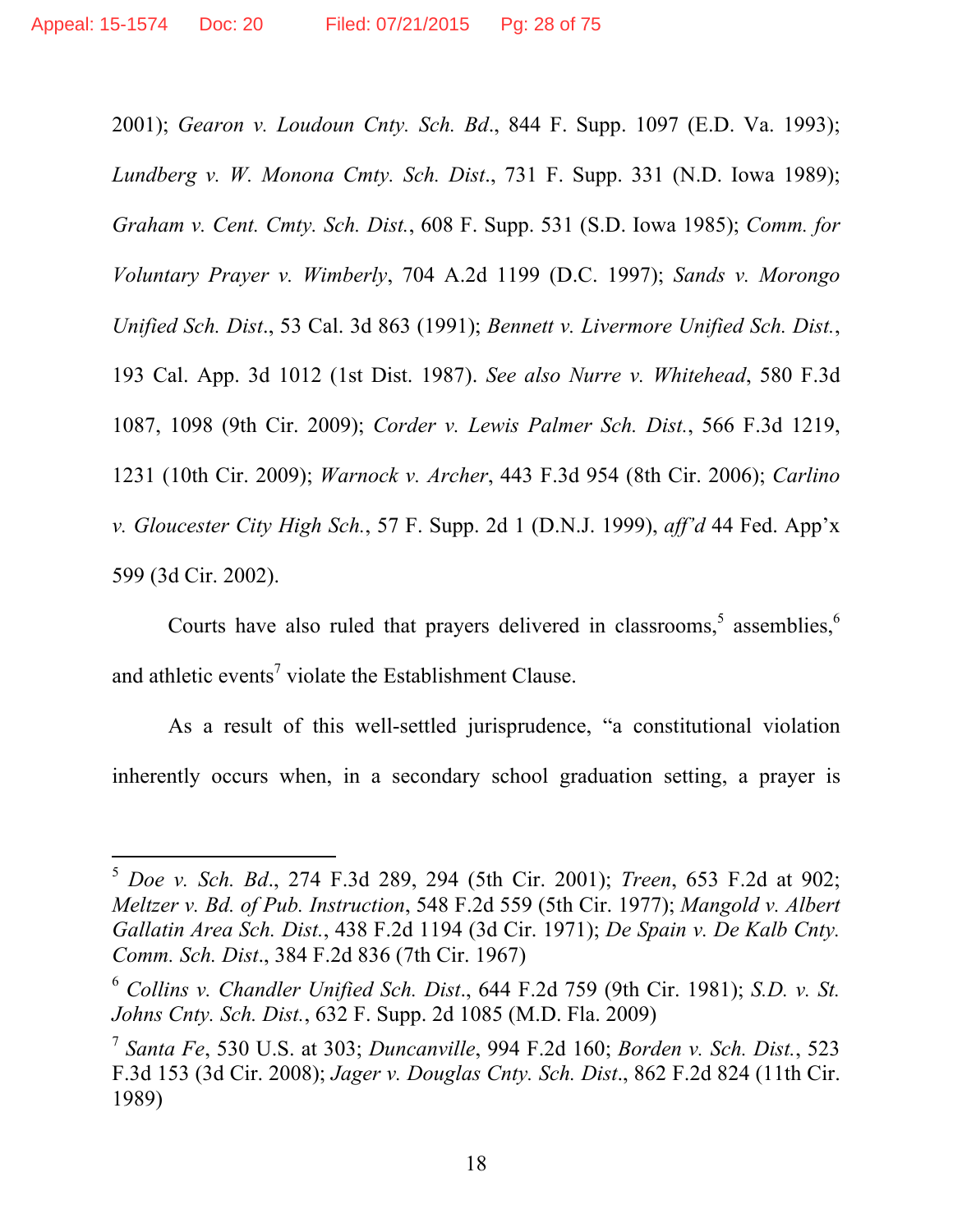offered, regardless of who makes the decision that the prayer will be given and who authorizes the actual wording of the remarks." *Gearon*, 844 F. Supp. at 1099.

In upholding the prayer practice, the court below relied exclusively on one outlier case. It completely ignored the coercion test, failed to meaningfully apply the *Lemon* purpose prong, disregarded the practical effects of the policy, and placed substantial weight on immaterial facts in the vain attempt to distinguish *Santa Fe*. As discussed below, the Prayer Policy unequivocally violates the Establishment Clause pursuant to both the *Lemon* and coercion tests.

#### **A. There is no "new" Prayer Policy.**

It is important to clarify at the outset what is meant by the "Prayer Policy." There is only one. The court properly held that prayers delivered at graduations from 1951 through 2013 were unconstitutional. The District does not even deny it has had a practice of "endorsing" Christian prayers all these years, *supra.* In 2013, it *refused* to discontinue this practice, writing: "With regard to a student delivering a **prayer** or providing a **religious message during a school sponsored event**, the District will not prohibit this practice as long as the **prayer or message** is student led and initiated and does not create a disturbance to the event." (J.A.36) (emphasis added).

Inexplicably, the court interpreted this letter as the District's "amended [] position on prayer and religious content at graduation." (J.A.884). To be clear,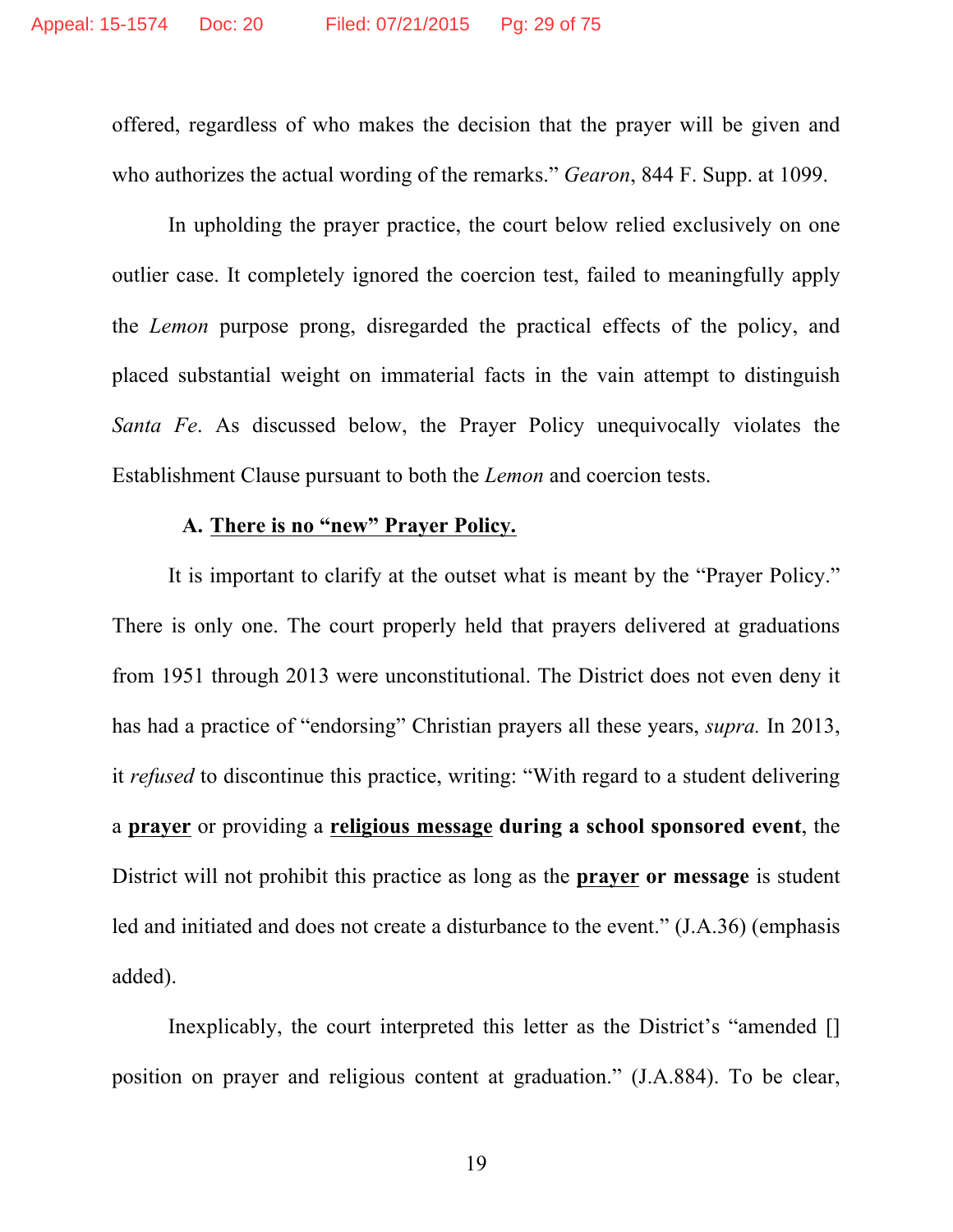although the term "Prayer Policy" is used for concision, the District has never had a written prayer policy, and still does not have one. More accurately, it has had a longstanding practice of authorizing graduation prayers, and it is that *practice* Plaintiffs-Appellants' challenge. *E.g.*, *Appenheimer*, 2001 WL 1885834, at \*1-6 (unwritten practice permitting student-initiated prayers unconstitutional).

Though Defendant-Appellee now claims to have a "new policy," (i.e. the 2013 letter), the *sine qua non* of the Prayer Policy remains unchanged – the District continues to authorize prayers delivered to captive audiences at governmentorganized-and-sponsored ceremonies. For all practical purposes, the 2013 statement "amends" nothing. Even the court acknowledged it "is no policy at all[.]" (J.A.891 n.3). The only material difference now is that there is written authorization for the longstanding unconstitutional practice.

Nevertheless, the court accepted the District's superficial argument that prayers will no longer be "school-endorsed." But the only modifications the District claims to have made, through a principal's affidavit and nothing more, is that prayers at *MVES* will no longer be pre-reviewed and the program will not mention prayers. (J.A.76-79). As discussed below, neither of these minor gestures removes the school's imprimatur over the prayers; nor do they insulate the school from the coercive element of the final message. *Santa Fe*, 530 U.S. at 302-03.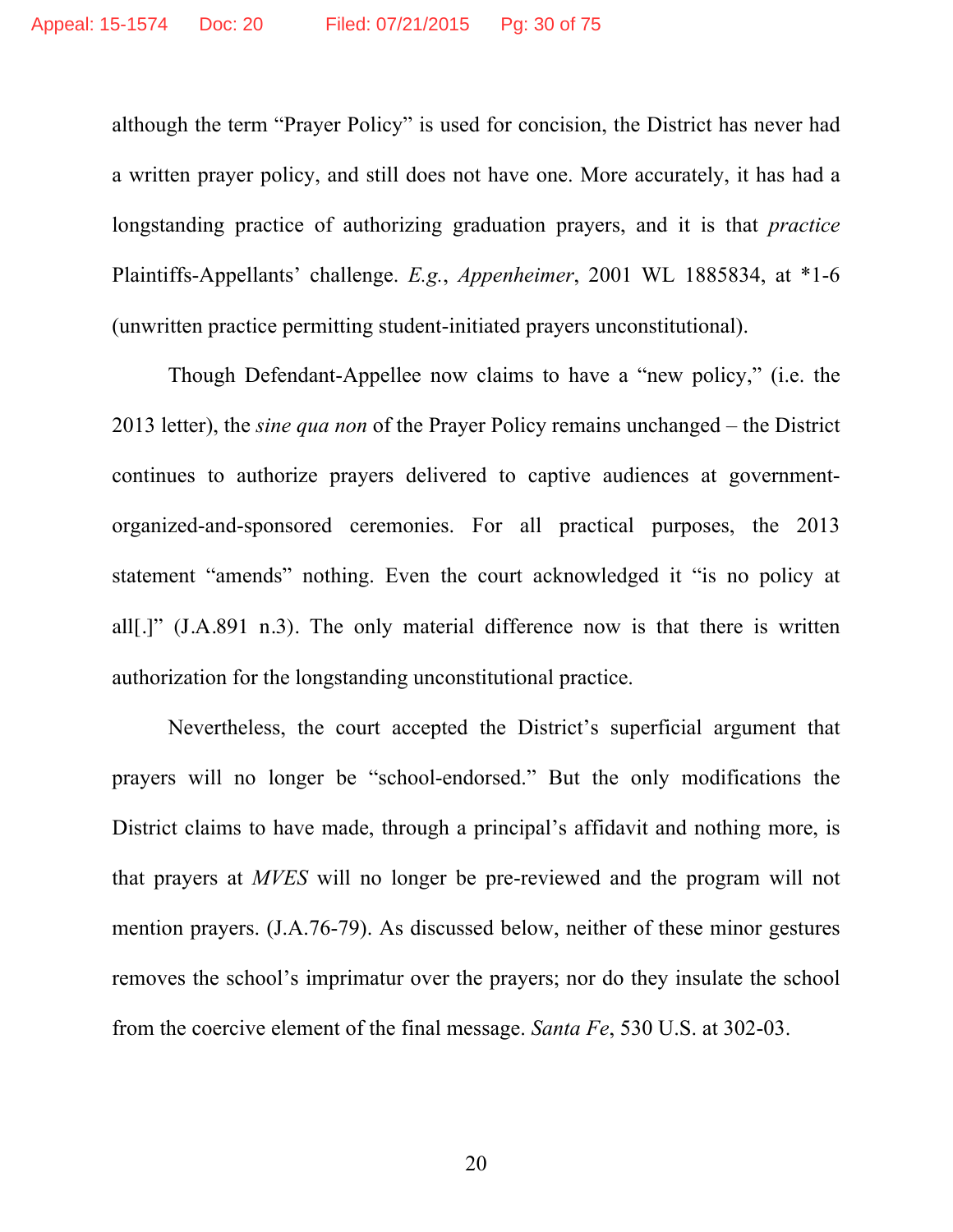#### **B. The Prayer Policy lacks a secular purpose.**

#### **1. The graduation prayers are intrinsically religious.**

The Court looks "first to the question whether the challenged state action reflects a secular purpose." *Hall v. Bradshaw*, 630 F.2d 1018, 1019 (4th Cir. 1980). This secular purpose must be the "pre-eminent" and "primary" force driving the government's action, and "has to be genuine, not a sham, and not merely secondary to a religious objective." *McCreary Cnty. v. ACLU*, 545 U.S. 844, 864 (2005). The test is violated where "the government action itself besp[eaks] the purpose," in that it is "patently religious." *Id.* at 862.

"[C]ontrolling caselaw suggests that an act so intrinsically religious as prayer cannot meet … the secular purpose prong[.]" *N.C. Civil Liberties Union v. Constangy*, 947 F.2d 1145, 1150 (4th Cir. 1991). *See Santa Fe*, 530 U.S. at 309; *Stone v. Graham*, 449 U.S. 39, 41 (1980) ("[t]he Ten Commandments are undeniably a sacred text in the Jewish and Christian faiths, and no legislative recitation of a supposed secular purpose can blind us to that fact.").

When, as here, "a state-sponsored activity has an overtly religious character, courts have consistently rejected efforts to assert a secular purpose for that activity." *Mellen*, 327 F.3d at 373. In *Mellen*, this Court held that prayers delivered at a military institute failed the purpose test because "the purpose of an official school prayer 'is plainly religious in nature.'" *Id.* at 374. In *Constangy*, the Court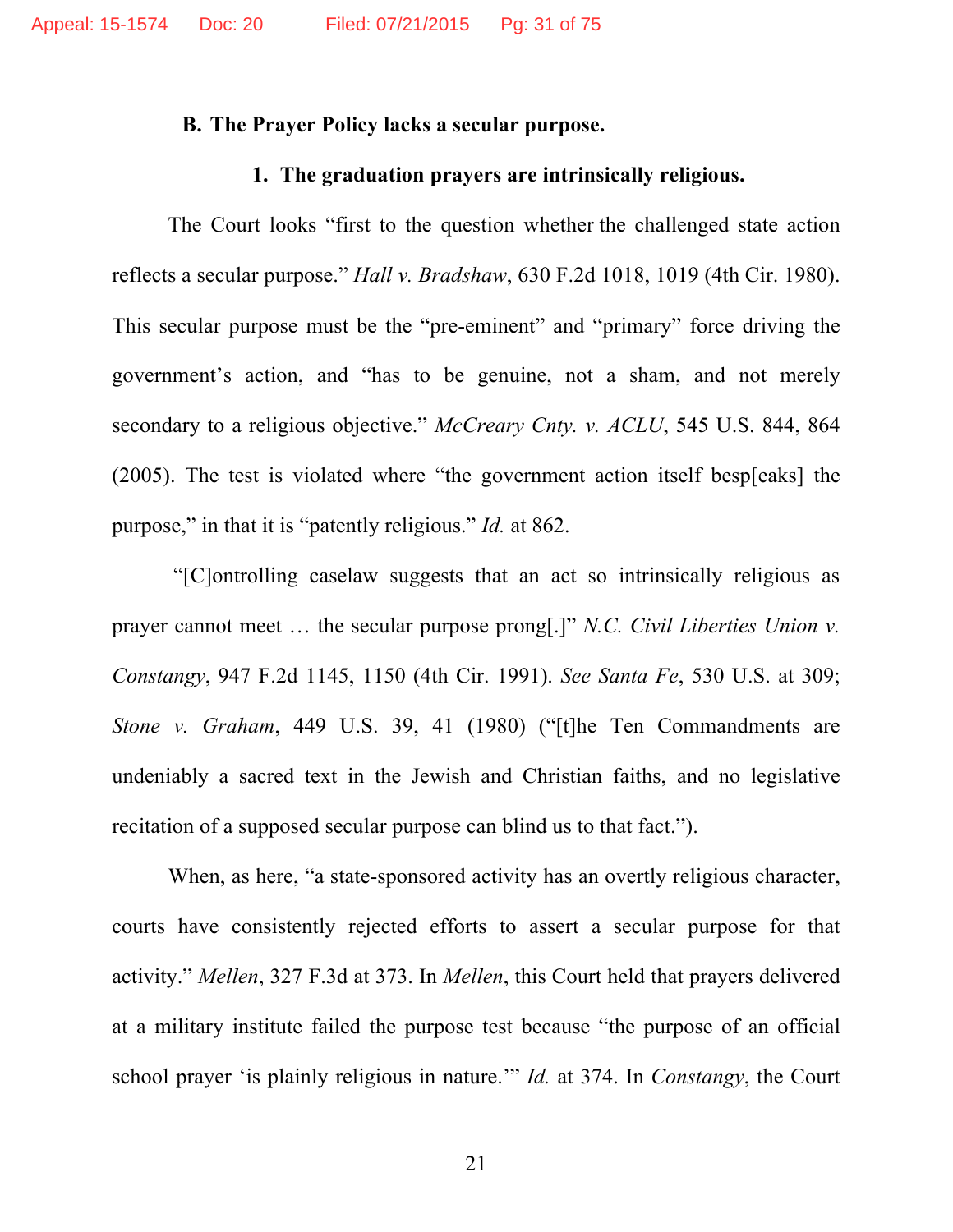held that a judge's opening prayers failed the test because of the "intrinsically religious" nature of prayer. 947 F.2d at 1150. Likewise, in *Hall*, the Court held a "motorist's prayer" failed the test because prayer "is undeniably religious and has, *by its nature*, both a religious purpose and effect." 630 F.2d at 1020 (emphasis added).

Because "prayer is 'a primary religious activity in itself,'" authorizing prayer at a school function "is *per se* an unconstitutional intent to further a religious goal*.*" *Holloman v. Harland*, 370 F.3d 1252, 1285 (11th Cir. 2004).

Courts have consistently held that a school's decision to authorize graduation prayers reflects an unconstitutional religious purpose*. See Santa Fe*, 168 F.3d at 816-17; *Black Horse*, 84 F.3d at 1484-85; *Harris*, 41 F.3d at 458; *Gossage*, 2006 U.S. Dist. LEXIS 34613 at \*19-20; *Skarin*, 204 F. Supp. 2d at 1198; *Appenheimer*, 2001 WL 1885834 at \*10; *Gearon*, 844 F. Supp. at 1102; *Lundberg*, 731 F. Supp. at 342; *Graham*, 608 F. Supp. at 535; *Wimberley*, 704 A.2d at 1203; *Bennett*, 193 Cal. App. 3d at 1020. *See also Collins*, 644 F.2d at 762.

Here, as in the above cases, there is no secular purpose for the Prayer Policy. "[A]llowing the students to decide whether to include prayer does not cure the problem." *Appenheimer*, 2001 WL 1885834, at \*10. The 2013 statement is merely an explicit decision to continue authorizing graduation prayer. Its purpose cannot "be characterized as 'secular' because its clear intent is to inform students … that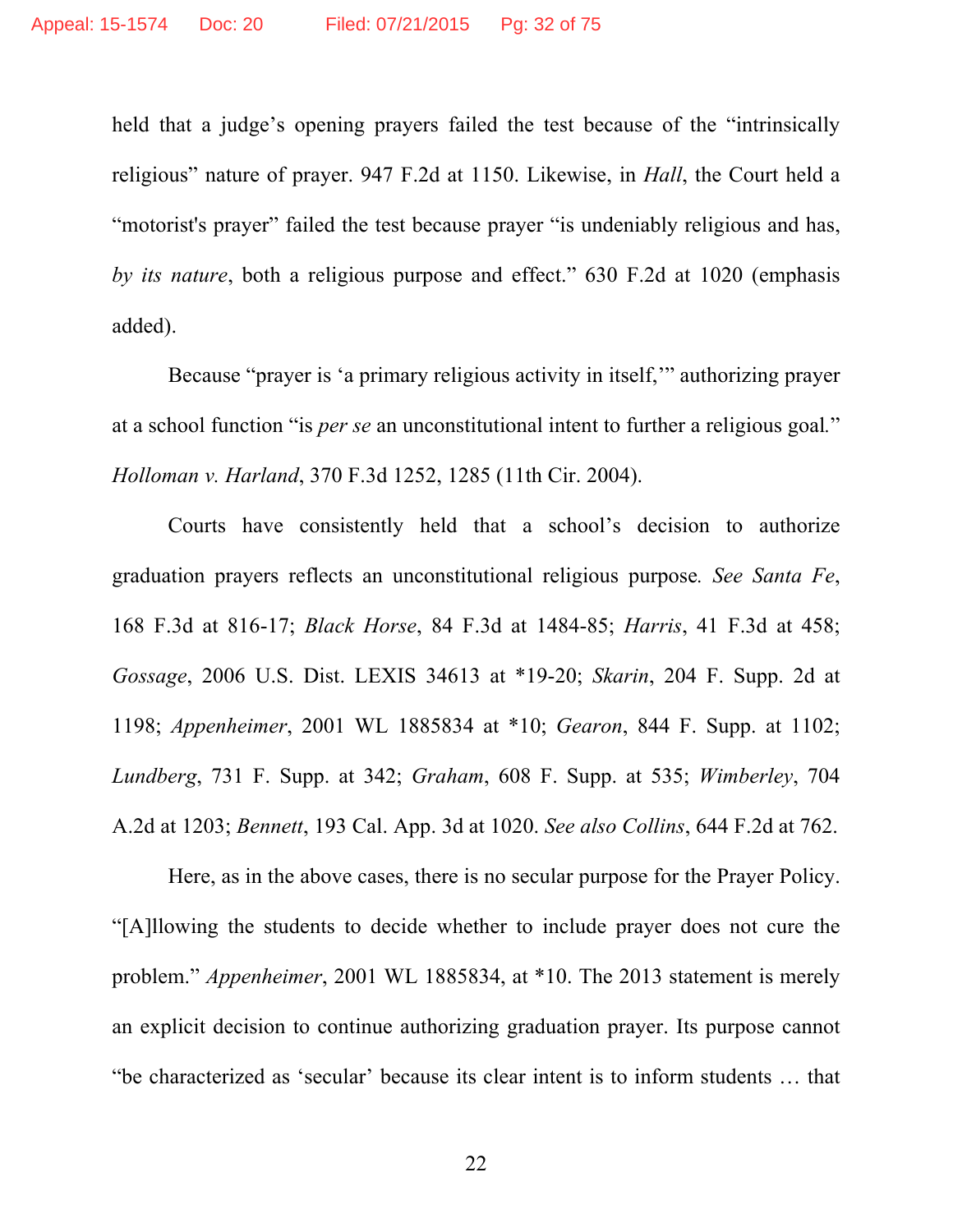they can pray at any school event so long as a student 'initiates' the prayer[.]" *Ingebretsen v. Jackson Pub. Sch. Dist*., 88 F.3d 274, 279 (5th Cir. 1996).

Indeed, in "light of the school's history of regular delivery of a student-led prayer" dating to 1951, it is "reasonable to infer that the specific purpose of the [new] policy [is] to preserve a popular 'state-sponsored religious practice'" thus failing *Lemon's* purpose prong. *Santa Fe*, 530 U.S. at 308-09, 315 (citing *Lee*, 505 U.S. at 596). *See Jager*, 862 F.2d at 830 ("In choosing the equal access plan, the School District opted for an alternative that permits religious invocations, which by definition serve religious purposes"); *Gossage*, 2006 U.S. Dist. LEXIS 34613, at \*19-20 (new policy permitting uncensored student "remarks" was "nothing more than a poorly disguised attempt to ensure that prayer will continue").

## **2. The District failed to meet its burden of proving a secular purpose.**

The "defendant [must] show by a preponderance of the evidence that action challenged" has a secular purpose. *Church of Scientology Flag Serv. v. Clearwater*, 2 F.3d 1514, 1530 (11th Cir. 1993).

The District has not offered any secular justification for its longstanding prayer practice or for its recent decision to continue to authorize graduation prayers. The "new position" is the District "simply reaching for any way to keep a religious [practice]." *McCreary*, 545 U.S. at 873. Even the court recognized that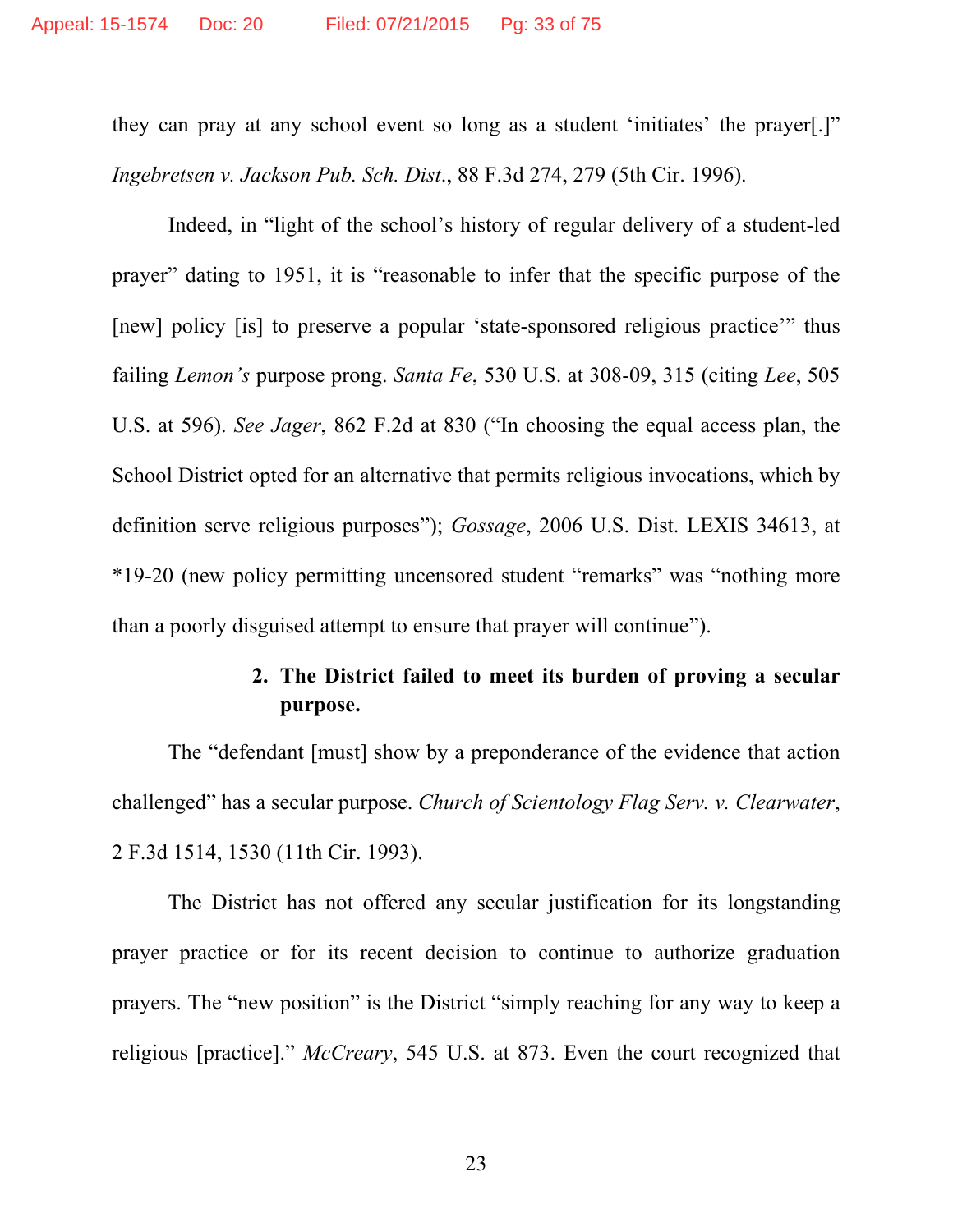the District "insists on securing every slight remaining loophole of religious demonstration in school[.]" (J.A.886).

The court's rationale (or lack thereof) is perhaps best explained by its belief that "[t]he Christian community, in certain parts, feels besieged." (J.A.885). According to the court, "[t]o certain parts of Western Christianity, the lack of prayer in the public sector is not only a symptom of declining religiosity and moralism but is, in part, the cause itself." *Id.* On the other hand, the court described Plaintiffs-Appellants as "chasing to the ends of the earth the last pitiful vestiges of these practices that have been essentially neutered of all possible eternal meaning and effect." (*Id.*886). It admonished Plaintiffs-Appellants that the "better strategy is arms laid down," in "submission" rather than "entitlement." (*Id.*).

The court's "purpose" analysis, confined to a single paragraph, is as conclusory as it is muddled. It focuses primarily on matters related to the effect prong: "The purpose of the current position is secular insofar as it governs a civil ceremony in graduation and protects the fullest liberties in speech for its participants. It is not any endorsement." (*Id.*896).

The very same "free speech" purpose was advanced in *Santa Fe* and rejected by the Court in concluding that a policy merely permitting student-initiated prayers failed the purpose test. 530 U.S. at 309. The Court observed, as is relevant here, "the fact that only one student is permitted to give a content-limited message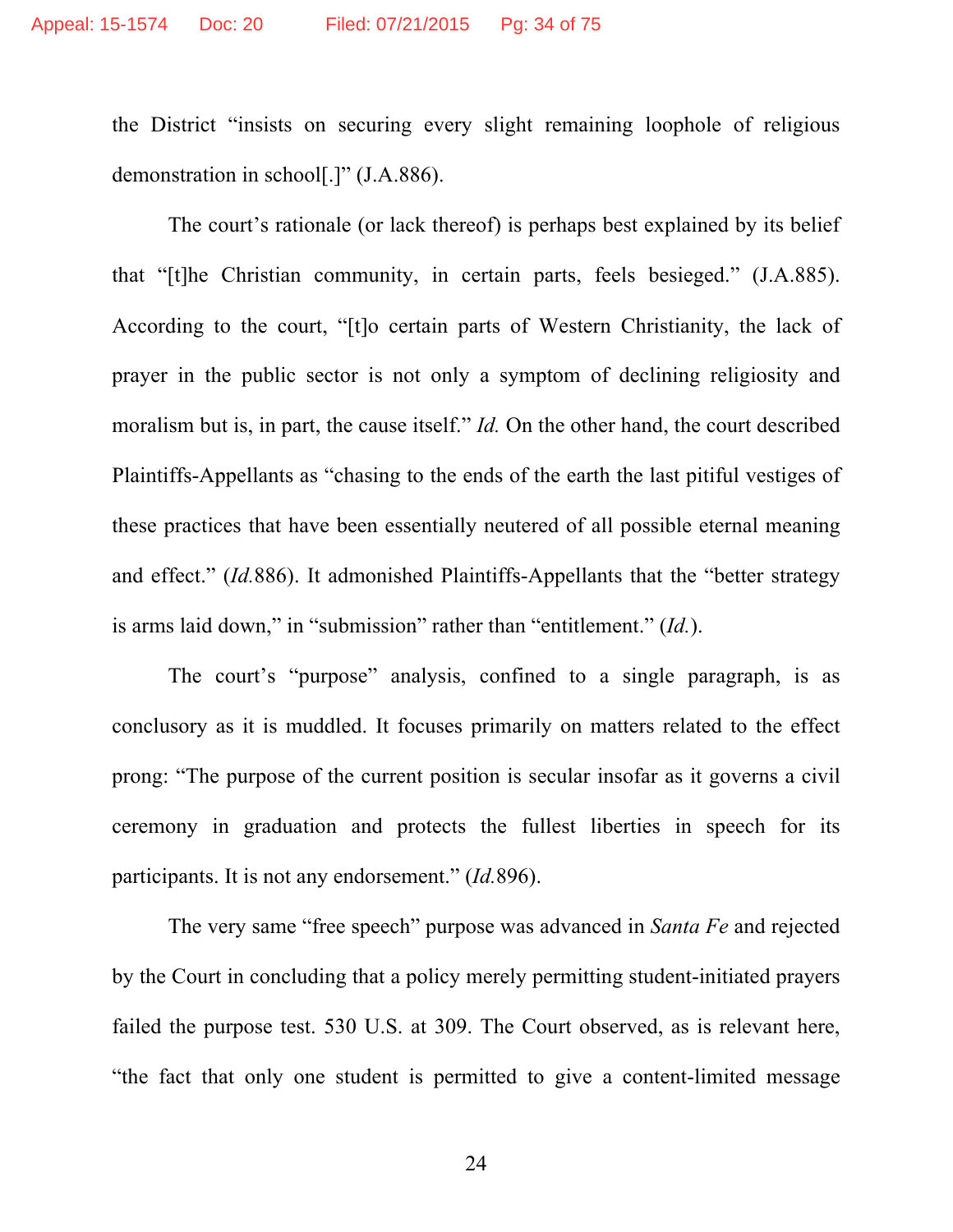suggests that this policy does little to 'foster free expression.'" *Id.* The Third Circuit in *Black Horse* invalidated a facially neutral policy, which permitted student-initiated, un-censored graduation prayers, on similar grounds. 84 F.3d at 1484. In rejecting the purpose of "recognizing the students' rights to free speech," the court stressed that, "the constitutional guarantee of free speech does not secularize [the new policy's] attempt to preserve 'the long standing practice[.]'" *Id.* 

Of course, "[t]hese new statements of purpose were presented only as a litigating position[.]" *McCreary*, 545 U.S. at 871. The court apparently read the "cases as if the purpose enquiry were so naive that any transparent claim to secularity would satisfy it, and [it] would cut context out of the enquiry, to the point of ignoring history[.]" *Id.* at 863-64.

Specifically, the court failed to take into account history and sequence of events, as well as the policy's *original* purpose, focusing exclusively on the litigation position. "But the world is not made brand new every morning[.]" *Id.* at 866. The District wants, and the court gave them, "an absentminded objective observer[.]" *Id.* "[P]urpose needs to be taken seriously" and "needs to be understood in light of context; an implausible claim that governmental purpose has changed should not carry the day[.]" *Id.* at 874.

The court was obligated to consider the "evolution of the current policy," which includes a history of "institutional practices that unquestionably violated the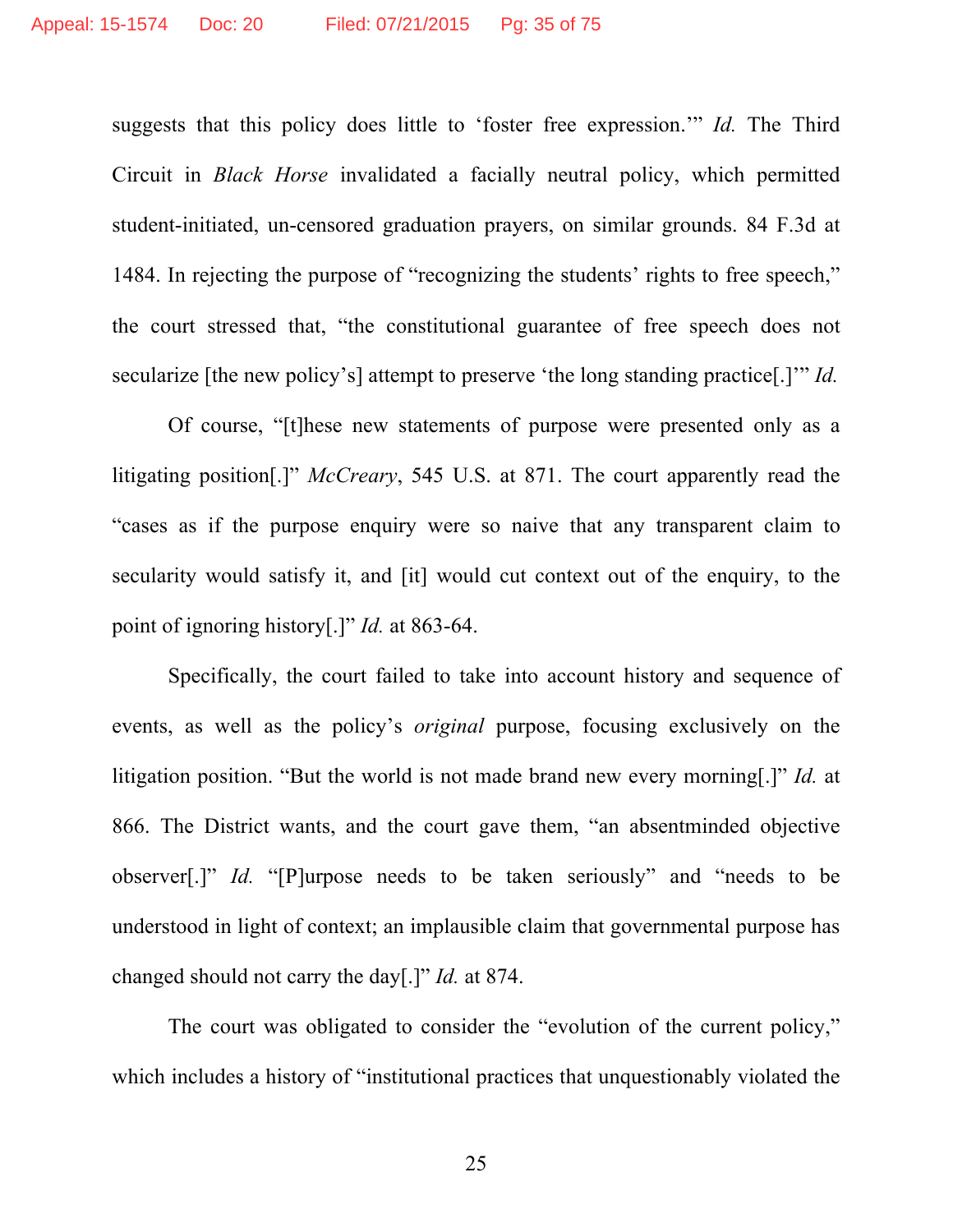Establishment Clause." *Santa Fe*, 530 U.S. at 309, 315. As in *Santa Fe*, "it makes sense to examine the [school's] latest action 'in light of [their] history of' unconstitutional practices." *McCreary*, 545 U.S. at 873. A proper examination reveals that the purpose of the 2013 statement is "to preserve a popular 'statesponsored religious practice.'" 530 U.S. at 309 (citation omitted). Even the court understood it as an effort to secure "every slight remaining loophole of religious demonstration[.]" (J.A.886). The "context in which this policy arose," quells "any doubt that this policy was implemented with the purpose of endorsing school prayer." *Id.* at 315.

## **C. The Prayer Policy has the unconstitutional effect of advancing and endorsing religion.**

The "effect prong asks whether, irrespective of government's actual purpose, the practice under review in fact conveys a message of endorsement." *Constangy*, 947 F.2d at 1151. "[I]ntent is irrelevant." *Id.* Applying this test, the Supreme Court held that student-initiated prayer at a school-sponsored event unconstitutionally sends the "message to members of the audience who are nonadherants 'that they are outsiders[.]'" *Santa Fe*, 530 U.S. at 309-10 (citation omitted).

This Court has made clear that a prayer, "because it is religious, … advance[s] religion." *Hall*, 630 F.2d at 1021. Whenever a prayer "occurs at a school-sponsored event," the "conclusion is inescapable that the religious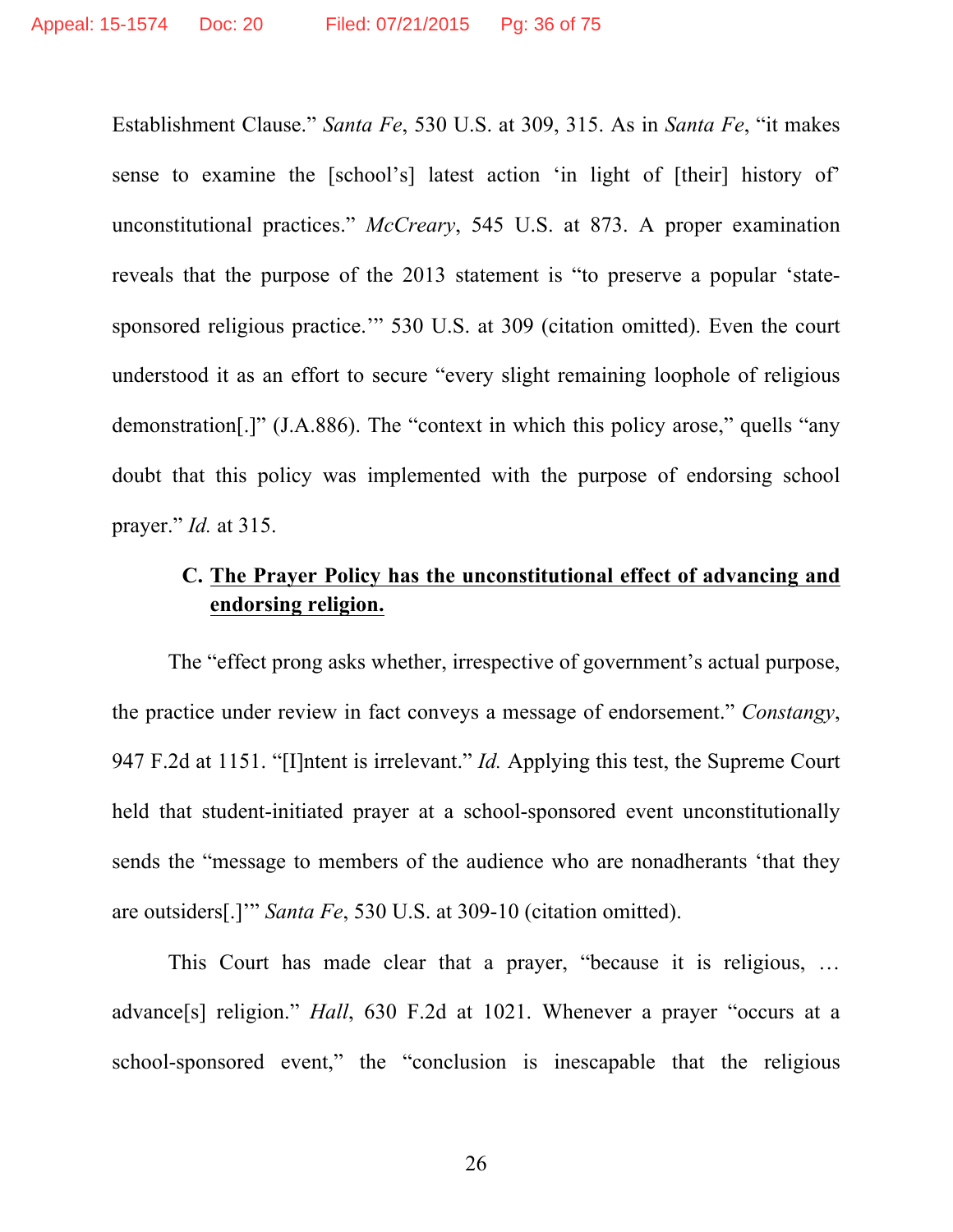invocation conveys a message that the school endorses" it. *Jager*, 862 F.2d at 831- 32. "A religious service under governmental auspices necessarily conveys the message of approval or endorsement." *Doe v. Crestwood*, 917 F.2d 1476, 1478 (7th Cir. 1990).

Virtually every court to address the issue has held that graduation prayers unconstitutionally endorse religion, even if student-initiated. *See Cole*, 228 F.3d at 1103-04; *Santa Fe*, 168 F.3d at 817; *Black Horse*, 84 F.3d at 1486; *Harris*, 41 F.3d at 458; *Gossage*, 2006 U.S. Dist. LEXIS 34613, at \*19-20; *Deveney*, 231 F. Supp. 2d at 487; *Skarin*, 204 F. Supp. 2d at 1198; *Appenheimer*, 2001 WL 1885834, at \*6; *Gearon*, 844 F. Supp. at 1102; *Lundberg*, 731 F. Supp. at 345; *Graham*, 608 F. Supp. at 536; *Wimberly*, 704 A.2d at 1203; *Sands*, 53 Cal. 3d at 876.

As in the above cases, the District's prayers have "the primary effect of promoting religion," and send "the unequivocal message" of endorsement. *Mellen*, 327 F.3d at 372-74. In *Mellen*, this court held that prayers failed effect prong because, as here, they were delivered to "'a large audience assembled as part of a regularly scheduled, school-sponsored function.'" *Id.* (quoting *Santa Fe*, 530 U.S. at 307). Students are under the supervision and direction of school officials. (J.A.19¶¶49-51; 123¶¶49-51). Moreover, unlike the football games in *Santa Fe*, attendance is expected. "[G]raduation is one of life's most significant occasions." *Lee*, 505 U.S. at 595. In this context, "an objective observer" would inevitably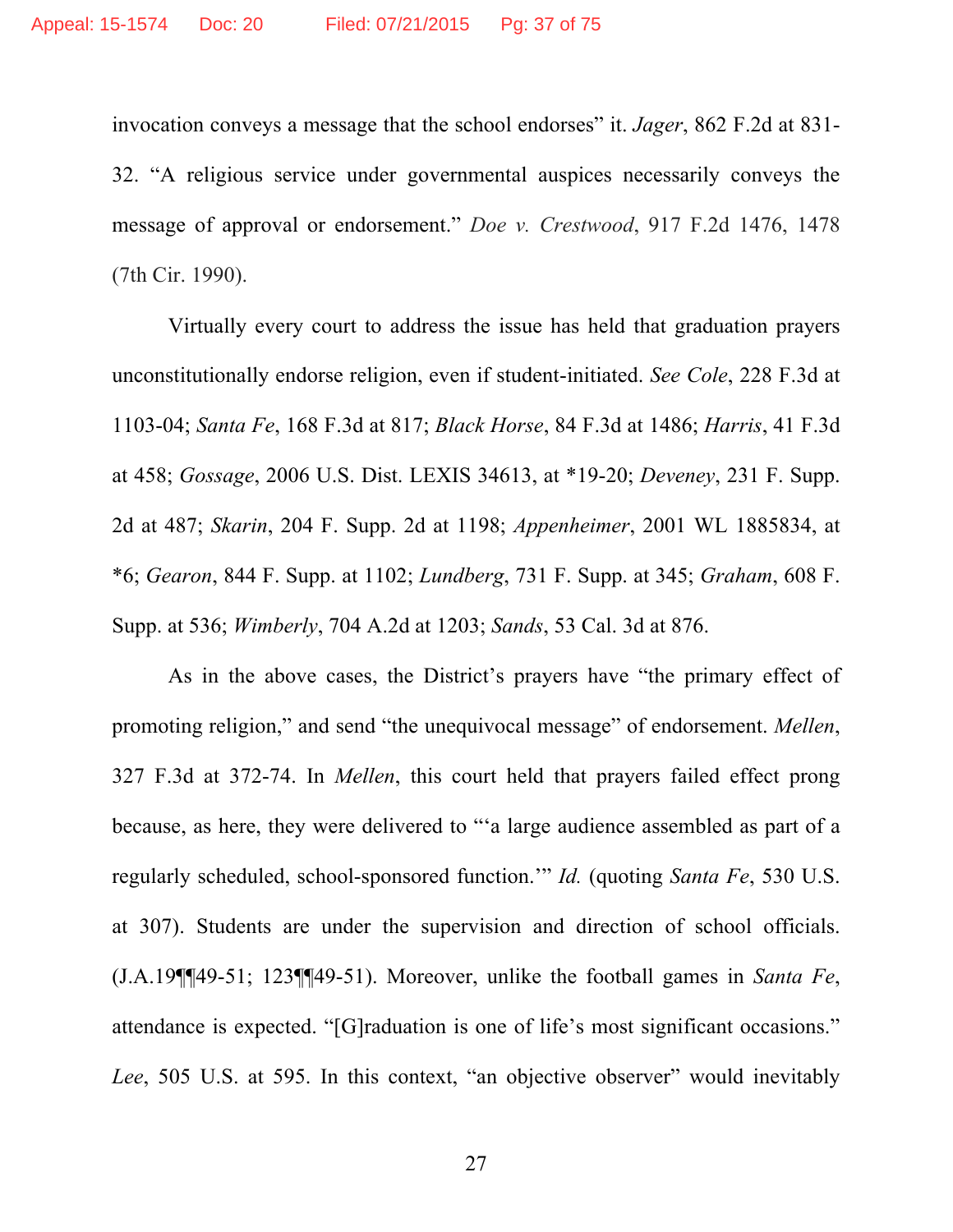"perceive [the prayers] as a state endorsement of prayer." *Santa Fe*, 530 U.S. at 308.

Contrary to the District's "repeated assertions that it has adopted a 'handsoff' approach," the "realities of the situation plainly reveal that its policy involves both perceived and actual endorsement of religion." *Id.* at 305. It has "failed to divorce itself from the religious content in the invocations." *Id.* It "has not succeeded in doing so, either by claiming that its policy is 'one of neutrality rather than endorsement'" or "by characterizing the individual student as the 'circuitbreaker'" in "the process." *Id.* at 303.

In *Santa Fe*, despite the fact that any message would be student-led and student-initiated, and that it was possible no prayer would ever be delivered, the Court held that the effect of any prayer would result in "endorsement of religion." *Id.* at 305, 310.

The District's "plenary control over the graduation ceremony" makes "it apparent [that the prayer will bear] the imprint of the District." *Cole*, 228 F.3d at 1103. The Prayer Policy "permits a student to give a sectarian, proselytizing address." *Black Horse*, 84 F.3d at 1484-85. The "administration could not halt it without violating its own policy. If this were to occur, a proselytizing prayer (perhaps even degrading other religions) would be delivered in a forum controlled by the School [District]." *Id.* Putting "the ultimate choice to the students" does not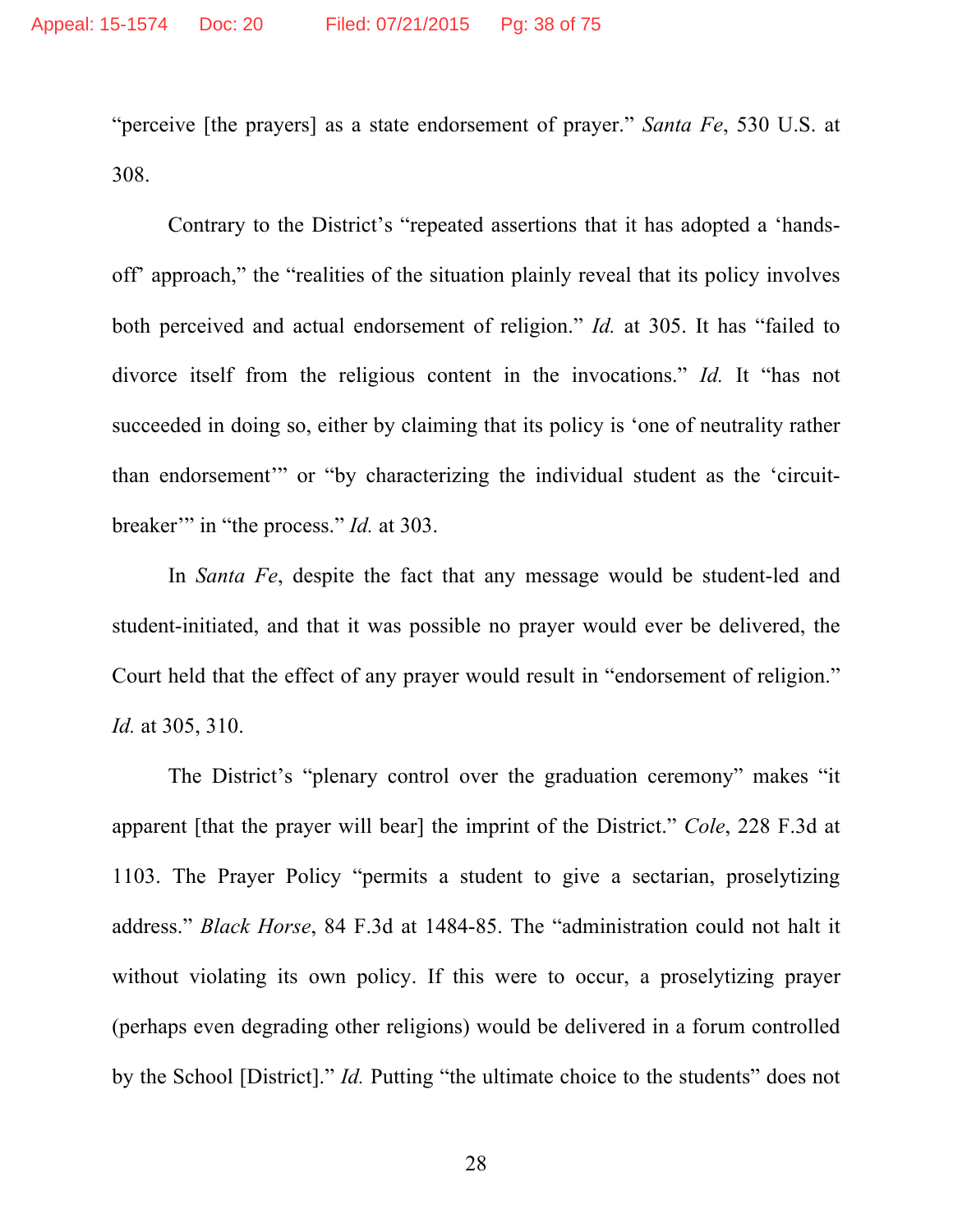eliminate school-sponsorship. *Santa Fe*, 168 F.3d at 817. Prayers "that a school 'merely' permits will still be delivered to a government-organized audience" at "a government-sponsored event." *Id.* 

The court's effect "analysis" was reduced to a single paragraph declaring: "there is no evidence that the position actually works a message of endorsement. … [L]iterally the only additional protection would be complete proscription of all religious comment, which is impermissible[.]" (J.A.897). Its conclusion hinged on three legally erroneous assumptions: (1) graduation ceremonies are public forums for private speech; (2) prohibiting graduation prayers violates Free Speech; and (3) graduation policies that "permit" prayer are permissible. As discussed below, these contentions are unfounded.

## **1. A graduation ceremony is not a forum for private speech and graduation prayers are "school sponsored."**

Nearly every court that has ruled on the issue has concluded that graduation ceremonies are *not* public forums for private speech and that graduation prayers are "school sponsored" government speech. *See Lee*, 505 U.S. at 592; *Corder*, 566 F.3d at 1229-31; *Cole*, 228 F.3d at 1102 (student's "invocation would not have been private speech"); *Santa Fe*, 168 F.3d at 818-22 ("as a matter of law [the school] has not created a limited public forum"); *Black Horse*, 84 F.3d at 1477-78; *Harris*, 41 F.3d at 456-57; *Brody v. Spang*, 957 F.2d 1108, 1119-20, 1117 (3d Cir.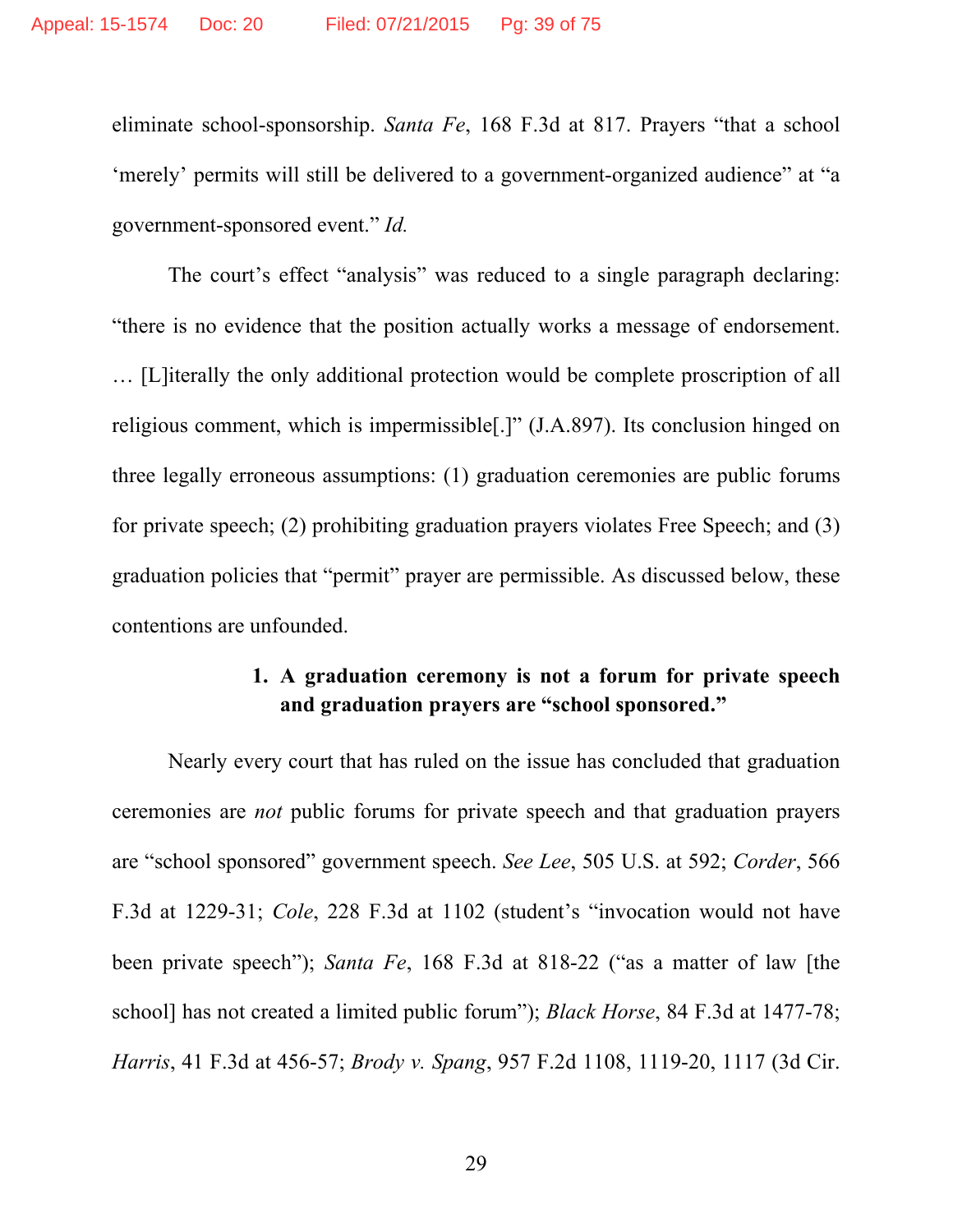1992); *Workman*, 2010 U.S. Dist. LEXIS 42813, at \*22-23; *Ashby*, 354 F. Supp. 2d at 629; *Gossage*, 2006 U.S. Dist. LEXIS 34613, at \*10-11; *Deveney*, 231 F. Supp. 2d at 487-88; *Skarin*, 204 F. Supp. 2d at 1197; *Appenheimer*, 2001 WL 1885834, at \*6-9; *Gearon*, 844 F. Supp. at 1099-1000; *Lundberg*, 731 F. Supp. at 337.

"[S]chool facilities may be deemed to be public forums only if school authorities have … opened those facilities 'for indiscriminate use by the general public[.]'" *Hazelwood Sch. Dist. v. Kuhlmeier*, 484 U.S. 260, 267 (1988) (citation omitted). In *Santa Fe*, the school made the same claim that the "messages are private student speech[.]" 530 U.S. at 302. The Court flatly rejected this contention, reasoning that the prayers take place "at government-sponsored schoolrelated events." *Id.* The Court reiterated that "'selective access does not transform government property into a public forum.'" *Id.* at 303 (citation omitted).

In *Child Evangelism Fellowship v. Montgomery Cnty. Pub. Schs*, 373 F.3d 589, 598 n.5 (4th Cir. 2004), this Court ruled that the "prayer cases" including *Lee*, *Santa Fe*, and *Mellen*, "did not involve equal access; rather, government officials there granted an inherently religious activity (prayer) sole access to student audiences."8 The fact that "graduation is not an open or public forum … disposes of this free speech argument." *Harris*, 41 F.3d at 458-59.

 $\overline{a}$ 

<sup>&</sup>lt;sup>8</sup> *Cf. Turner*, 534 F.3d at 355-56 (there was not a "single case in which a legislative prayer was treated as individual or private speech.").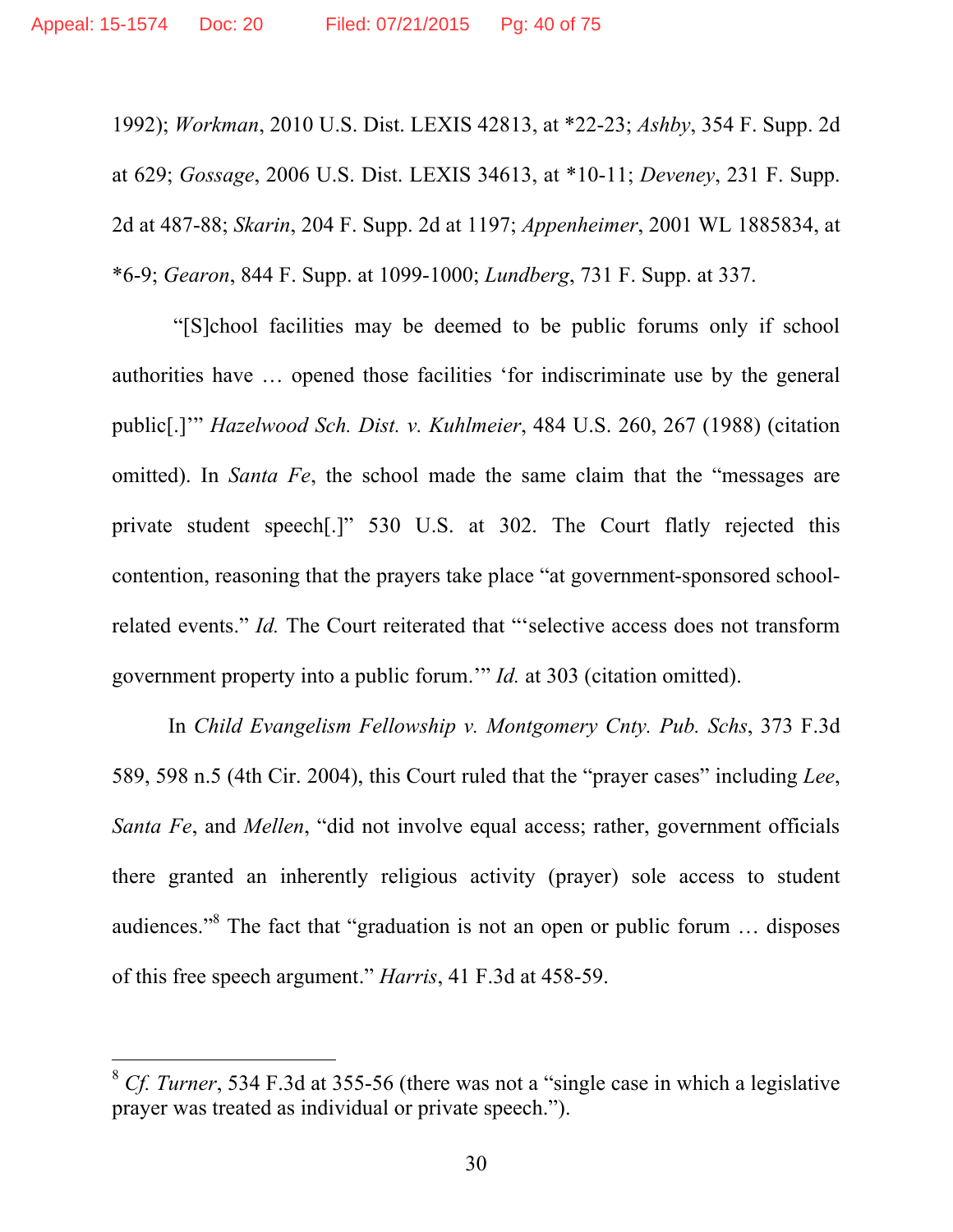The court below relied on *Peck v. Upshur Cnty. Bd. of Educ.*, 155 F.3d 274, 275-82 (4th Cir. 1998), (J.A.893), which upheld an equal access policy allowing the display of materials by citizens "not affiliated in any way with the school." The Court emphasized that the materials were "outside of the formal classroom setting" and students could readily "ignore or simply walk past the table" without "calling any attention to that choice." *Id.* at 287-88.

In stark contrast, "[f]inding no violation under these circumstances would place objectors in the dilemma of participating, with all that implies, or protesting." *Lee*, 505 U.S. at 593. "The undeniable fact is that the school district's supervision and control of a high school graduation ceremony places public pressure, as well as peer pressure, on attending students to stand as a group or, at least, maintain respectful silence during the invocation and benediction." *Id.*

The court's reliance on *Child Evangelism Fellowship v. Anderson Sch. Dist. Five*, 470 F.3d 1062, 1068 (4th Cir. 2006) was equally misplaced. *See Good News Club v. Milford Cent. Sch*., 533 U.S. 98, 115-16 (2001) ("where the school facilities are being used for a nonschool function … *Lee* is inapposite."). That case involved school property "not being used for school purposes." *Harris*, 41 F.3d at 456-57. The "essence of graduation is to place the school's imprimatur on the ceremony." *Lassonde*, 320 F.3d 985.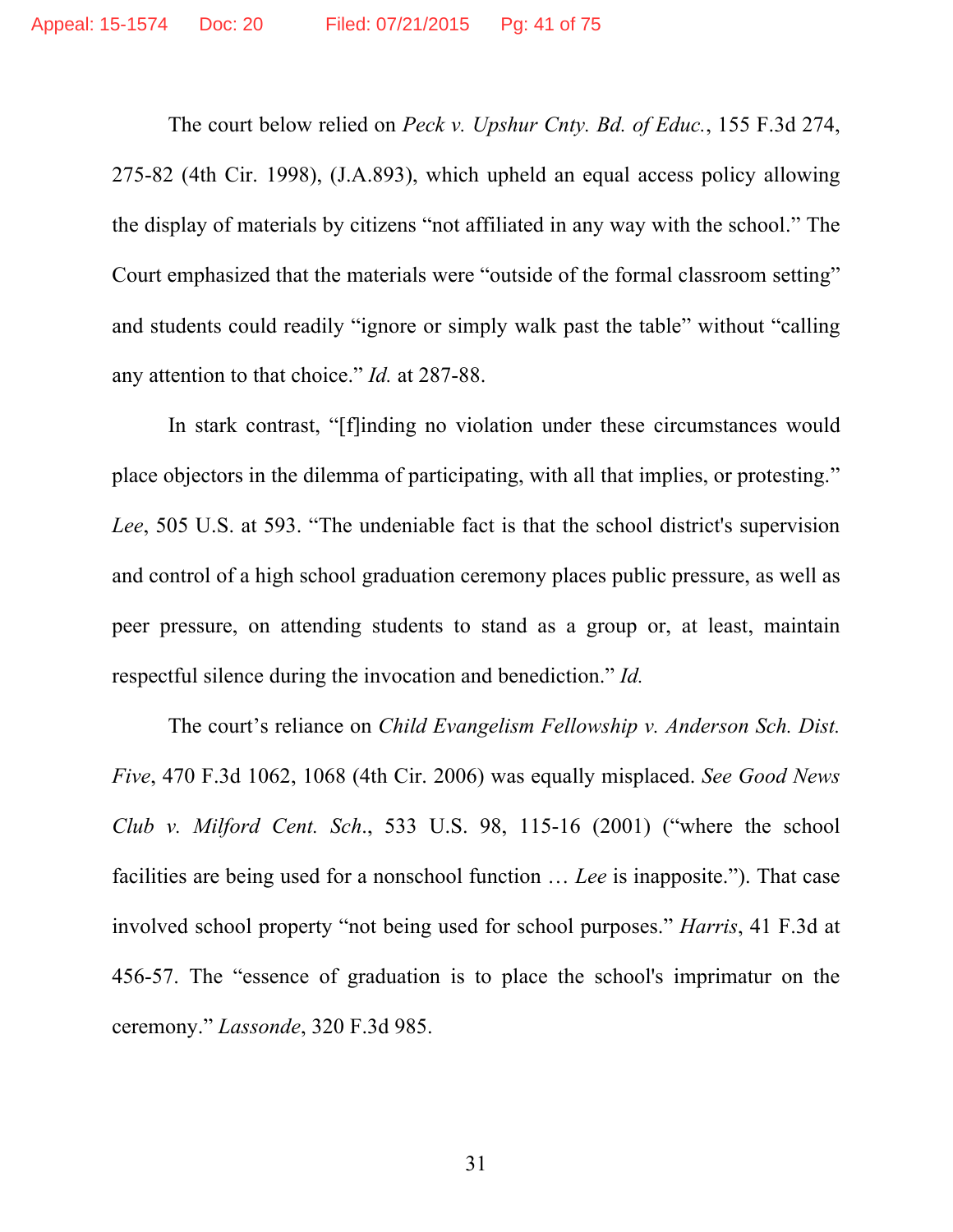# **2. A policy prohibiting graduation prayer is required by the Establishment Clause, and does not in any way violate Free Speech.**

The court below declared that "an affirmative exclusion of religious viewpoints is an equal violation. It is protected speech." (J.A.893). This is untenable, *supra*. "The delivery of such a message" by a "speaker representing the student body, under the supervision of school faculty," is "not properly characterized as 'private' speech." *Santa Fe*, 530 U.S. at 302-03, 310-15.

The government retains the right to "select the views that it wants to express," subject to the limits of the Establishment Clause. *Pleasant Grove City, Utah v. Summum*, 555 U.S. 460, 468 (2009). In *Corder*, the Tenth Circuit recently upheld a school's decision to reprimand a student for delivering a religious graduation speech and expressly rejected the argument that her speech was protected. 566 F.3d at 1229. This was so even though she "spoke as one of fifteen valedictory speakers[.]" *Id.* The court reasoned, "the graduation ceremony was … clearly a school-sponsored event." *Id.* 

Indeed, prohibiting graduation prayer is "'necessary' to avoid running afoul of the Establishment Clause." *Lassonde*, 320 F.3d at 984. In *Lassonde*, the Ninth Circuit concluded that if "the school had not censored the [religious] speech, the result would have been a violation of the Establishment Clause." *Id*.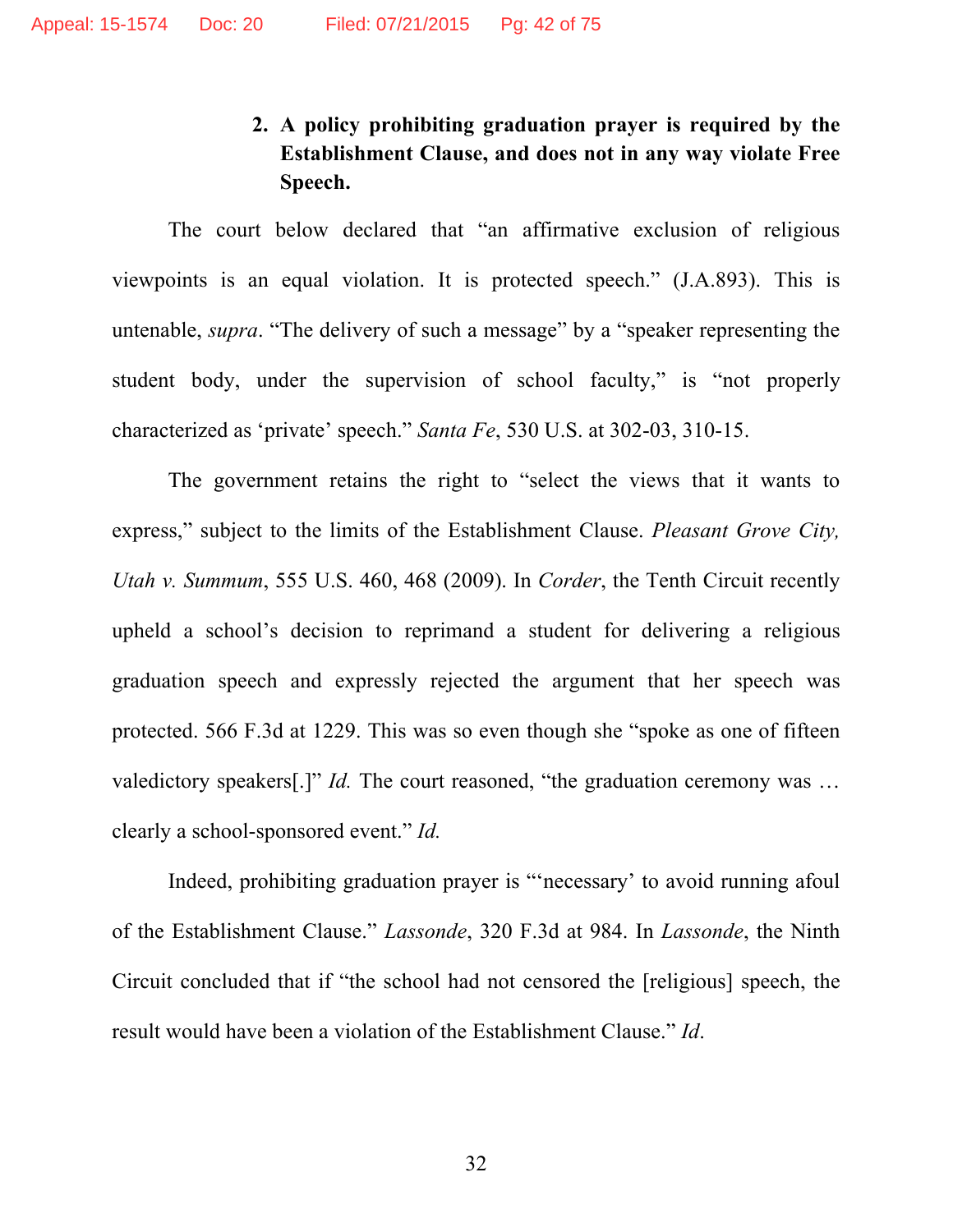In *Cole*, the Ninth Circuit similarly held that the Establishment Clause *required* prohibiting a religious graduation speech. 228 F.3d at 1103. This was so even though the court acknowledged that the "policy neither encourages a religious message nor subjects the speaker to a majority vote[.]" *Id*.<sup>9</sup>

In addition, many courts have enjoined schools from permitting graduation prayers. *E.g.*, *Lee*, 728 F. Supp. at 70-75, *aff'd*, 505 U.S. at 599; *Black Horse*, 84 F.3d at 1488; *Workman*, 2010 U.S. Dist. LEXIS 42813, at \*27; *Gossage*, 2006 U.S. Dist. LEXIS 34613, at \*19-20; *Deveney*, 231 F. Supp. 2d at 485-88; *Appenheimer*, 2001 WL 1885834; *Gearon*, 844 F. Supp. at 1102-03 ("forbidding the defendants from permitting prayer"); *Graham*, 608 F. Supp. at 537.

# **3. A policy "permitting" graduation prayers violates the Establishment Clause.**

The Supreme Court and lower court "cases support no meaningful distinction between school authorities actually organizing the religious activity and officials merely 'permitting' students to direct the exercises." *Collins*, 644 F.2d at 760-62. *See Santa Fe*, 530 U.S. at 301 ("permitting student-led, student-initiated prayer at football games violates the Establishment Clause."). This makes sense because students "hear the prayers, not the policy." *Joyner v. Forsyth Cnty.*, 653

 $\overline{a}$ 

<sup>9</sup> *See also Ashby*, 354 F. Supp. 2d at 629-30 ("the decision not to allow the students to [deliver a religious song] was necessary to avoid violating the Establishment Clause"); *Lundberg*, 731 F. Supp. at 341 (upholding ban on graduation prayer).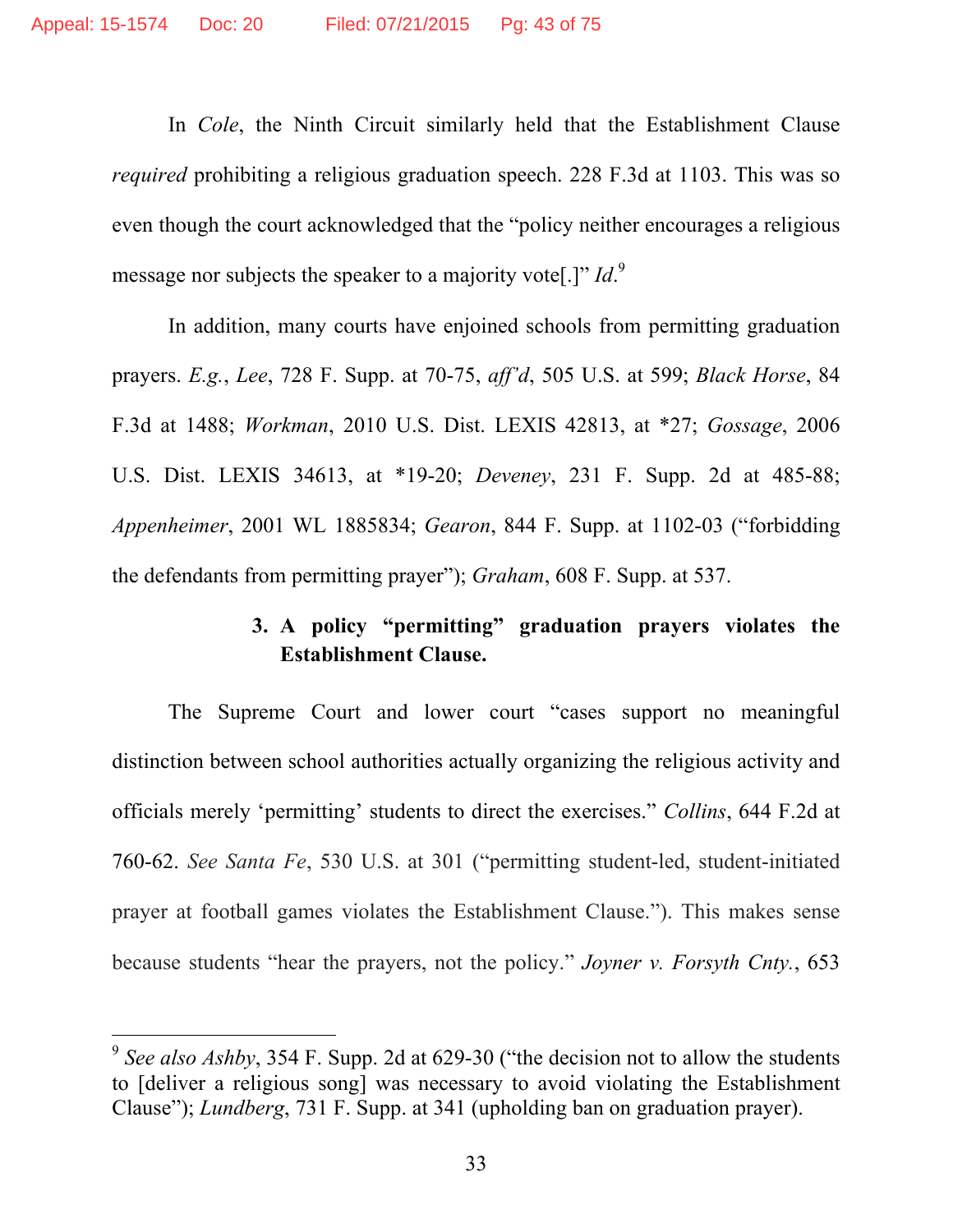F.3d 341, 354 (4th Cir. 2011). Students are still placed "in the dilemma of participating … or protesting." *Lee*, 505 U.S. at 593. For this reason, the Court in *Santa Fe* held the policy would be unconstitutional even if "facially neutral." 530 U.S. at 307 n.21.

Numerous courts have held that practices that simply permit graduation prayers are unconstitutional. *See Santa Fe*, 168 F.3d at 816; *Lassonde*, 320 F.3d at 983; *Cole*, 228 F.3d at 1104 (merely "**allowing** the students to engage in sectarian prayer" would "amount to government sponsorship"); *Black Horse*, 84 F.3d at 1484; *Harris*, 41 F.3d at 452-54 ("merely '**permitting'** students to direct the exercises'") (citation omitted); *Workman*, 2010 U.S. Dist. LEXIS 42813 at \*27 ("**permitting** a student-led prayer at [the graduation] represents a clear violation"); *Gossage*, 2006 U.S. Dist. LEXIS 34613, at \*19-20 (simply "**allowing** [student] prayer"); *Ashby*, 354 F. Supp. 2d at 629-30; *Deveney*, 231 F. Supp. 2d at 485-88; *Skarin*, 204 F. Supp. 2d at 1198; *Appenheimer*, 2001 WL 1885834, at \*6-9 ("**allowing** student-led prayer violates the First Amendment"); *Gearon*, 844 F. Supp. at 1098-1103 ("**permitting** prayer" is "a violation" even if "studentinitiated"); *Lundberg*, 731 F. Supp. at 345-46; *Graham*, 608 F. Supp. at 537; *Sands*, 53 Cal. 3d at 878-79; *Bennett*, 193 Cal. App. 3d at 1020. (Emphasis added in each).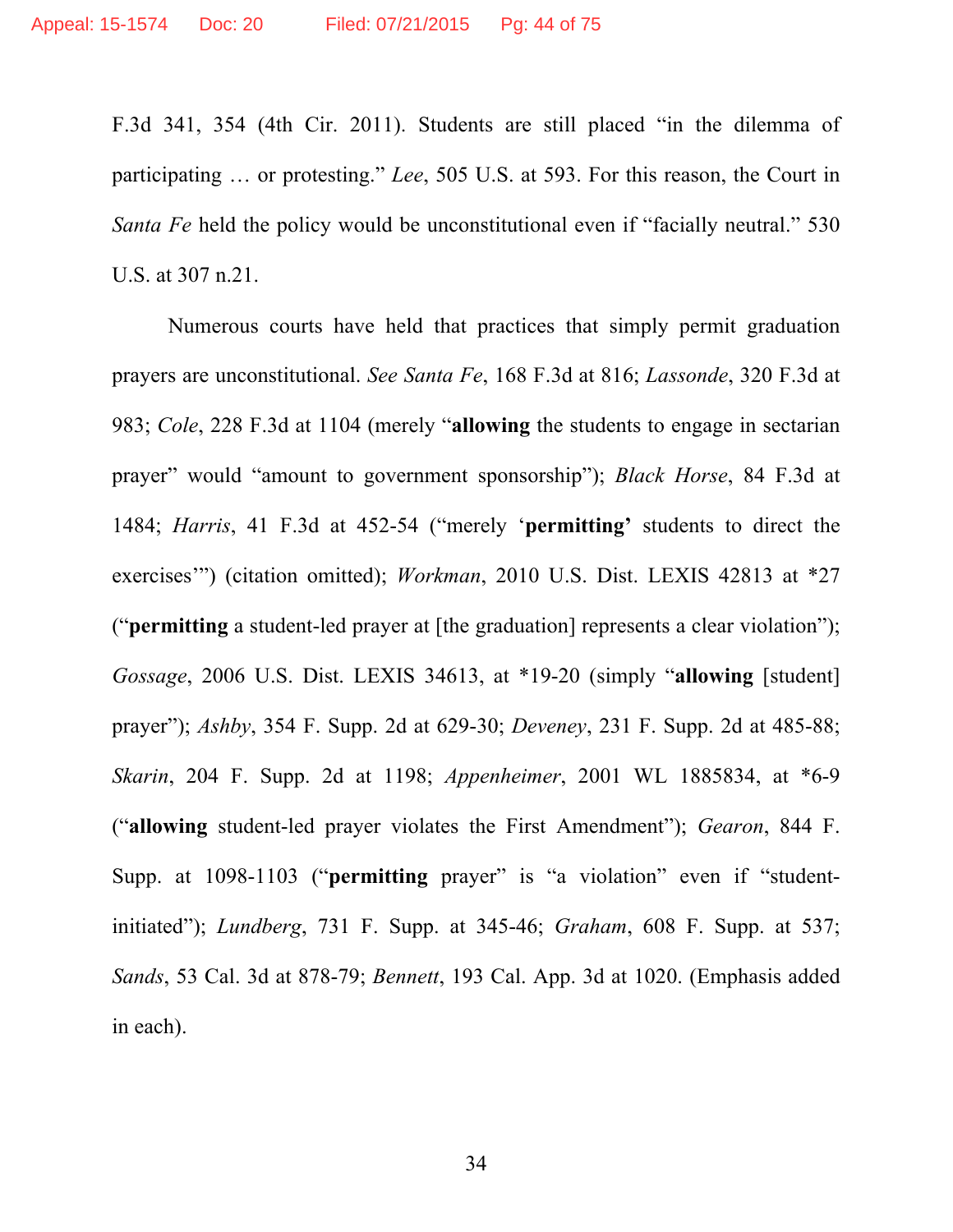In *Santa Fe*, the school argued that the graduation policy was constitutional because it "does not require prayer." 168 F.3d at 818 n.10. The court rejected this argument, declaring: "Prayers that a school 'merely' permits will still be delivered to a government-organized audience." *Id.* at 817-18. The court added that even if prayers were "spontaneously initiated[,]" officials "are present and have the authority to stop the prayers*.*" *Id*.

In *Black Horse*, the school's policy of permitting, but not requiring, studentinitiated prayer even required the "printed programs … include a disclaimer." 84 F.3d at 1475. Nevertheless, the Third Circuit held the policy unconstitutional because it *permitted* prayer; it was not inclined to "alter [its] analysis merely because [the policy] does not expressly allow proselytization." *Id.* at 1479. It found "the reasoning of [*Harris*]" to be particularly "persuasive." *Id.* at 1483.

In *Harris*, the Ninth Circuit held a facially neutral policy unconstitutional even though any prayer would have to be initiated, selected, and delivered by students, explaining: "When the senior class is given plenary power over a statesponsored, state-controlled event such as high school graduation, it is just as constrained by the Constitution as the state would be." 41 F.3d at 455.

In *Collins*, the Ninth Circuit similarly held that "merely 'permitting' students" to open assemblies with prayer unconstitutionally endorsed religion, even though the assemblies were organized and conducted by students. 644 F.2d at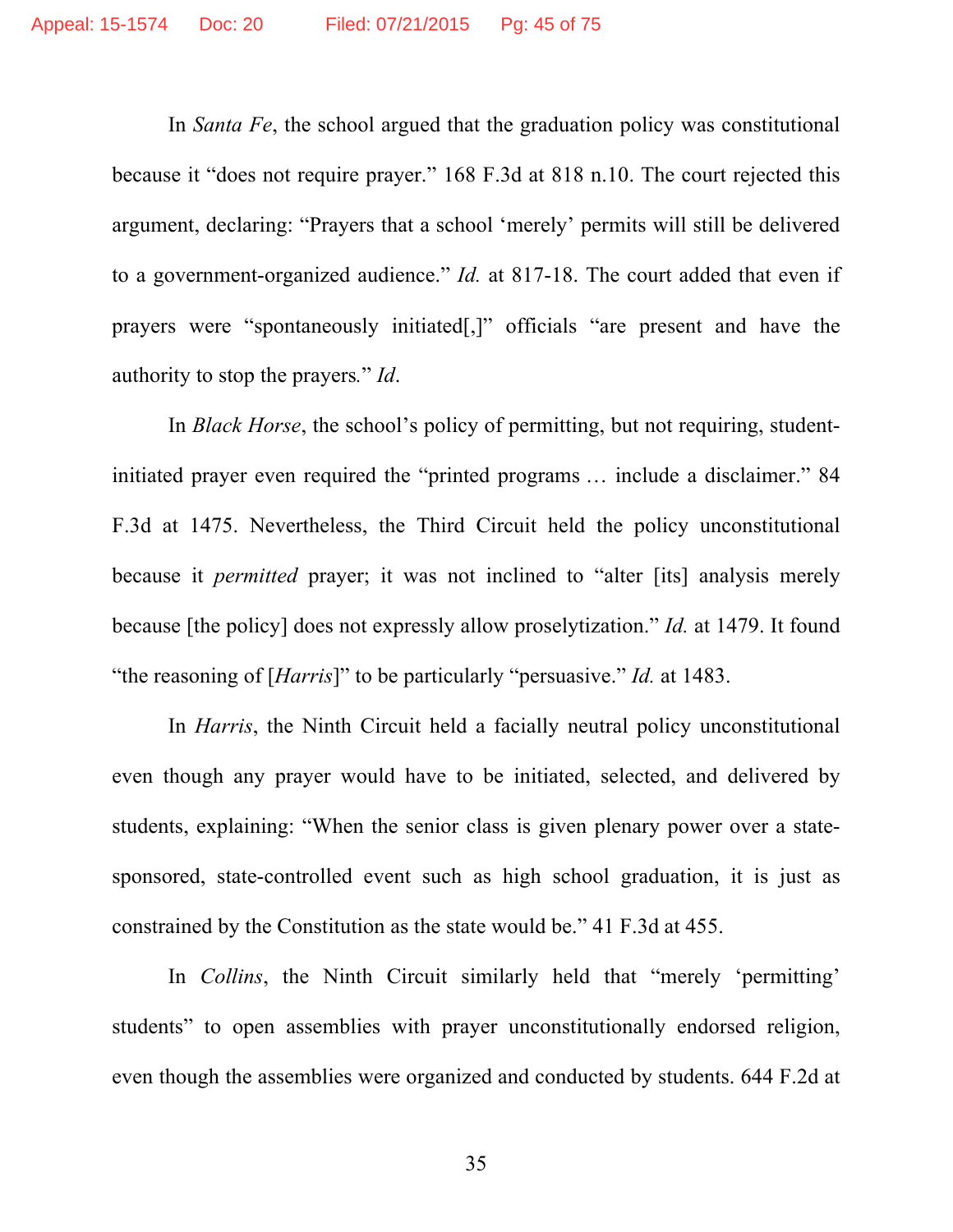760-62. The court also rejected the argument that the "denial of permission … would violate the students' rights to free speech." *Id.* at 792.

In *Gearon*, the school argued that the "remarks delivered were studentinitiated, student-written and student-delivered," and therefore constitutional. 844 F. Supp. at 1098-99. The court disagreed, noting that "[s]tate sponsorship, *i.e.*, involvement in, a graduation ceremony is inherent." *Id.*

Similarly, in *Gossage*, a school had a history of regularly including student prayers in graduation ceremonies. 2006 U.S. Dist. LEXIS 34613, \*2-3. After a student filed suit, the school changed its policy. *Id.* Under the new policy, a student could give an uncensored "opening and/or closing message." *Id.* "Despite the hands-off approach as to the content of the remarks," the court properly concluded that the policy was still "unconstitutional in light of *Santa Fe*" because "school officials still maintain certain control over the ceremony." *Id.* at \*10-14*,* \*19-20*.*

### **4. The "New Position" is facially unconstitutional.**

The district court concluded that the "new position … is both neutral and passive. On its face, it does not invite any prayer or speech, sectarian or otherwise; it cannot be said to be coercive." (J.A.891). This is mistaken. The "new position" expressly approves "a student delivering a **prayer** or providing **a religious message** during a **school sponsored event**[.]" (J.A.884; 888) (emphasis added). As in *Santa Fe*, this position, "by its terms, invites and encourages religious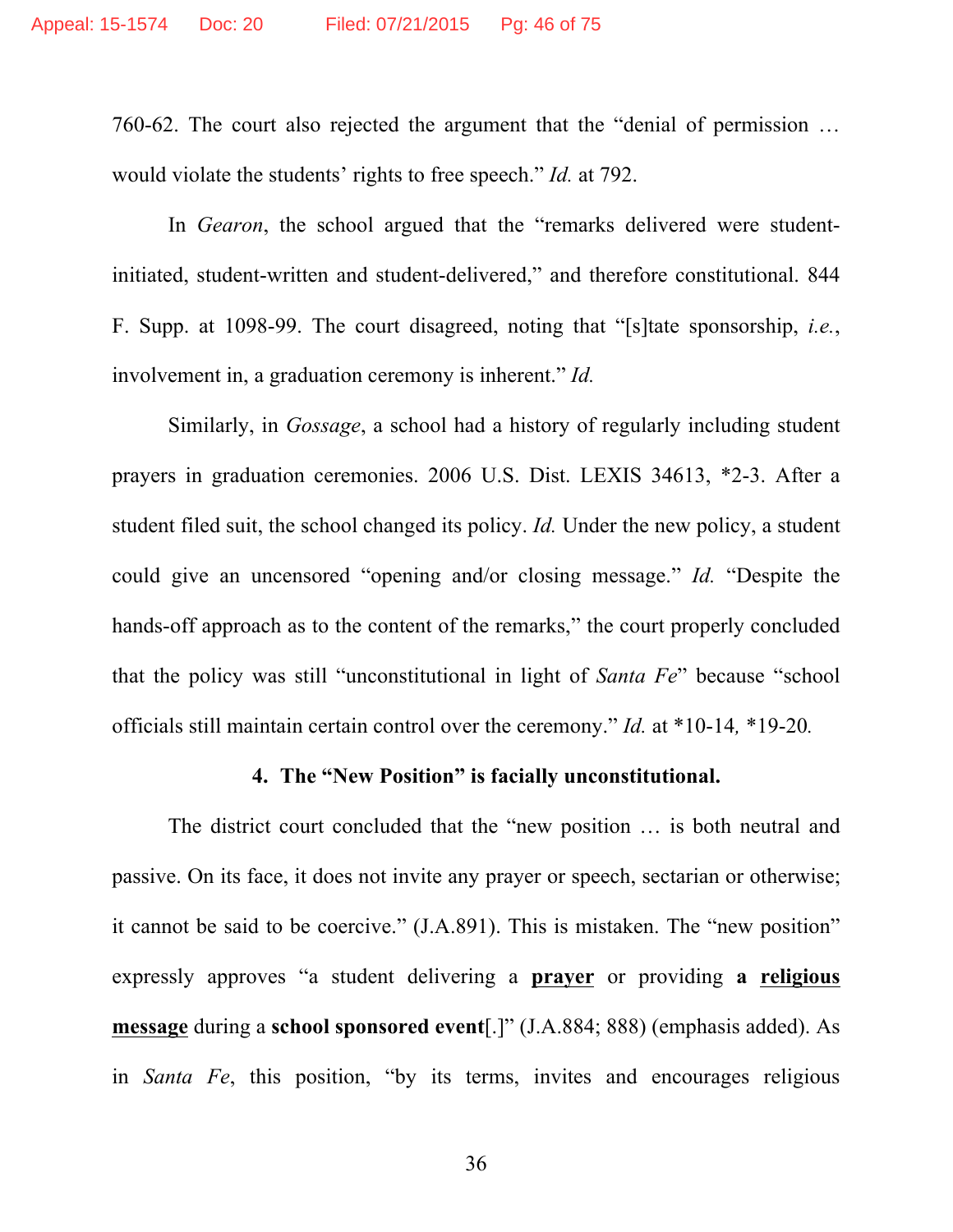messages." 530 U.S. at 306. *Cf. Adler v. Duval Cnty. Sch. Bd*., 250 F.3d 1330, 1342 (11th Cir. 2001) (upholding policy on its face because of "the complete absence … of code words such as 'invocation' unequivocally connoting religion.").

## **5. The Prayer Policy is unconstitutional as applied and cannot be meaningfully distinguished from** *Santa Fe***.**

The court strained to distinguish *Santa Fe*. It relied almost entirely on the fact that the policy involved "election processes[.]" (J.A.892). The court also summarily rejected persuasive sister circuit cases; it only mentioned *Black Horse*  in passing, stating: "The defendant's new position involves no selection process, or election<sup>[1]</sup>" (*Id.*889). But the "new position" does involve "selection processes," and the facts here are even more problematic than in *Santa Fe*, *infra.* 

Whereas in *Santa Fe* there was a "dual election," an effort to distance the school from the prayers, in many of the schools here, the speakers are selected *directly* by school officials, making the state's imprimatur even greater. 530 U.S. at 306 (finding the two-step process problematic *because* it involved "the school in the selection of the speaker").

Many of the schools choose the speakers based on their ability to publicly speak or on "citizenship criteria," giving teachers wide discretion to pick students whom they know will pray. (J.A.79-80; 319; 816; 847; 850-52; 883; 894). At many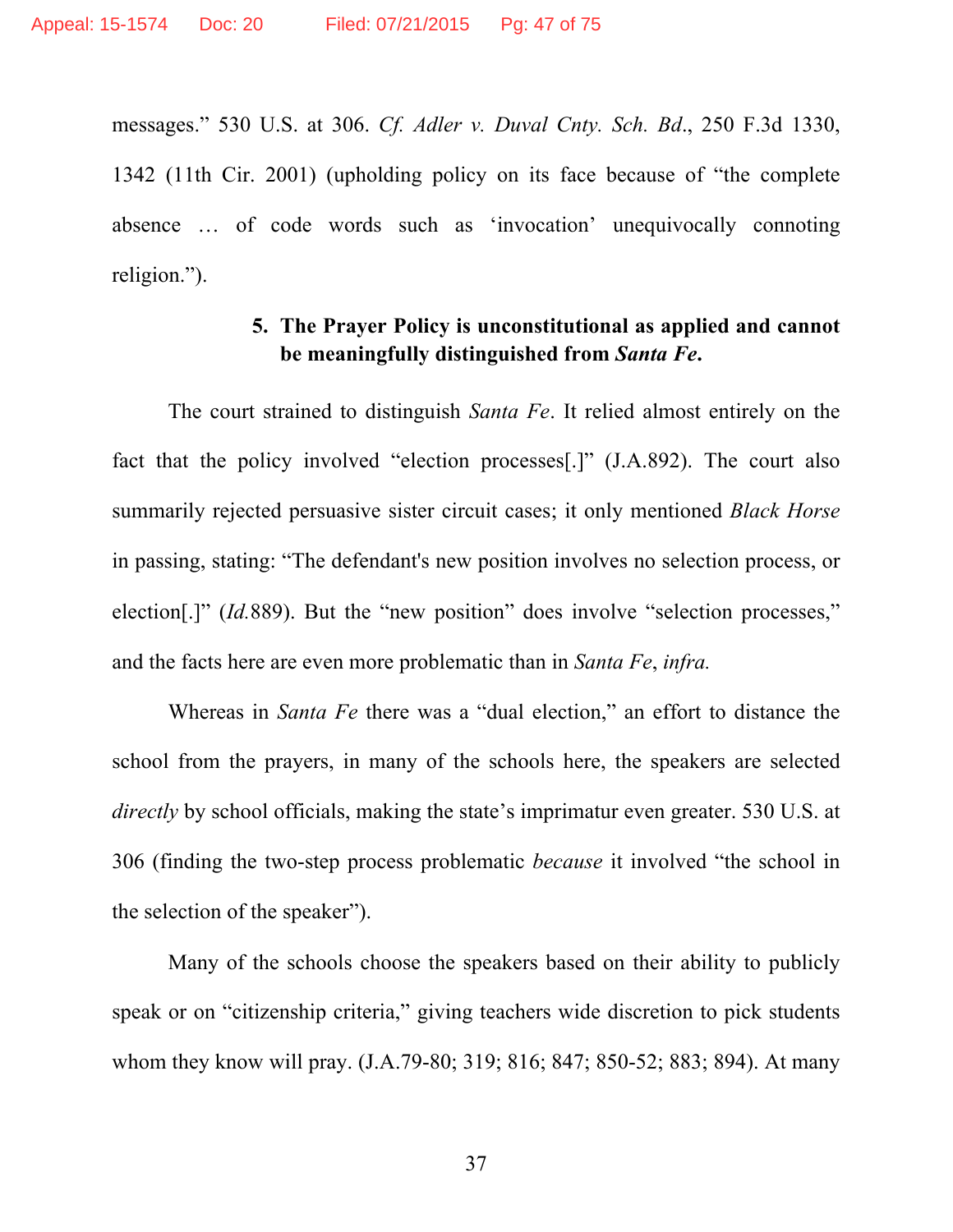other schools, the speakers are selected based on class office. (*Id.*). To this extent, the selection process suffers from the very concerns in *Santa Fe*; a "majority election." *Id*. The "new position" does not change these "selection processes." (*Id.*).

Regardless, the "election process" in *Santa Fe* was only one, and hardly a dispositive, factor. The Court emphasized that the "endorsement of the message" is "established by factors beyond just the *text of the policy*." *Id.* at 307-08 (emphasis added). It was far more relevant that the prayer would be "delivered to a large audience assembled as part of a regularly scheduled, school-sponsored function." *Id.* To this end, the Court made clear that *even if* the "plain language ... were facially neutral, 'the Establishment Clause forbids a State to hide behind the application of formally neutral criteria and remain studiously oblivious to the effects of its actions.'" *Id.* at n.21 (citation omitted). Looking to such "effects," the Court held that "a pregame prayer has the improper effect of coercing those present to participate." *Id.* at 312.

The court flouted this portion of *Santa Fe*, stating: "This comment simply reiterates a legal point inapplicable here." (J.A.892 n.4). But the cases cited by *Santa Fe* prove otherwise. The passage of *Capitol Square Review v. Pinette*, 515 U.S. 753, 777 (1995) (O'Connor, J., concurring) states: "[w]here the government's operation of a public forum has the effect of endorsing religion,… the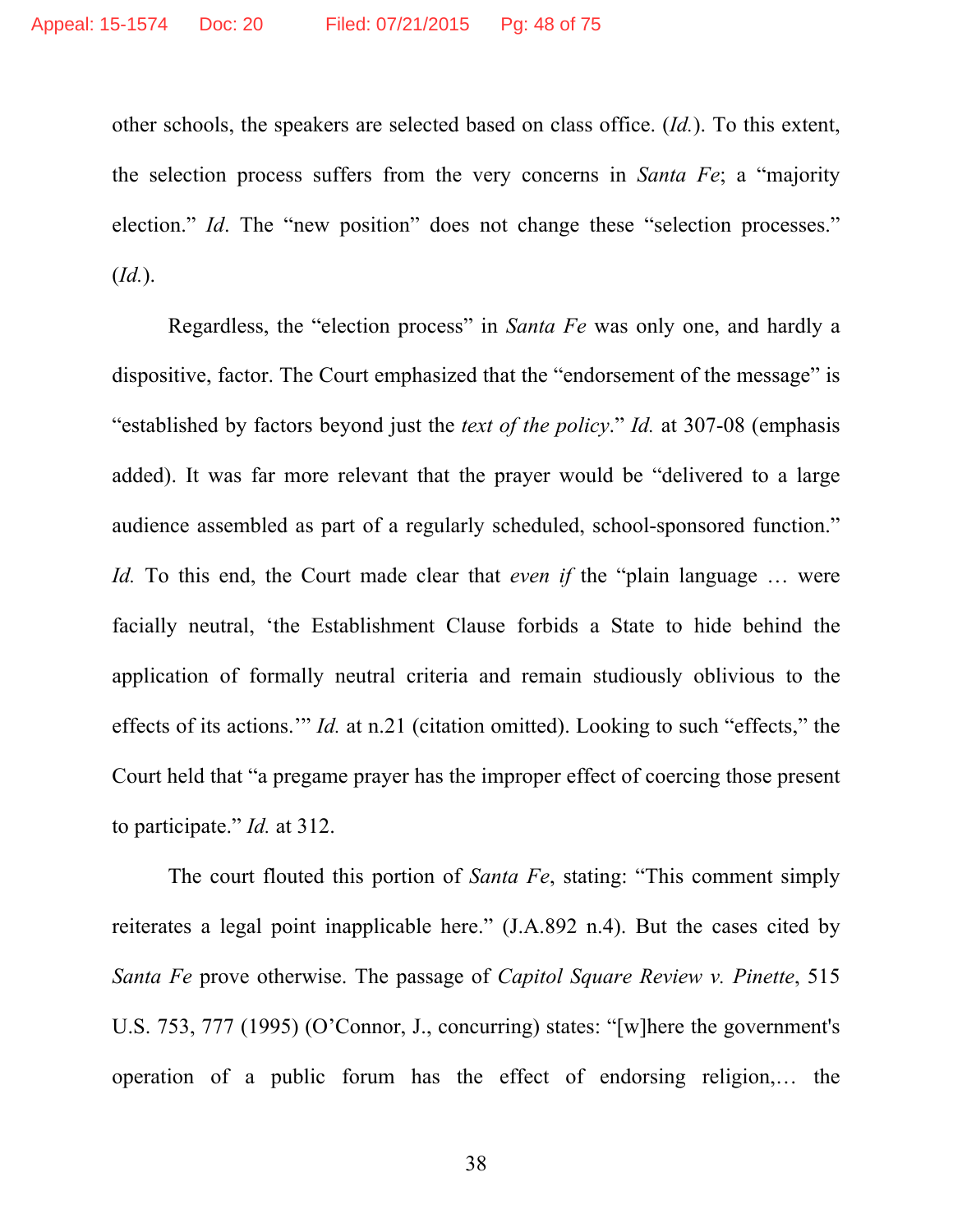Establishment Clause is violated." This is so "because the State's own actions (operating the forum in a particular manner *and permitting the religious expression* to take place therein), and their relationship to the private speech at issue, actually convey a message of endorsement." *Id.* (emphasis added).<sup>10</sup>

In *Mellen*, this Court did not read *Santa Fe* as placing significant weight on the policy's text or its election process. It explained, "[i]n *Santa F*e, the Court considered two primary issues. First, it assessed whether the invocation should be considered public, rather than private, speech." 327 F.3d at 367. The "second" was "whether the pregame prayer was unduly coercive." *Id.* at 367-68. As in *Mellen*  and *Santa Fe*, the prayers are delivered at a "school-sponsored function" and are thus stamped with the "school's seal of approval." 530 U.S. at 307-08.

And, independent of any written policy or election, "[t]he new [position] does nothing to eliminate the fact that a minority of students are impermissibly coerced to participate in a religious exercise." *Gossage*, 2006 U.S. Dist. LEXIS 34613, at \*19-20. Even with the more attenuated policy in *Santa Fe*, the Court decisively held that the "'circuit-breaker' mechanism" did not "insulate the school from the coercive element of the final message." 530 U.S. at 310. *See also Black Horse*, 84 F.3d at 1487. As the Ninth Circuit held in *Lassonde*, "[e]ven if the school district could have conducted the proceedings so as to avoid" endorsement,

 $\overline{a}$ 

<sup>10</sup> *See also Church of Lukumi Babalu Aye v. City of Hialeah*, 508 U.S. 520, 534-35 (1993) ("Facial neutrality is not determinative.").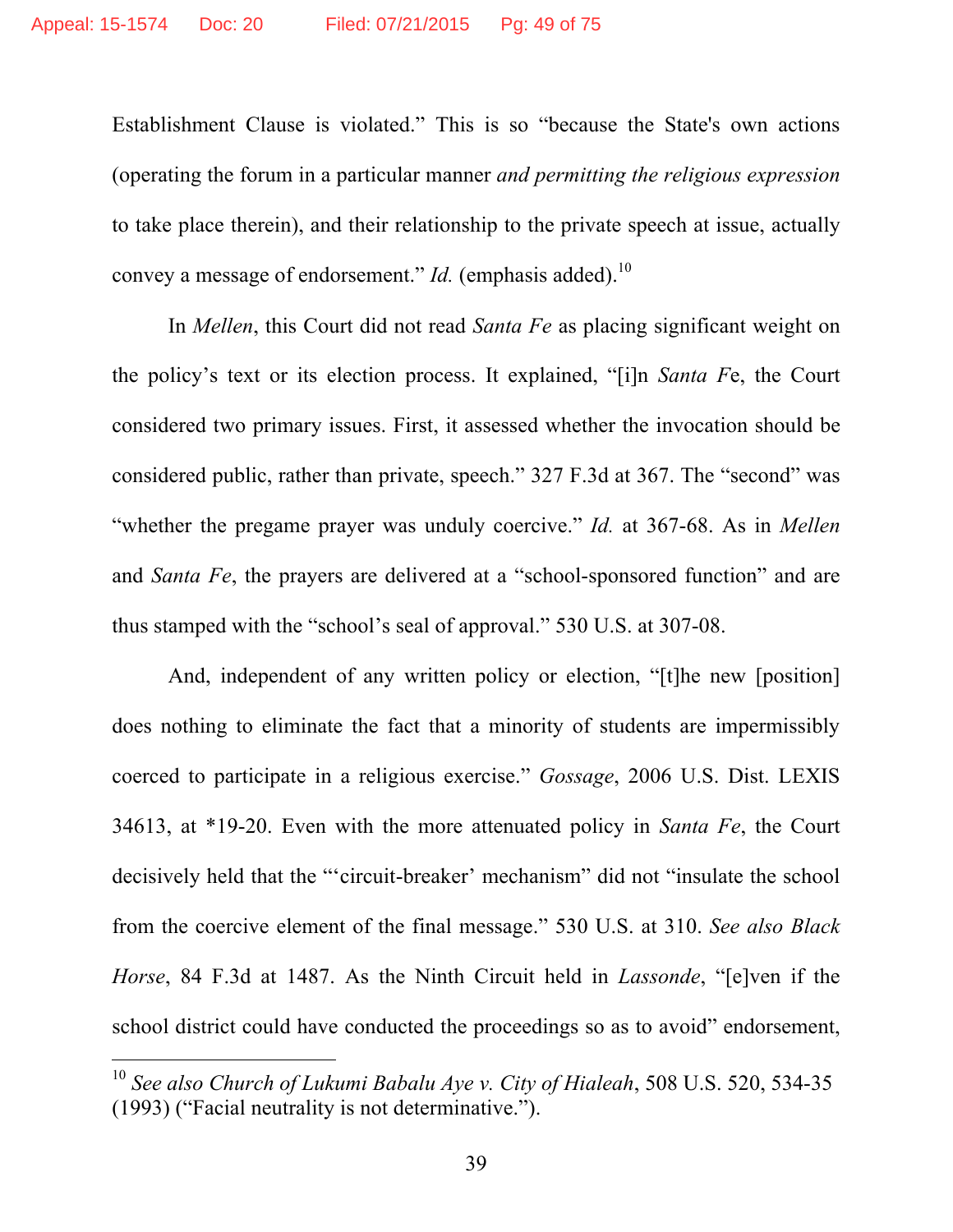it "ha[s] no means of preventing the coerced participation … other than censoring [religious] speech." 320 F.3d at 984.

Indeed, the Prayer Policy here is more egregiously unconstitutional those struck down in *Santa Fe*, *Lee*, and their progeny.

First, the Prayer Policy authorizes prayer at elementary and middle school graduations. There are "heightened concerns with protecting freedom of conscience from subtle coercive pressure in the elementary and secondary public schools." *Lee*, 505 U.S. at 592. "In elementary schools, the concerns animating the coercion principle are at their strongest because of the impressionability of young elementary-age children." *Peck*, 155 F.3d at 288 n\* (equal access policy unconstitutional "in the elementary schools" but not high schools). Plaintiffs-Appellants are not aware of a single case upholding graduation prayers in elementary schools.

Second, as noted, unlike the student-election in *Santa Fe*, school officials select the speakers, even under the "new position," *supra*. Third, the prayers are almost always Christian. *See Lee*, 505 U.S. at 589; *Cole*, 228 F.3d at 1104. Finally, at MVES, the prayers are delivered in a religious setting, thus compounding the school's endorsement of Christianity.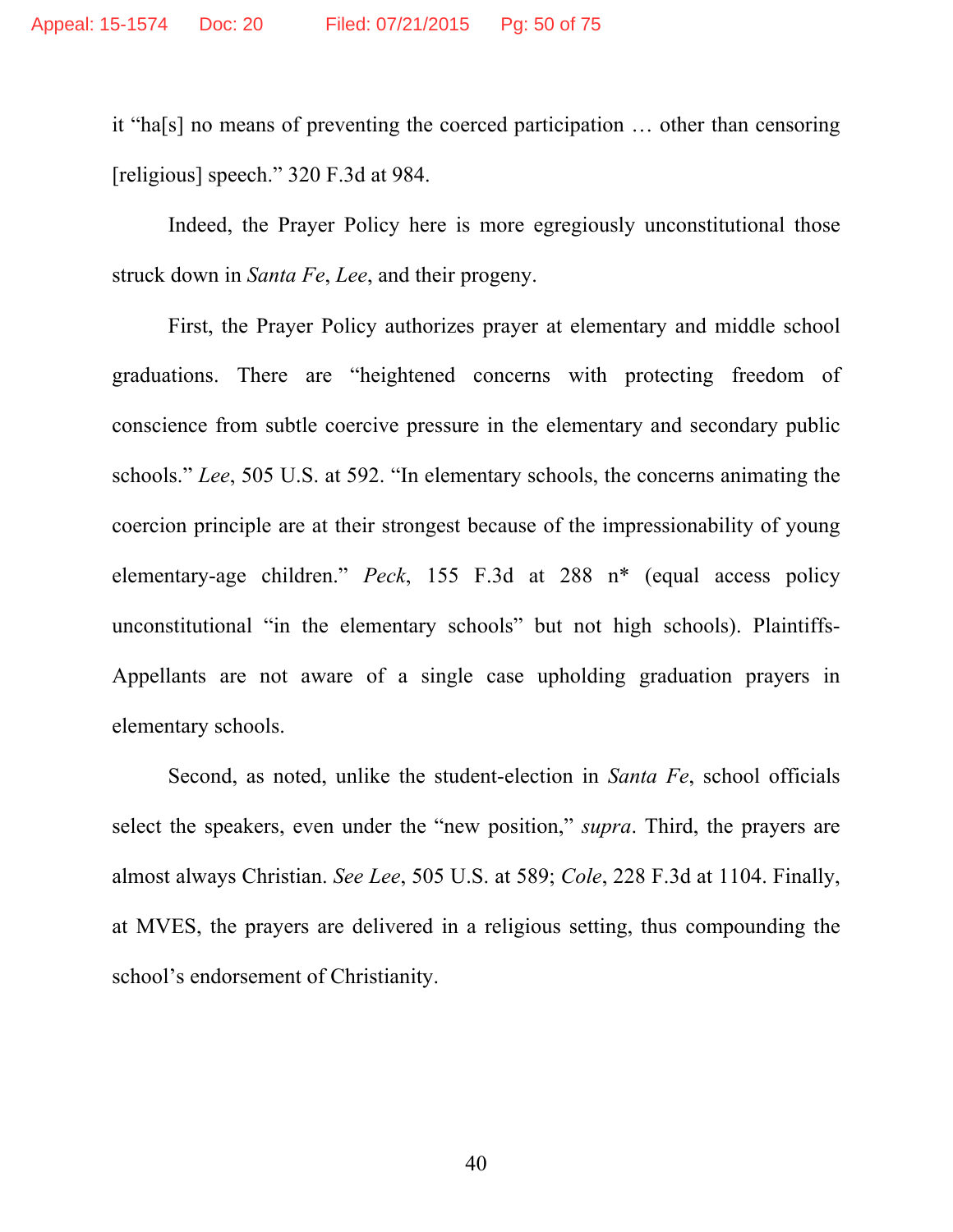#### **6. The court misapplied** *Joyner***.**

The court properly understood *Joyner* as instructive in assessing a facially neutral policy but completely missed the mark in applying it. (*Joyner* is an otherwise inapposite legislative prayer case.) (J.A.890).

In *Joyner*, a county had a facially neutral policy stating that legislative prayers, delivered by private citizens, "shall not be implemented or construed in any way, to affiliate the Board with, nor express the Board's preference for, any faith or religious denomination." 653 F.3d at 344. This Court agreed the "policy is neutral." *Id.* at 353. "But the policy, as implemented," the Court opined, "is an altogether different matter." *Id.* It was not enough to contend "that the policy was 'neutral and proactively inclusive,'" when the "County was not in any way proactive in discouraging sectarian prayer[.]" *Id*.

The court attempted to distinguish *Joyner*, first on the basis that the county "remained active," in that it was "active to invite area clergy" and "the Board meeting allotted specific time at the beginning for such prayers[.]" (J.A.891). But the District has "remained active," far more so than in *Joyner*, by inviting schoolselected students to deliver "prayer" or "religious messages." (*Id.*888). The District also "allots" a "specific time" in the program for such messages*. Id.* 

The court next attempted to distinguish *Joyner* on the ground that the prayers were "Christian in quality." (J.A.891). This is irrelevant because even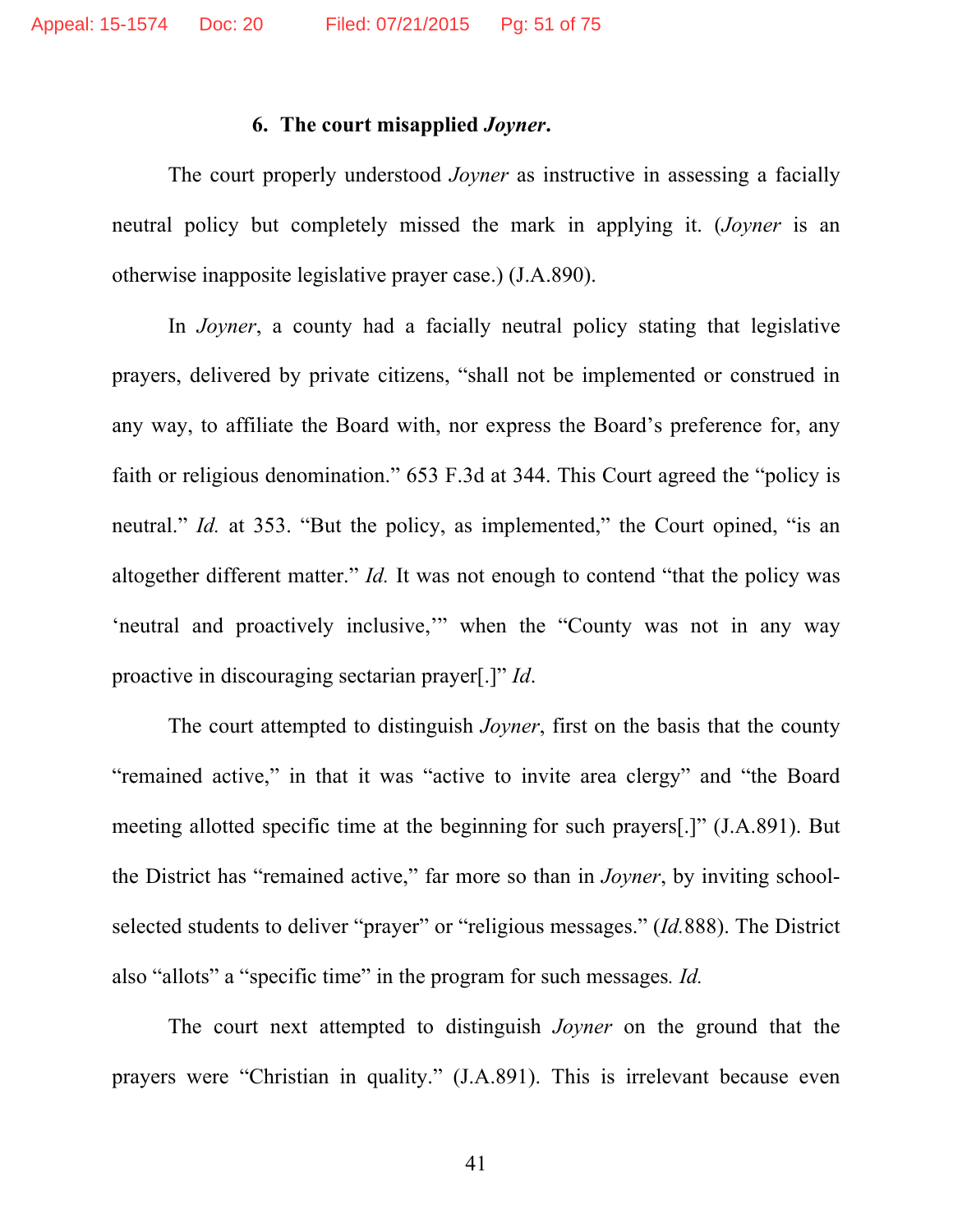nonsectarian *graduation* prayers are unconstitutional. *Lee*, 505 U.S. at 594. Regardless, the graduation prayers are "Christian in quality," even since the "new position." The court's only response is to cast these as "*de minimis* incidents of religious messaging in 2014[.]" (J.A.896-97). But the coercive effect of the prayers cannot be "refuted by arguing that these prayers, and similar ones to be said in the future, are of *a de minimis* character." *Id*.

Finally, the court surmised, without further explanation, that "[b]oth, of *Joyner* and *Santa Fe*, involve a kind of 'permission' and 'authorization' not present at all in this case." (J.A.893). By not prohibiting prayers, the school is *permitting* them. In fact, the statement expressly *authorizes* "prayer." This involves far more "permission" than *Joyner*, where the county allowed "all religious leaders" to deliver invocations on a "first-come, first-serve basis," "exercised no editorial control," and "stated affirmatively … that the prayer opportunity must not be 'exploited.'" 653 F.3d at 362-63 (Niemeyer, J., dissenting).

### **D.** *Adler* **is unpersuasive and distinguishable.**

The court rested its decision almost entirely on the Eleventh Circuit's decision in *Adler*, an outlier that contravenes *Santa Fe* and practically every other graduation prayer case. At the same time, it ignored applicable Fourth Circuit cases; it never once mentioned *Mellen*, *Hall*, or *Constangy*, which each held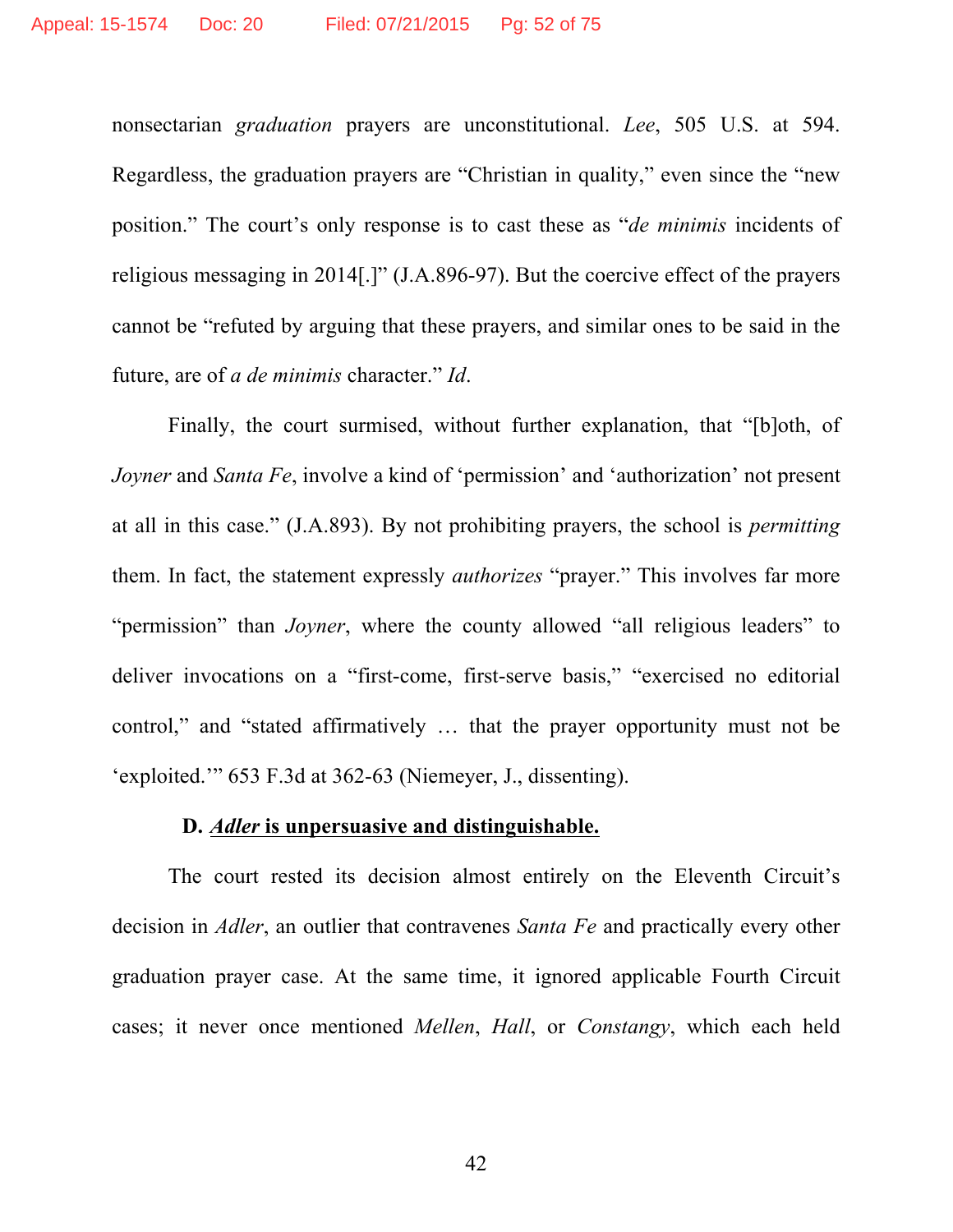government-sponsored prayers unconstitutional. Beyond this, *Adler* is wholly inapposite and unpersuasive.

First and most importantly, *Adler* involved a facial challenge only; the Eleventh Circuit "*expressly* declined to consider … any as-applied objection to the policy's constitutionality." 250 F.3d at 1332 n.1 (emphasis added). To this extent, *Adler* conflicts with this Court's rulings, and *Santa Fe*, which hold that even if a policy is facially neutral, "[the court] cannot turn a blind eye to the practical effects of the invocations." *Joyner*, 653 F.3d at 348; 354.

Second, *Adler* contravenes *Santa Fe*. The policy provided that "[t]he opening and/or closing message shall be given by a student volunteer, in the graduating senior class, chosen by the graduating senior class as a whole." 250 F.3d at 1332. *See Santa Fe*, 530 U.S. at 316 ("This policy likewise does not survive a facial challenge because it impermissibly imposes upon the student body a majoritarian election on the issue of prayer").

Four *Adler* justices in a strong dissent properly maintained that the policy was unconstitutional pursuant to *Santa Fe*. *See* 250 F.3d at 1344-45 (Kravitch, J., Anderson, C.J., Carnes, and Barkett, J.J, dissenting) ("By considering only the terms of the policy itself, the majority fails to address contextual evidence that evinces an impermissible religious purpose."); *id.* at 1347-48 (Carnes) ("[I]n light of the additional guidance the *Santa Fe* decision has given us, … a school board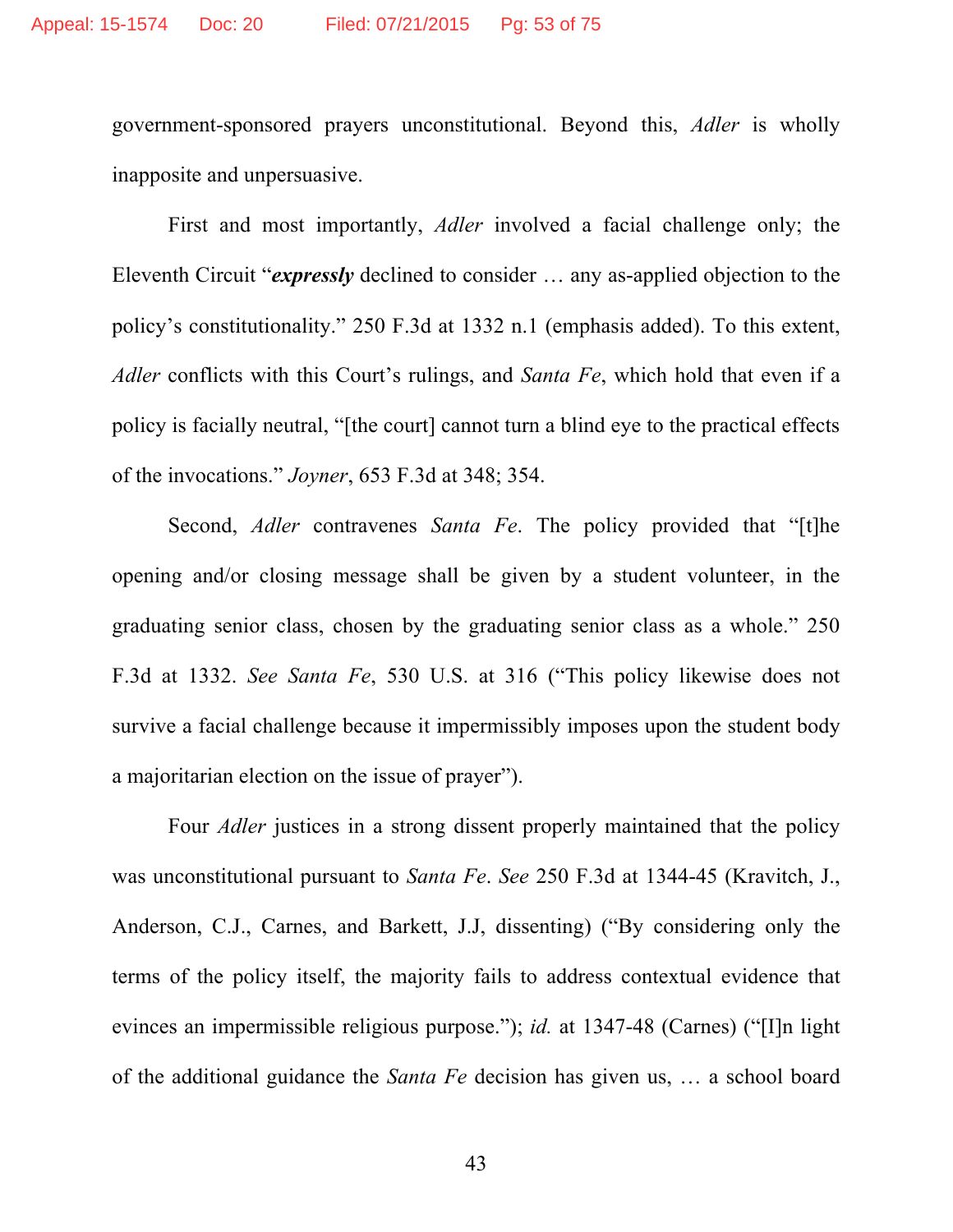may not delegate to the student body or some subgroup of it the power to do by majority vote what the school board itself may not do.").

Consequently, courts confronted with identical facts have disregarded *Adler*. For instance, in *Gossage*, a school adopted a facially neutral policy specifically to fit "within the confines of [*Adler*]." 2006 U.S. Dist. LEXIS 34613, at \*2-5, \*11. Nevertheless, the court found *Adler* unpersuasive, concluding that the *Adler* policy was "unconstitutional in light of *Santa Fe*." *Id.* at \*10-11, \*13-14.

In addition, *Adler* is factually distinguishable. The court relied on "'the total absence of state involvement in deciding whether there will be a graduation message, who will speak, or what the speaker may say.'" 250 F.3d at 1342.

First, unlike in *Adler*, the speakers are selected by the school. *See Corder*, 566 F.3d at 1229 n.5 ("*Adler* is distinguishable" because the speaker "was chosen by the school" based on her "4.0 [GPA]."); *Workman*, 2010 U.S. Dist. LEXIS 42813 at \*23-24 (distinguishing *Adler* because speakers selected on class rank).

Second, as in *Santa Fe*, the "new position" is not facially neutral; it expressly authorizes "prayer." (J.A.888). In *Holloman*, the Eleventh Circuit clarified that in *Adler* "we upheld a school's policy … because of 'the complete absence … of code words such as 'invocation.'" 370 F.3d at 1289.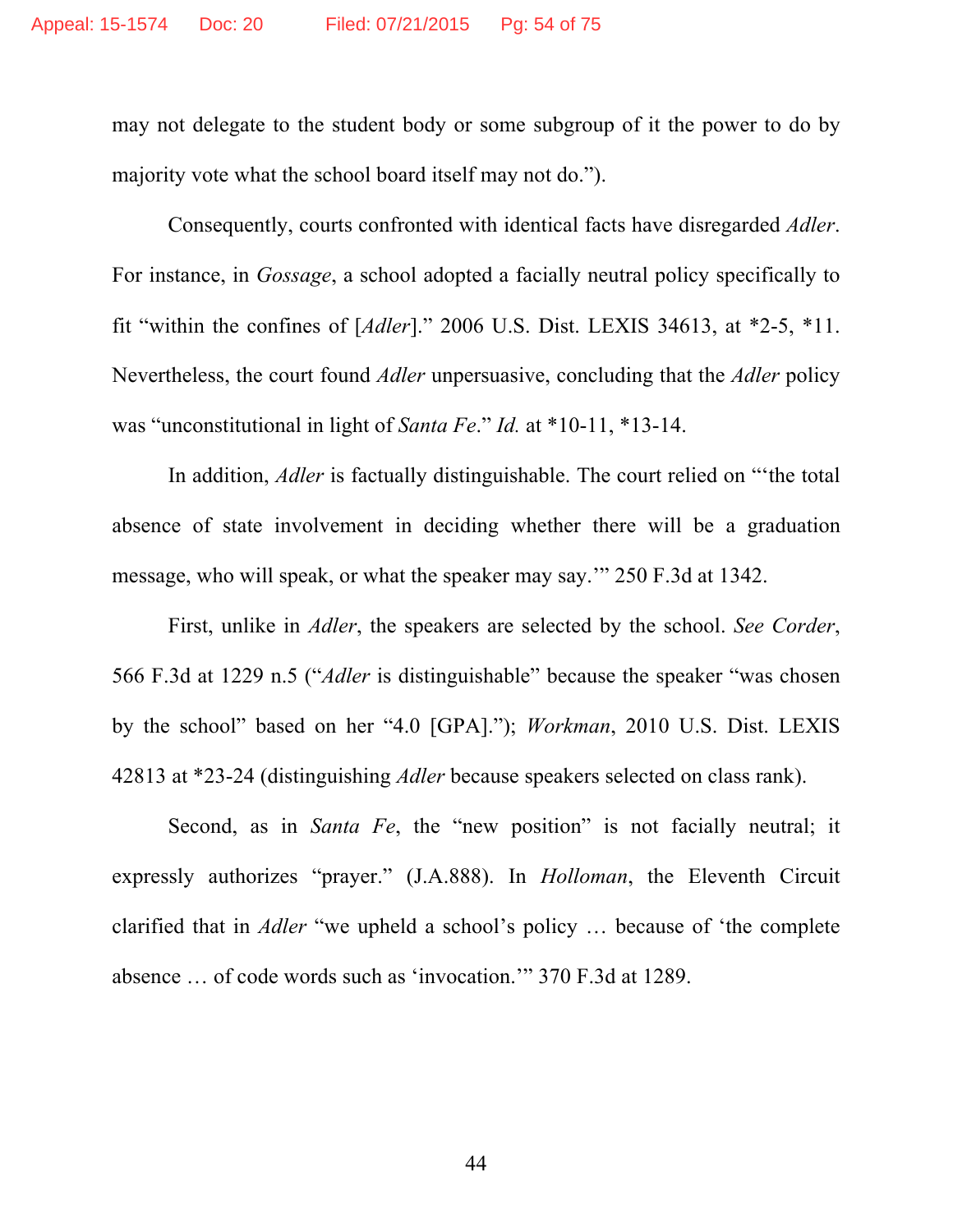Third, and critically, the District *will censor* prayers and messages that "*create a disturbance*." (J.A.888). *Adler* involved no censorship whatsoever. 250 F.3d at 1332-37.

Fourth, the District authorizes graduation prayers for impressionable elementary students. *See Peck*, 155 F.3d at 287 n\*.

For the foregoing reasons, the court erred in relying on *Adler*. But it did not stop there. It placed substantial weight yet another Eleventh Circuit case, *Chandler v. James*, 180 F.3d 1254 (11th Cir. 1999), *vacated*, 530 U.S. 1256, *reinstated*, 230 F.3d 1313 (11th Cir. 2000), which did not directly involve graduation prayers.

Quoting *Chandler*, the court below declared: "'Because genuinely studentinitiated religious speech is private speech endorsing religion, it is fully protected[.]'" (J.A.897-98). This of course, rests on the entirely mistaken premise that school-sponsored graduations are public forums. Again, this "ignores the clear holding of *Santa Fe* to the contrary[.]" *Workman*, 2010 U.S. Dist. LEXIS 42813, \*21. *See Santa Fe*, 530 U.S. at 302-03.

Furthermore, the Supreme Court has "never held [that] the mere creation of a public forum shields the government entity from scrutiny under the Establishment Clause." *Id.* at 303 n.13. *See also Cole*, 228 F.3d at 1101 (even assuming the ceremony was a "public forum, the District's refusal to allow the students to deliver a sectarian speech or prayer" was "necessary"). "[T]he dangers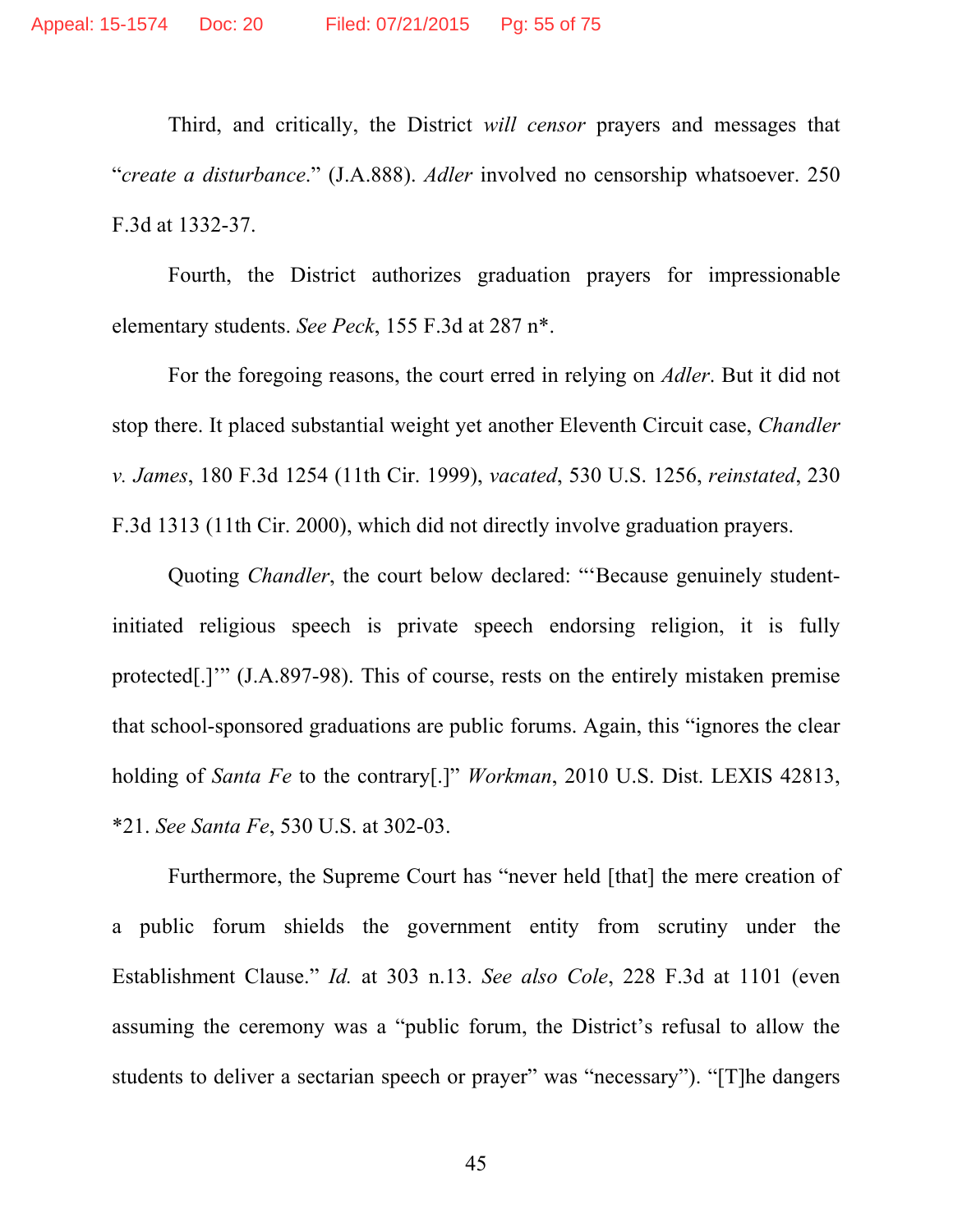of entangling religious speech into a convocation where the audience [i]s essentially captive" outweighs any claimed "interest in presenting proselytistic speech." *Nurre*, 580 F.3d at 1094 n.5.

*Chandler* is also distinguishable. An injunction was held overbroad because "it equated all student religious speech *in any public context* at school with State speech." 230 F.3d at 1316 (emphasis added). Plaintiffs-Appellants seek only to enjoin prayer as part of formal school-sponsored graduation ceremonies. *See Holloman*, 370 F.3d at 1287.

## **E. The ratio of 2014 prayers is immaterial but not "***de minimis***."**

Relying on *Adler*, the court contended that "plaintiffs now have a serious kind of evidentiary problem." (J.A.889). According to the court, the "new position" wiped the slate clean. But, much to the contrary, the 2013 "position" simply codified the longstanding unconstitutional practice by expressly authorizing "prayer." The record of Christian prayers delivered at 2014 elementary and high school ceremonies proves as much, *supra*. The District does not claim these 2014 prayers were in contravention of its  $2013$  statement.<sup>11</sup>

The court's only response was to chalk these up as "*de minimis* incidents of religious messaging in 2014[.]" (J.A.896). Relying exclusively on *Adler I*, which

 $\overline{a}$ 

<sup>&</sup>lt;sup>11</sup> Puzzlingly, the court contended "these occurrences are incident to the prior policy[.]" (J.A.895).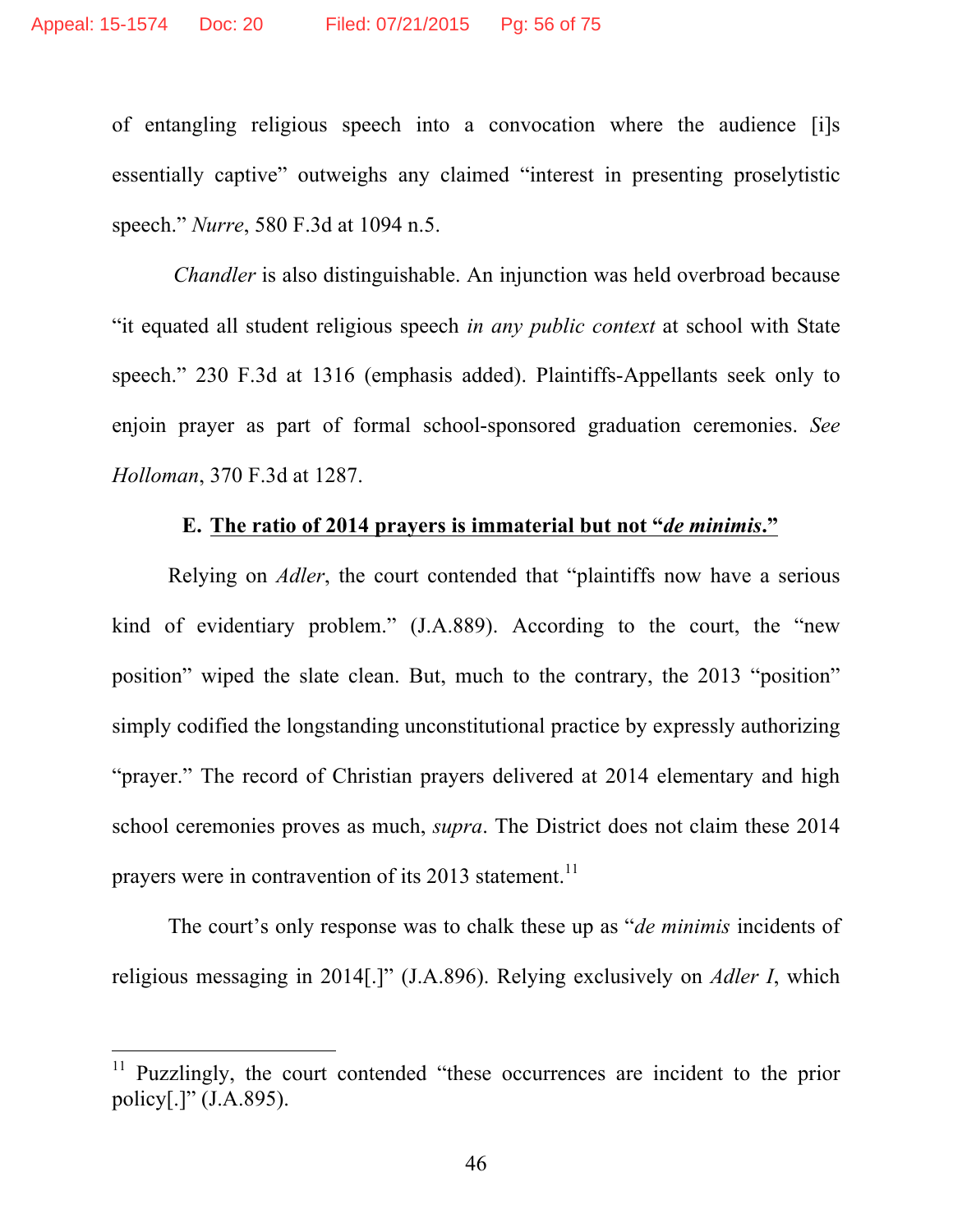was vacated by *Adler II*, the court averred that these "incidents, however, are not representative of the kind of ratio that suggests unconstitutionality in practice." (*Id.*   $*23-24$ ).

However, in *Santa Fe*, the Court held the policy unconstitutional even though it *had yet to be implemented*; unlike here, there was *no evidence whatsoever* that prayers would be delivered. 530 U.S. at 315. The school argued that "until a student actually delivers a solemnizing message … there can be no certainty that any of the statements … will be religious." *Id.* at 313. The Court agreed with this premise but held: "We need not wait for the inevitable to confirm and magnify the constitutional injury." *Id.* at 313-16. Indeed, the Court declared that even if no "student were ever to offer a religious message, the [new] policy fails." *Id.* 

Plaintiffs-Appellants are not aware of any other graduation prayer case that turned on "ratio" evidence. Furthermore, *Adler I* looked to the ratio *because* it was evaluating a facial challenge only. 206 F.3d at 1083-84. The court explained: "A facial challenge to be successful 'must establish that no set of circumstances exists under which the Act would be valid.'" *Id.* (citation omitted). The ratio was directly relevant to the "set of circumstances" analysis. *Id.* 

Nor are the 2014 prayers "*de minimis*." In *Lee*, the Court rejected this very argument, holding that the "embarrassment and the intrusion of the religious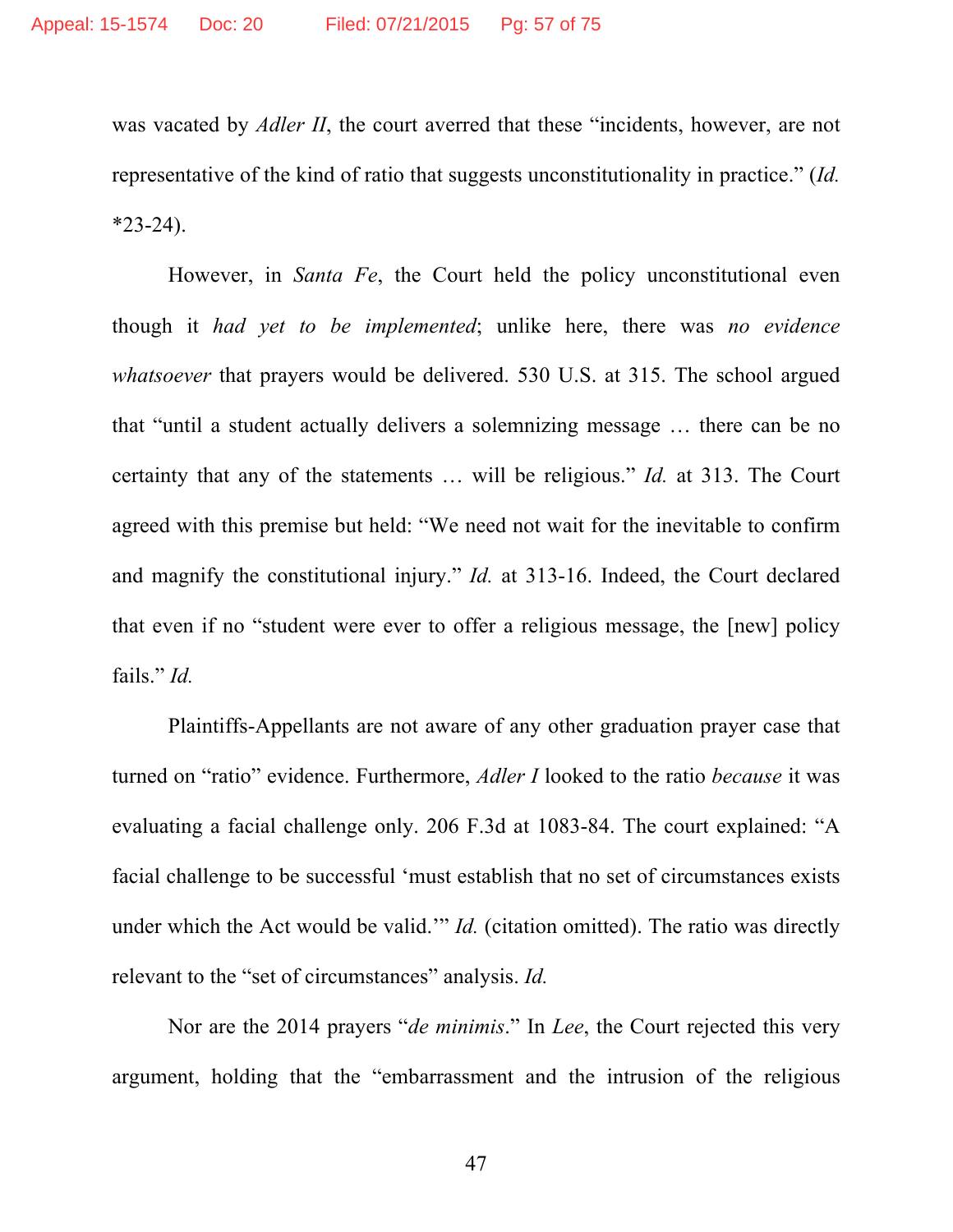exercise cannot be refuted by arguing that these prayers, and similar ones to be said in the future, are of a *de minimis* character." 505 U.S. at 594.

## **F. The Prayer Policy fosters excessive entanglement with religion.**

The District's oversight, sponsorship, and control over the graduation ceremony, and its ultimate responsibility for the prayers, foster excessive entanglement with religion. *See Collins*, 644 F.2d at 762; *Deveney*, 231 F. Supp. 2d at 487; *Gearon*, 844 F. Supp. at 1102; *Skarin*, 204 F. Supp. 2d at 1198; *Sands*, 53 Cal. 3d at 879. This Court has repeatedly held that state endorsement of prayer "necessarily" results in unconstitutional entanglement. *Mellen*, 327 F.3d at 375; *Constangy*, 947 F.2d at 1151-52; *Hall*, 630 F.2d at 1021.

In upholding the Prayer Policy under this prong, the court relied almost entirely on *Doe v. Sch. Dist. of Norfolk*, 340 F.3d 605 (8th Cir. 2003), citing it for the notion that the 2013 "position requires and expects no involvement of the schools[.]" (J.A.897). This is incorrect.

The "new position" by its terms, expects censorship and entanglement: the District will censor prayers that "create a disturbance*.*" (J.A.888). "[A]ny such determination would necessarily entangle the administration in deciding religious issues." *Bell v. Little Axe Indep. Sch. Dist.*, 766 F.2d 1391, 1406 (10th Cir. 1985). *See also Gearon*, 844 F. Supp. at 1100 n.5; *Bennett*, 193 Cal. App. 3d at 1020. Undoubtedly, a student conveying an unpopular religious position, such as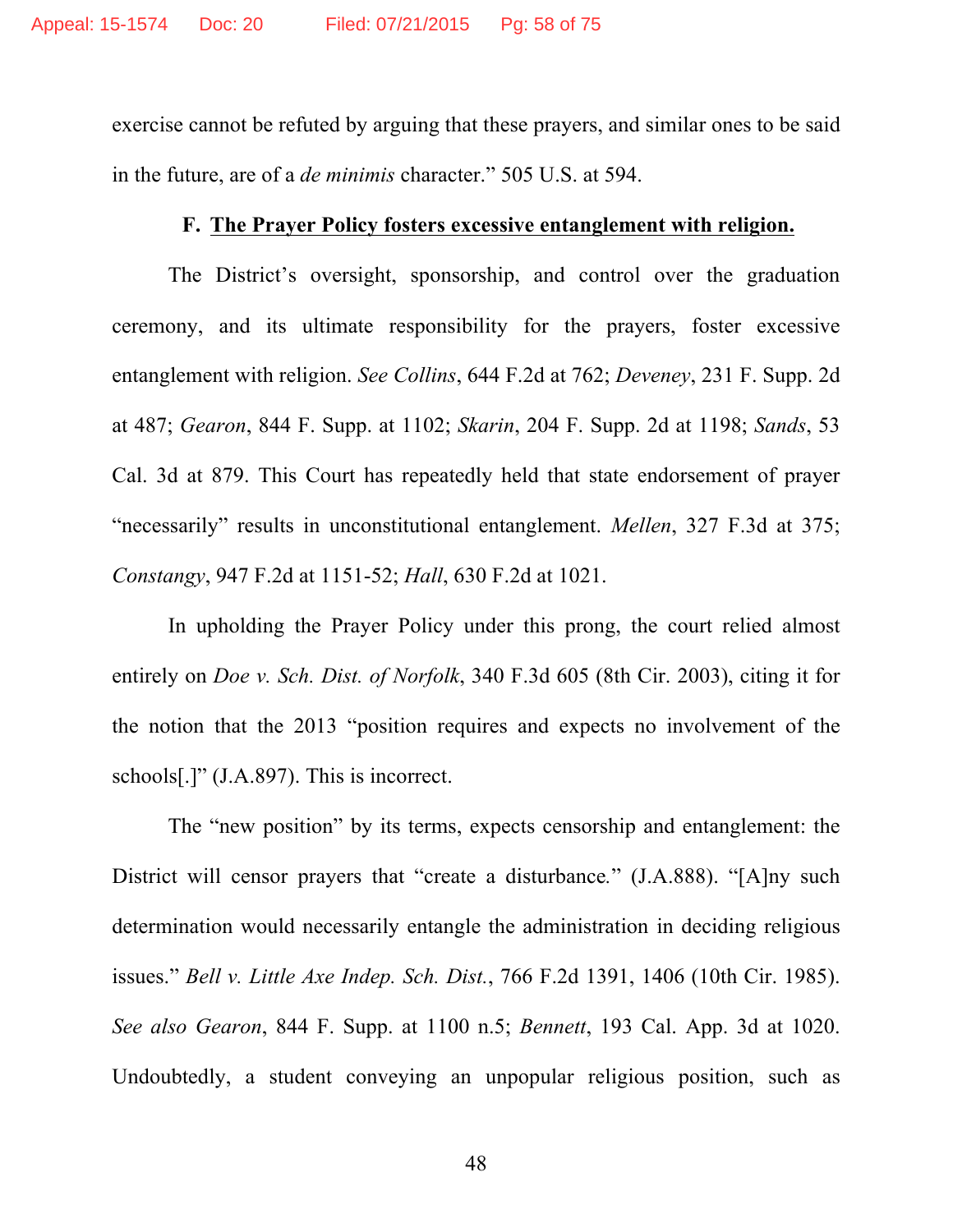rejecting the divinity of Christ or any deity, would create a "disturbance." Thus, the practice not only entangles the school with religion but also has the unconstitutional effect of silencing minority religious views.

Furthermore, *Norfolk* is emphatically inapposite. The issue was whether a district could be liable for the actions of a rogue board member who "was acting in circumvention of the School District's policy" that "no prayers would be held." 340 F.3d at 612-15. The court concluded that it could not be liable because it "specifically advised all graduation participants, including the school-boardmember parent, that prayer was not permitted[.]" *Wigg v. Sioux Falls Sch. Dist.*, 382 F.3d 807, 814-15 (8th Cir. 2004).

### **III. THE PRAYER POLICY FAILS THE COERCION TEST.**

Among the court's more glaring errors was its failure to even apply the coercion test. In "*Lee*, the Court formulated its 'coercion test.'" *Mellen*, 327 F.3d at 370. The Court held that a nonsectarian gradation prayer was unconstitutionally coercive even though the event was technically voluntary. *Lee*, 505 U.S. at 586. The Court reasoned that a school's "supervision and control of a … graduation ceremony places public pressure, as well as peer pressure" on students. *Id.* at 593. Students opposed to the prayer are placed "in the dilemma of participating … or protesting." *Id.* The Court concluded that a school may not "place primary and secondary school children in this position." *Id.*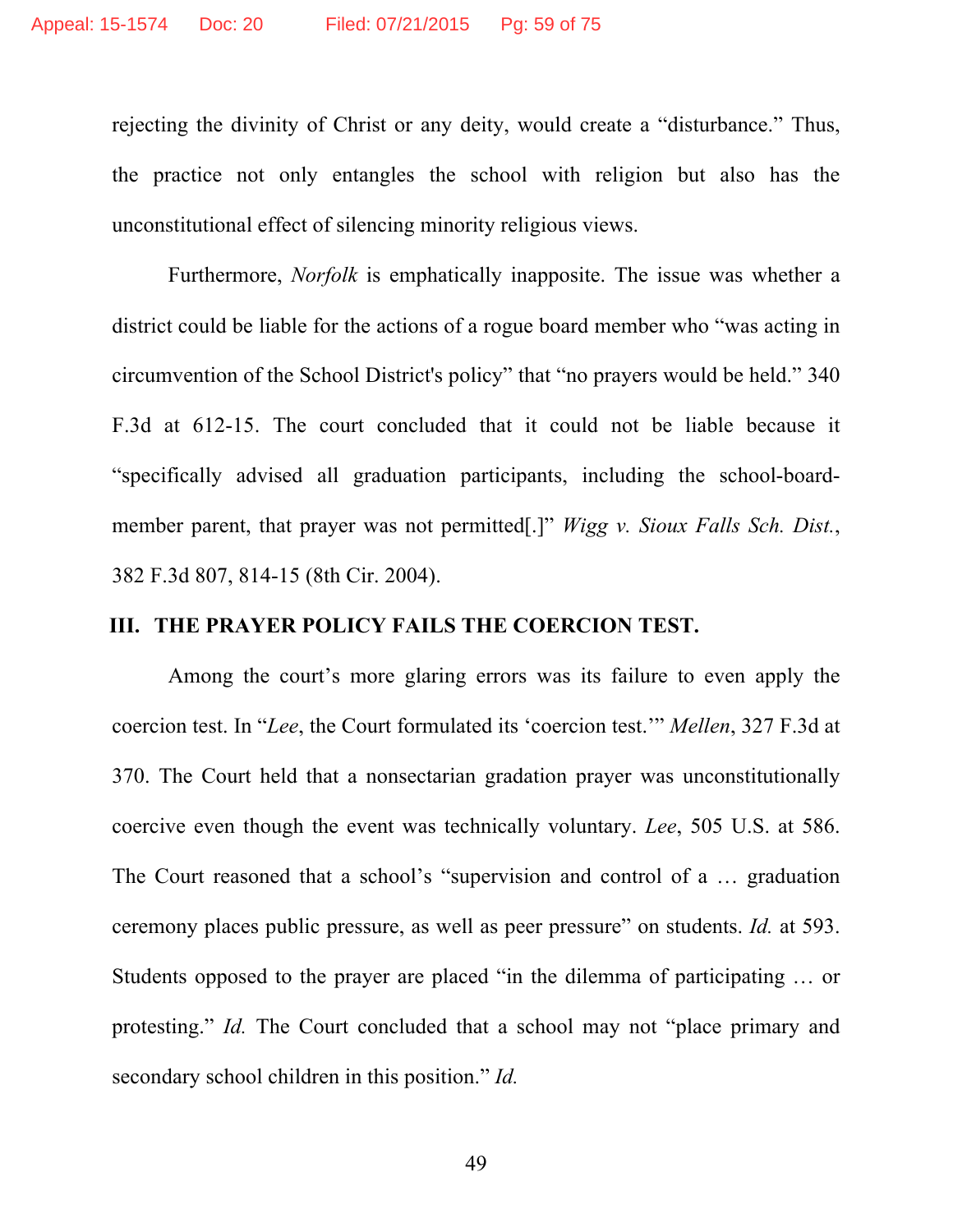Notably, in *Santa Fe*, the Court held that even student-initiated, student-led prayers at football games failed the coercion test. 530 U.S. at 310. The school argued that the policy was "distinguishable from … *Lee* because it does not coerce students." *Id*. The Court rejected this contention, observing that even "if we regard every high school student's decision to attend a home football game as purely voluntary, we are nevertheless persuaded that the delivery of a pregame prayer has the improper effect of coercing those present." *Id*. at 311-12.

Since *Lee*, many courts have properly held that student-led and studentinitiated graduation prayers fail the coercion test. *See Lassonde*, 320 F.3d at 983; *Cole*, 228 F.3d at 1104; *Santa Fe*, 168 F.3d at 818; *Black Horse*, 84 F.3d at 1480; *Harris*, 41 F.3d at 457; *Workman*, 2010 U.S. Dist. LEXIS 42813, at \*16-17; *Gossage*, 2006 U.S. Dist. LEXIS 34613 at \*20-21; *Gearon*, 844 F. Supp. at 1099.

This Court has emphasized "[i]n the context of school prayer," the court "must give special consideration, under the principles discussed in *Lee* and *Santa Fe*, to whether a state has coerced religious worship." *Mellen*, 327 F.3d at 371-72 (prayers delivered to *adults* failed coercion test). The district court eschewed the coercion test entirely. It merely stated that the 2013 position "cannot be said to be coercive." (J.A891). But, in a Janus-like fashion, the court readily agreed that "pressure to stand participatorily at a graduation in prayer or other religious rite is inherently violative." (J.A.894 n.6).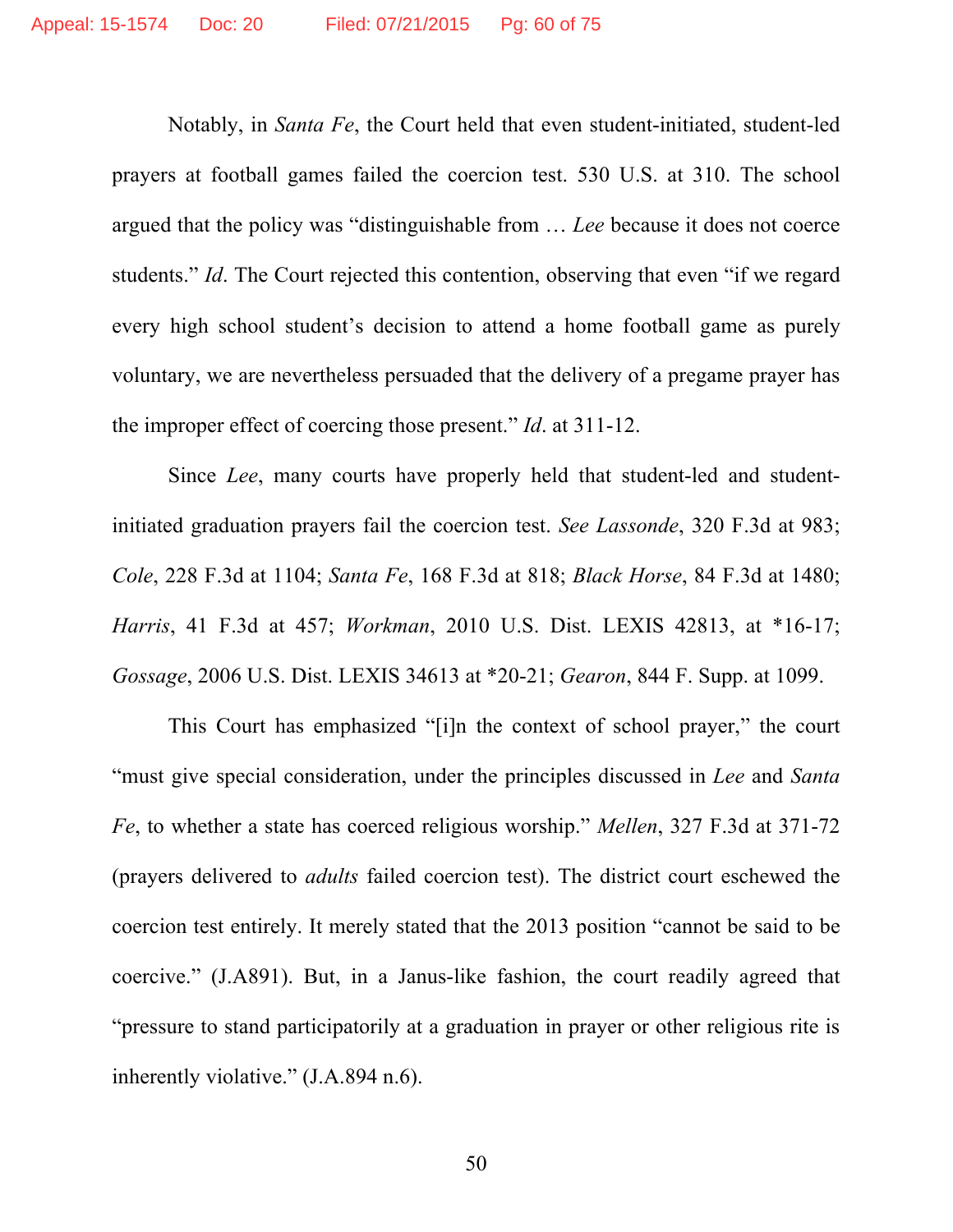Had the court properly applied the test, it would have to conclude that "the effect of the particular prayer that is offered in any given year will be to advance religion and coerce dissenting students." *Black Horse*, 84 F.3d at 1487.

That the prayers are "student-initiated" is irrelevant. *Santa Fe*, 530 U.S. at 301-02. The Court in *Santa Fe* held that the "dual elections and student speaker" did not "insulate the school from the coercive element of the final message." *Id.* at 310. Similarly, the "new position" does "nothing to eliminate the fact that a minority of students are impermissibly coerced to participate in a religious exercise." *Gossage*, 2006 U.S. Dist. LEXIS 34613 at \*20.

The District "cannot sanction coerced participation in a religious observance merely by disclaiming responsibility for the content of the ceremony." *Black Horse*, 84 F.3d at 1482. In *Lassonde*, the court observed that "[e]ven if a disclaimer were given, and even if it could dissolve governmental 'entanglement,'" "permitting a proselytizing speech at a public school's graduation ceremony would amount to coerced participation in a religious practice." 320 F.3d at 984-85*.*

# **IV. THE COURT ERRED IN DISMISSING PLAINTIFFS-APPELLANTS' CHAPEL POLICY CLAIMS.**

### **A. Plaintiffs-Appellants' nominal damage claim is not moot.**

The court granted Defendant-Appellee's Cross-Motion in its entirety on the Chapel Policy claims, including Plaintiffs-Appellants' claim for nominal damages. (J.A.881). The court dismissed the Chapel Policy claims as moot. (J.A.880).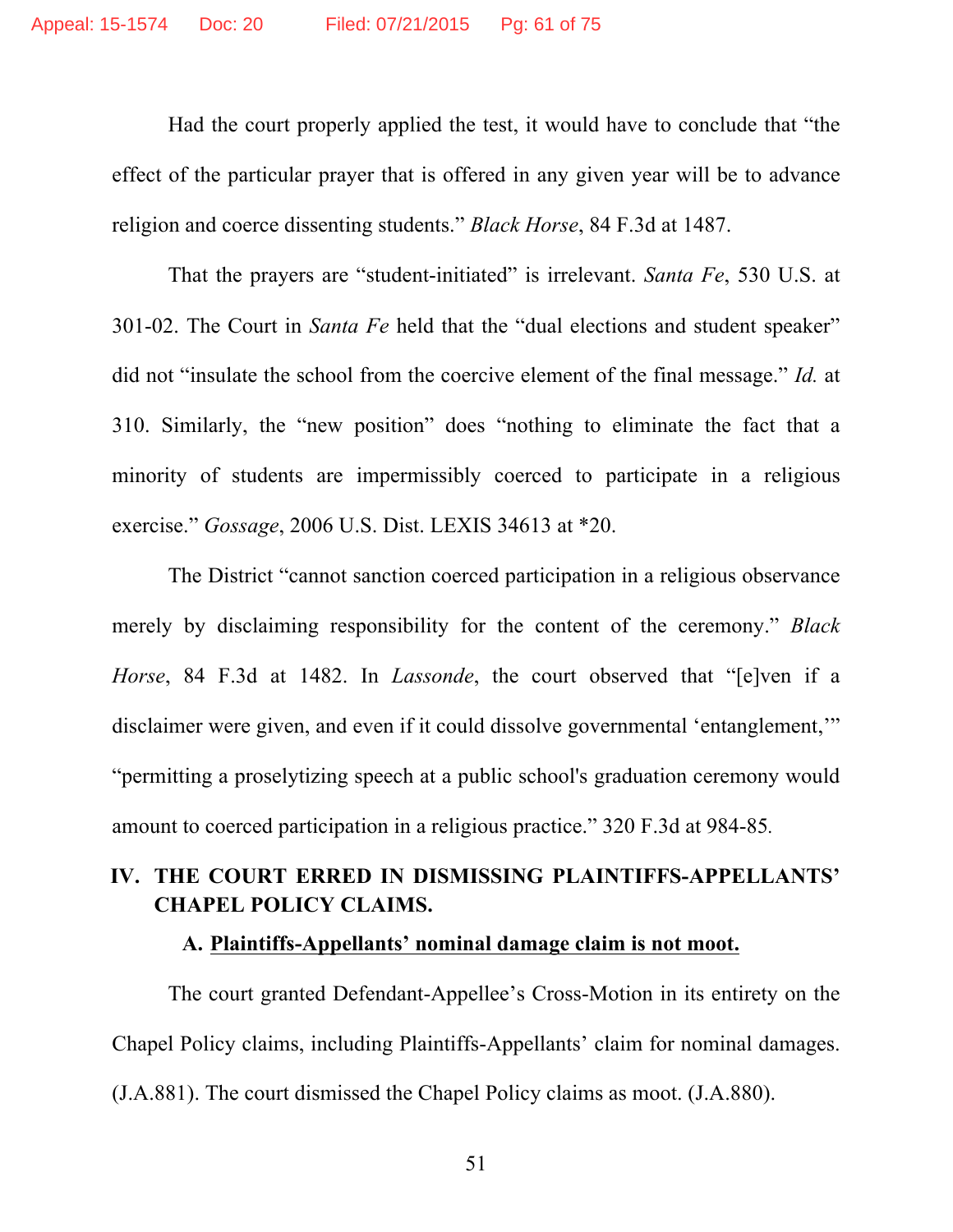However, even "if a plaintiff's injunctive relief claim has been mooted, the action is not moot if the plaintiff may be 'entitled to at least nominal damages.'" *Rendelman v. Rouse*, 569 F.3d 182, 187 (4th Cir. 2009) (citation omitted); *see Cole*, 228 F.3d at 1099-1100 ("Although a student's graduation moots his claims for declaratory and injunctive relief … we must address the damage claims"). (J.A.900). Moreover, once it is shown that a constitutional violation occurred, a court has *no discretion* to deny nominal damages. *Farrar v. Hobby*, 506 U.S. 103, 112 (1992); *Covenant Media of S.C., LLC v. N. Charleston*, 493 F.3d 421, 429 n.4 (4th Cir. 2007).

It was therefore incumbent upon the court to determine whether the Chapel Policy violated Plaintiffs-Appellants' constitutional rights and upon such determination, award nominal damages; its failure to do so was an error. *See Dawkins v. Huffman*, 25 Fed. App'x 107 (4th Cir. 2001); *Jackson v. Hill*, 569 Fed. App'x 697, 699 (11th Cir. 2014) ("The district court erroneously failed to consider whether Jackson was entitled to nominal damages"); *Sahagian v. Dickey*, 827 F.2d 90, 100 (7th Cir. 1987) (court erred because it "did not consider an award of nominal damages.").

### **B. The Does have municipal taxpayer standing.**

The court also erred in holding Plaintiffs-Appellants' prospective relief claims moot. Jane Doe is a municipal taxpayer who objects to the expenditure of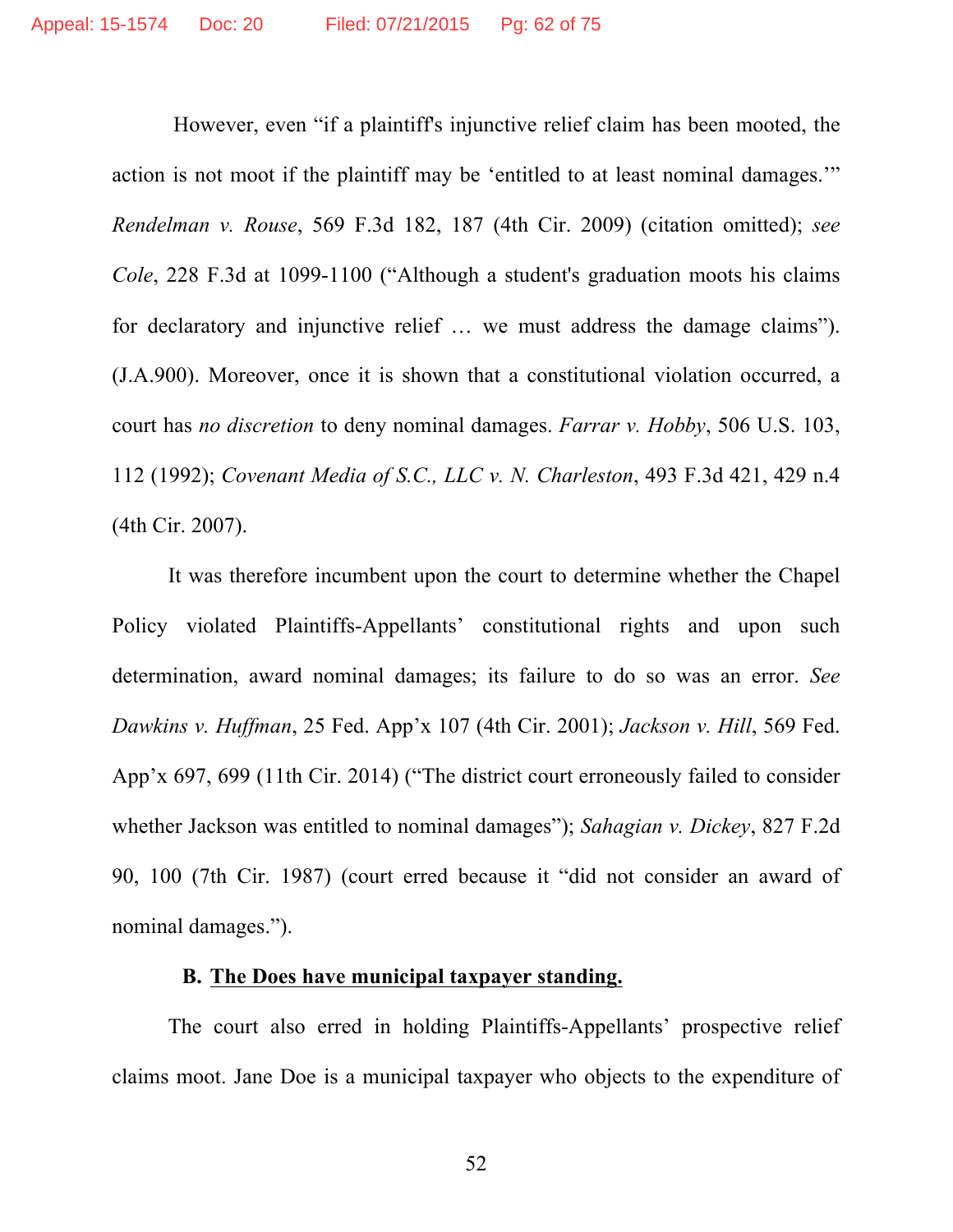municipal funds on Turner Chapel graduations, which is sufficient for "municipal taxpayer has standing." *Koenick v. Felton*, 190 F.3d 259, 263 (4th Cir. 1999).

The district court and Seventh Circuit concluded that several plaintiffs had municipal taxpayer standing to challenge a similar chapel policy in *Does 1 v. Elmbrook Joint Common Sch. Dist.*, 2010 U.S. Dist. LEXIS 72354, \*18 (E.D. Wis. 2010), *standing affirmed*, *Doe v. Elmbrook Sch. Dist.*, 687 F.3d 840, 851 (7th Cir. 2012) (en banc), *cert. denied*, 134 S. Ct. 2283 (2014).

At least \$229 of municipal funds were expended on the 2012 Turner Chapel ceremony. (J.A.879). The cost for bus transportation was \$146.20 in 2013 and \$146.33 in 2014. In 2013, it also paid a \$40 facility fee. (J.A.873-74). In addition, municipal funds in the form of personnel time and materials (such as printing invitations and flyers) were expended on the 2012, 2013, 2014, and 2015 ceremonies. (J.A.92-97; 238; 567-577).

The foregoing is more than sufficient for municipal taxpayer standing. *See Pelphrey v. Cobb Cnty.*, 547 F.3d 1263, 1267, 1280-81 (11th Cir. 2008) ("the County expend[ed] municipal funds, in the form of materials and personnel time"); *Newman v. East Point*, 181 F. Supp. 2d 1374, 1377-78 (N.D. Ga. 2002) (taxpayer funds "were used to print the flyers"); *Harvey v. Cobb Cnty.*, 811 F. Supp. 669, 675-76 (N.D. Ga. 1993) ("[t]hese actions by a supervisor and by Cobb County inmates, who were housed, fed, and transported by Cobb County at Cobb County's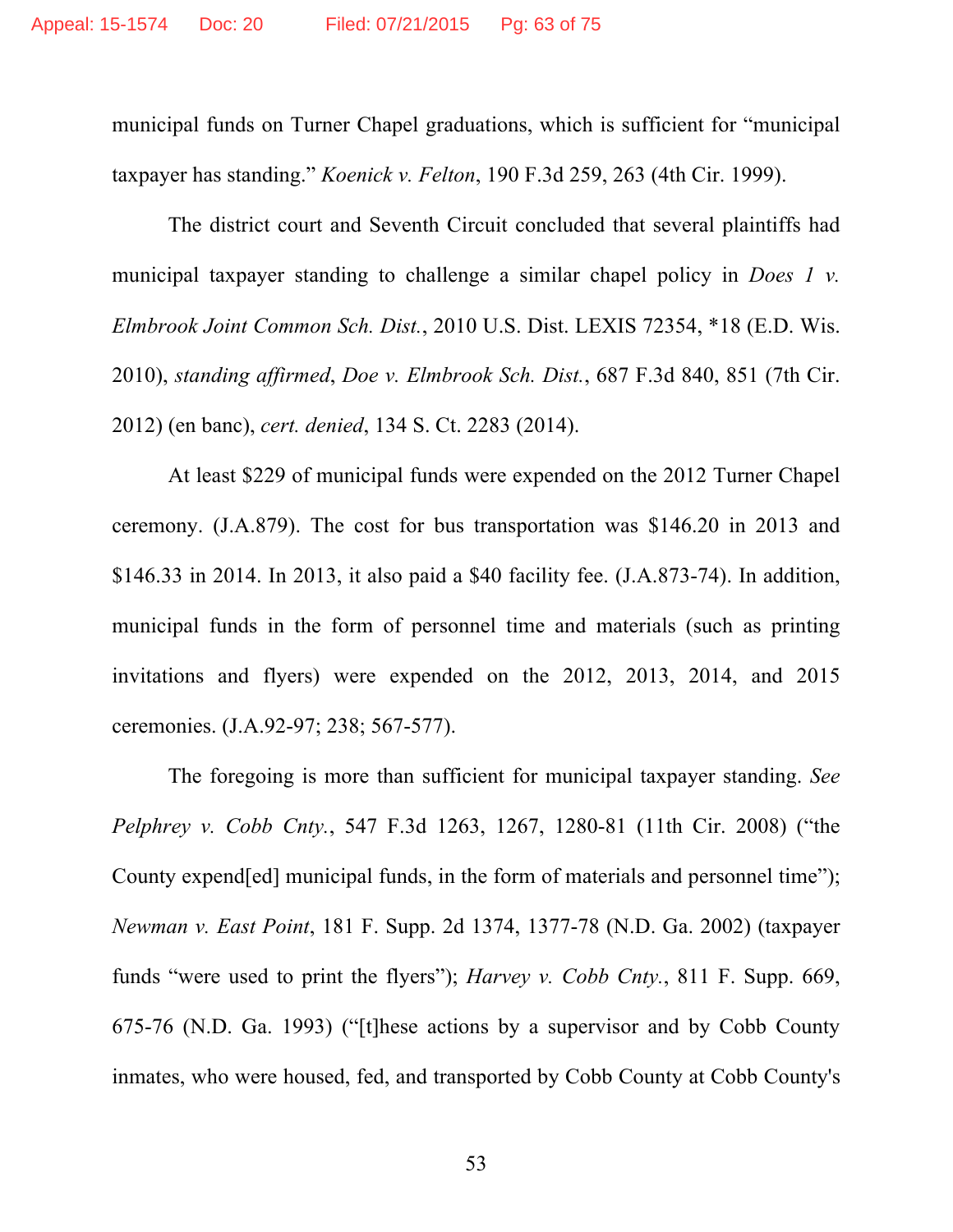expense, constitute the use of tax revenues, however small and indirect, on the panel.").

Nevertheless, the court accepted the District's superficial argument that "the monies came from MVES's school based account that is derived from non-tax revenue sources[.]" (J.A.879). The court relied solely on Robin Tate's affidavit, which alleged that funds for "2013 and 2014 awards programs," comprised "of proceeds and interest received from the school's afterschool program, Coke machine(s) sales, and donations made to the school to be used for any general need." (J.A.873-74; 879).

As a preliminary matter, the affidavit does not address the 2012 ceremony, Tigerville Elementary concerts, or personnel time and materials; it only addressed 2013 and 2014 bus transportation and facility fees. (*Id.*).

That there is a "separate account" is irrelevant. It need only be shown that the activity was "supported by any separate tax or paid for from any *particular appropriation* or that it adds *any sum whatever* to the cost of conducting the school." *Doremus v. Bd. of Educ. of Hawthorne*, 342 U.S. 429, 433 (1952) (emphasis added). It suffices that there is a "loss of revenue to the [municipal's] general fund." *Hawley v. Cleveland*, 773 F.2d 736, 741 (6th Cir. 1985) (municipal taxpayers may challenge lease to church where it could have detrimental impact on the public fisc).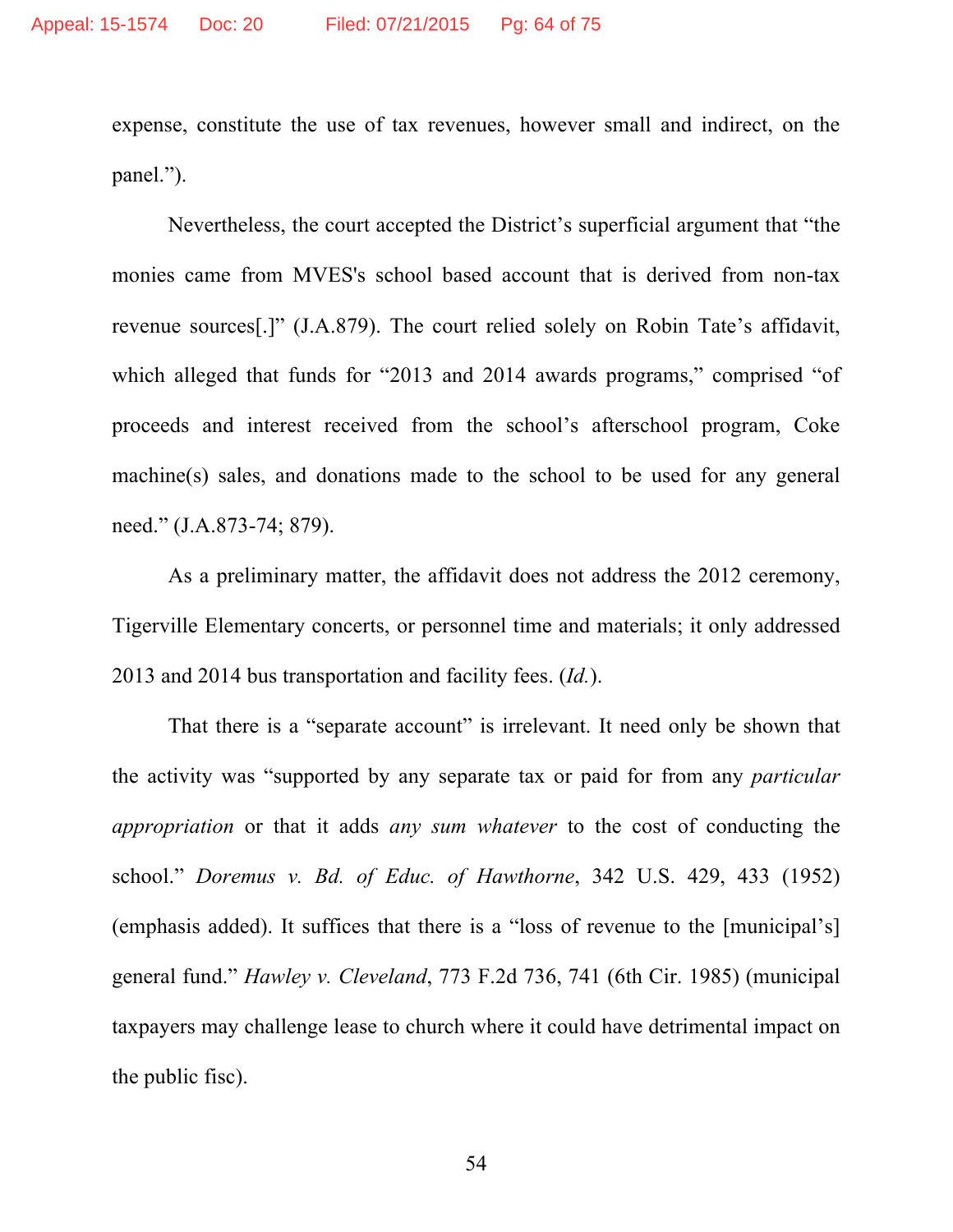Stated differently, "the varied sources that combine to fund municipal treasuries … do not affect the viability of [taxpayer standing]. From the perspective of a municipal taxpayer, funding unconstitutional conduct may be cheap because other sources subsidize the expenditures." *Smith v. Jefferson Cnty. Bd. of Sch. Comm'rs*, 641 F.3d 197, 220-21 (6th Cir. 2011) (Boyce, J., concurring in full).

### **V. THE CHAPEL POLICY IS UNCONSTITUTIONAL.**

Holding a public school graduation ceremony "in a religious institution … [is] contrary to Supreme Court precedent." *Musgrove v. Sch. Bd.*, 608 F. Supp. 2d 1303, 1305 (M.D. Fla. 2005). The jurisprudence analyzing similar graduation chapel practices is decidedly against Defendant-Appellee. *See Elmbrook*, 687 F.3d at 851; *Does v. Enfield Pub. Sch.*, 716 F. Supp. 2d 172 (D. Conn. 2010); *Spacco v. Bridgewater Sch. Dep't*, 722 F. Supp. 834, 842 (D. Mass. 1989); *Reimann v. Fremont County Joint Sch. Dist*, Civil No. 80-4059, 1980 WL 590189 (D. Idaho 1980); *Lemke v. Black*, 376 F. Supp. 87, 89-90 (E.D. Wis. 1974).

### **A. The Chapel Policy has the effect of endorsing religion.**

"Regardless of the purposes motivating it," *infra*, the Chapel Policy "fails *Lemon's* second prong," *Mellen*, 327 F.3d at 374, because the "sheer religiosity of the space" creates "a likelihood" that students "perceive a link between church and state." *Elmbrook*, 687 F.3d at 853. Under the effect prong, "[t]he *mere appearance*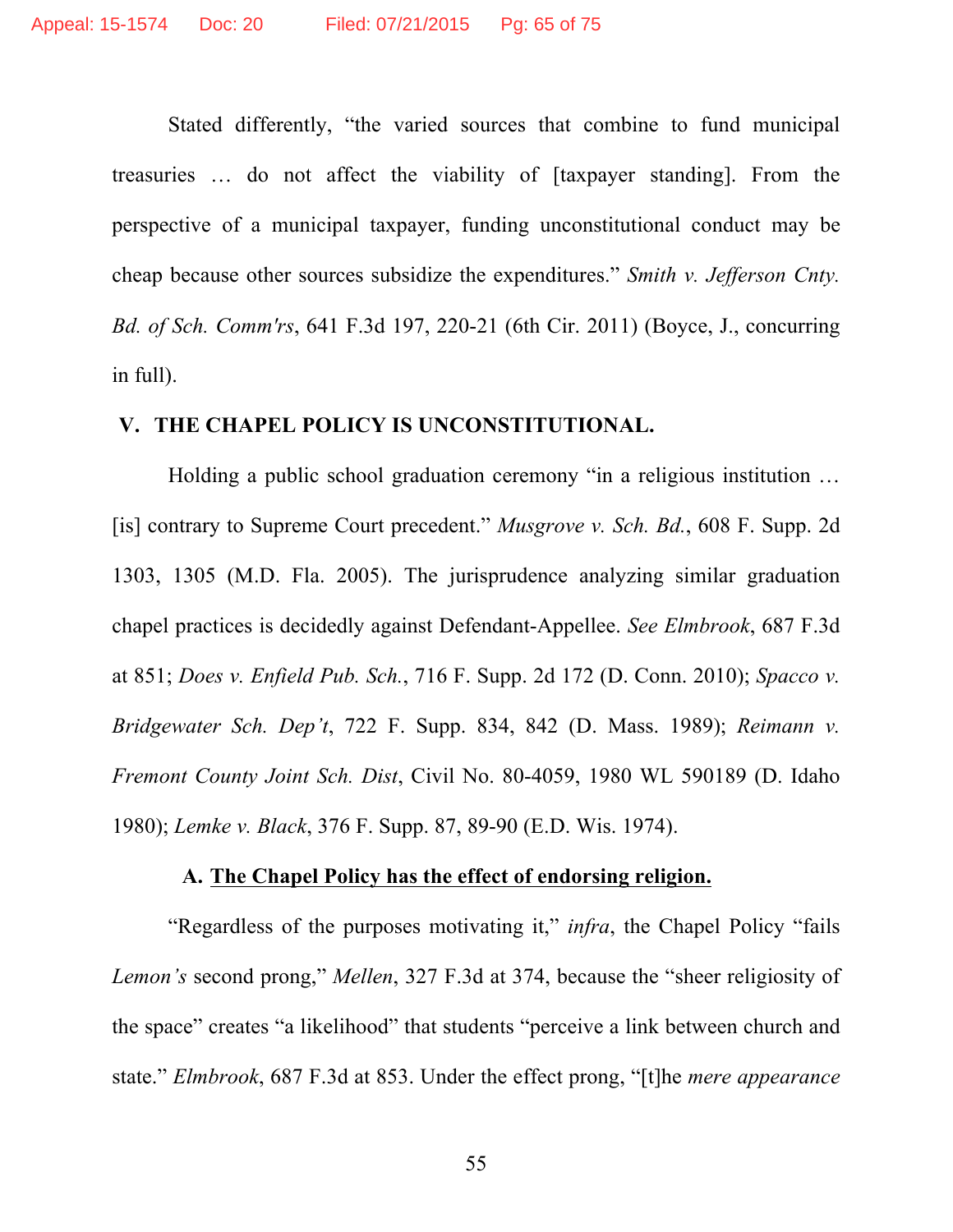of a joint exercise" between "Church and State" is unconstitutional. *Larkin v. Grendel's Den*, 459 U.S. 116, 125-26 (1982) (emphasis added). *See Smith v. Cnty. of Albemarle*, 895 F.2d 953, 959 (4th Cir. 1990) (crèche unconstitutional because it had "the appearance … of *endorsing* religion").

In a case directly on point, the Seventh Circuit in *Elmbrook* ruled that holding high school graduations in a church failed the effect prong. 687 F.3d at 856. Notably, the venue was not a "traditional church sanctuary." *Id.* at 844 n.1. The room was "the 'auditorium'" and used only for weekend services. *Id*. In contrast, Turner Chapel is the site of "regular chapel services" has "eight stained glass windows" and a pipe organ. (J.A.16¶16; 120¶16).

The court in *Enfield* similarly ruled that holding high school graduations in a church "constitutes an impermissible endorsement of religion because it conveys the message that certain religious views are embraced by Enfield Schools, and others are not." 716 F. Supp. 2d at 189.

In *Spacco*, the court held that students assigned to a public school facility leased from the Roman Catholic Church were entitled to an injunction because of the religious character of the space. 722 F. Supp. at 842-43. The court observed, as is relevant here, that, "in order to enter the building, the children and other individuals pass beneath a large cross[."] *Id.* The court concluded that the Establishment Clause was violated, even though by "[s]imply sitting in a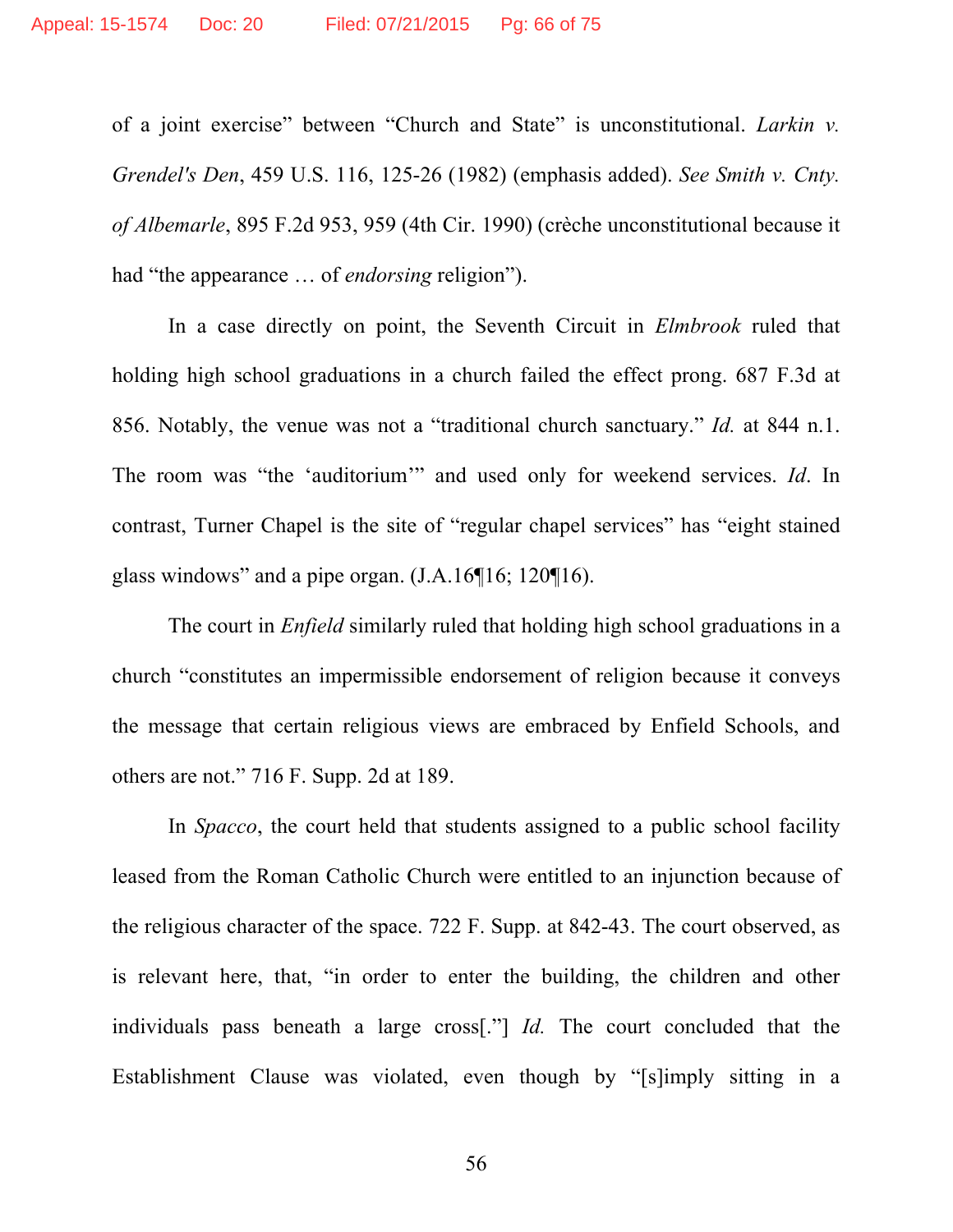classroom, a reasonable observer … would not receive any constitutionally impermissible message from his or her surroundings." *Id*. Turner Chapel "creates an environment even more overwrought with religious symbols than the venue challenged in *Spacco*." *Enfield*, 716 F. Supp. 2d at 191.

The "presence of religious iconography" in and around Turner Chapel, "is likely to prove particularly powerful, indicating to everyone that the religious message is favored and to nonadherents that they are outsiders." *Elmbrook*, 687 F.3d at 853. Even the magistrate conceded: "In this case, religious imagery was easily visible and the overall environment was clearly Christian[.]" (J.A.807).

Turner Chapel is not only a *Christian place of worship*, but it is located in the center of a pervasively Christian campus, *supra.* The chapel is a place where "evangelism" is a focus. (J.A.16¶17; 121¶17). A prominent Christian cross sits on top of the chapel and on nearby buildings. To enter the chapel, students must pass beneath a cross. NGU's logo depicting the cross and its slogan, "Christ Makes the Difference," appears prominently throughout campus, including at the entranceways to the chapel, and to the campus. (J.A.257-261; 613-730).

Surrounding the entire interior of the sanctuary are eight large stained glass windows of Christian religious scenes, each featuring Jesus. (*Id.*). Proselytizing Christian monuments of Jesus and Biblical scripture surround the chapel. (*Id.*). *See Washegesic v. Bloomingdale Pub. Sch*., 33 F.3d 679, 684 (6th Cir. 1994) ("Christ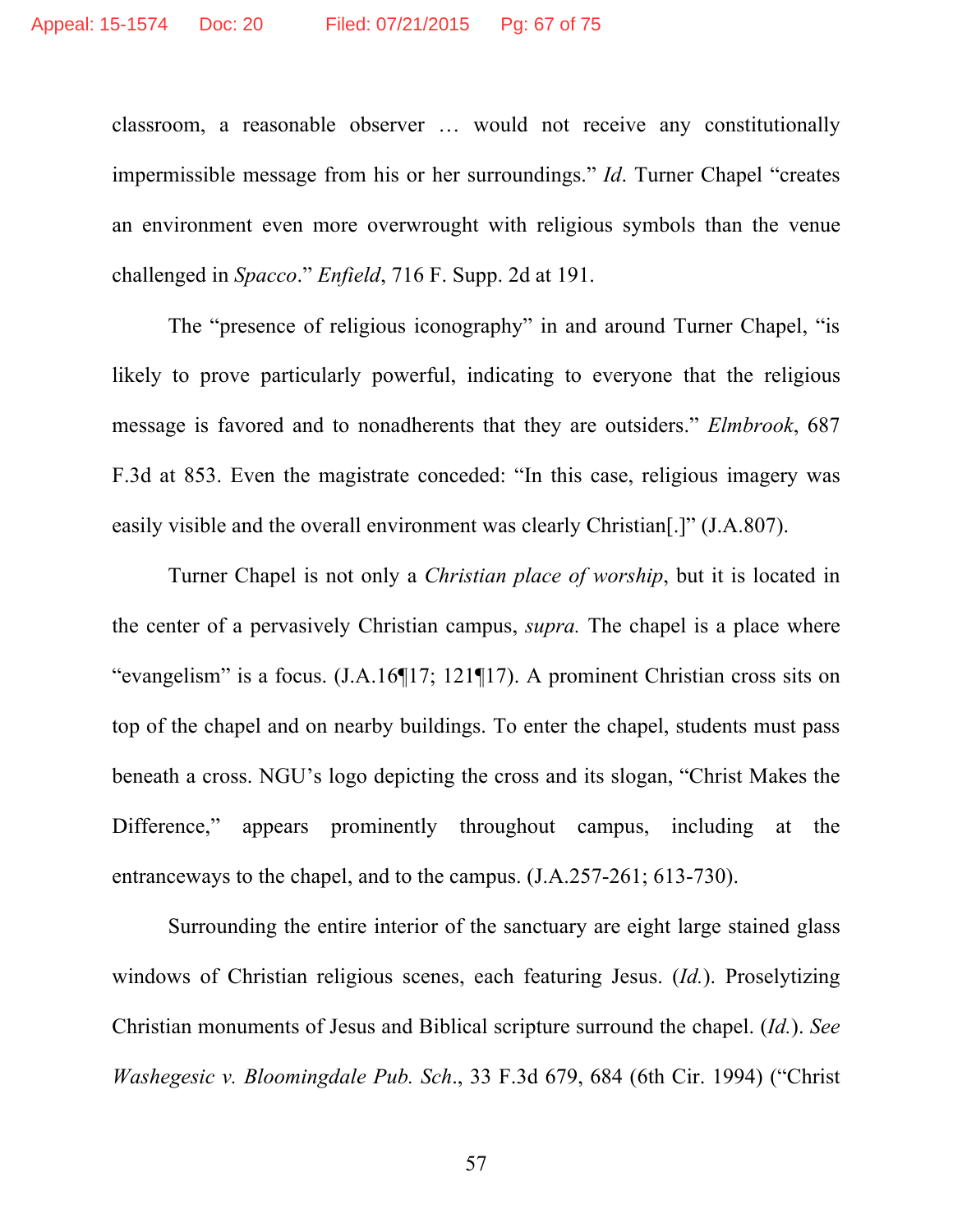is central only to Christianity, and his portrait has a proselytizing, affirming effect that some non-believers find deeply offensive.").

Three additional facts make the religious endorsement even stronger in this case than in *Elmbrook* and *Enfield*: (1) prayers are authorized; (2) the students are in elementary school (*e.g.*, *Peck*, *supra*); and (3) the church is located within a pervasively Christian university, compounding the perception of Christian favoritism. *See Smith*, 895 F.2d at 958 ("The endorsement of the religious message proceeds as much from the religious display itself as from the identification of a religious sponsor.").

In short, "[b]y choosing to hold graduations at [the chapel]," the District "sends the message that it is closely linked" with Turner Chapel *and* NGU "and its religious mission, that it favors the religious over the irreligious, and that it prefers Christians." *Enfield*, 716 F. Supp. 2d at 192.

## **B. The Chapel policy lacks a secular purpose.**

An unconstitutional religious purpose may be inferred here because Turner Chapel is "patently religious." *McCreary*, 545 U.S. at 862-63.

Furthermore, "[t]he government "cannot escape the proscriptions of the Establishment Clause merely by identifying a beneficial secular purpose." *Hall*, 630 F.2d at 1020-21. "The unmistakable message of the Supreme Court's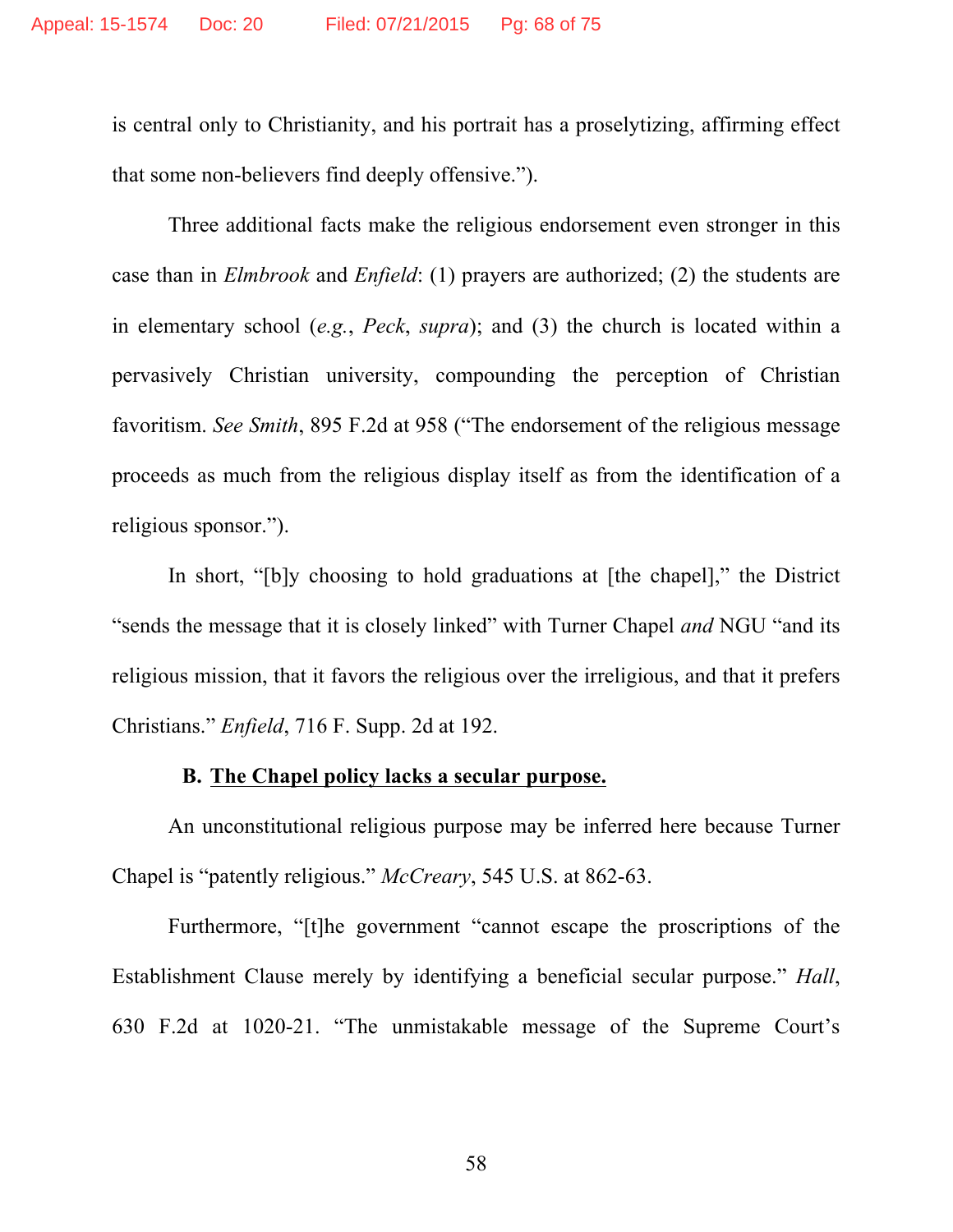teachings is that the state cannot employ a religious means to serve otherwise legitimate secular interest[.]" *Treen*, 653 F.2d at 901.

In *Hall*, for instance, the state contended that a prayer printed on the state map "promoted safety, which is a legitimate secular purpose." 630 F.2d at 1020- 21. The Court held that the prayer failed the purpose prong because the state chose "a clearly religious means to promote its secular end." *Id.*

The Eleventh Circuit (the district court's preferred jurisdiction) has also ruled: "attempting to further an ostensibly secular purpose through avowedly religious means is considered to have a constitutionally impermissible purpose." *Holloman*, 370 F.3d at 1286. *See ACLU v. Rabun Cnty. Chamber of Commerce, Inc.*, 698 F.2d 1098, 1111 (11th Cir. 1983) (even if government's "purpose for constructing the cross was to promote tourism," it "may not 'employ religious means to reach a secular goal.'") (citation omitted).

The District's "use of a religious [venue] where one is not necessary evidences a religious purpose." *Am. Humanist Ass'n v. Lake Elsinore*, 2014 U.S. Dist. LEXIS 25180, \*22 (C.D. Cal. 2014). There are numerous viable secular venues, including the District's stadiums and gyms, the facilities at BRHS and BRMS (3 miles away), and Bi-Lo center (J.A.408-409; 732-739). BRMS holds its "8th Grade Awards" in its auditorium, and its graduating class is nearly double that of MVES. (*Id.*).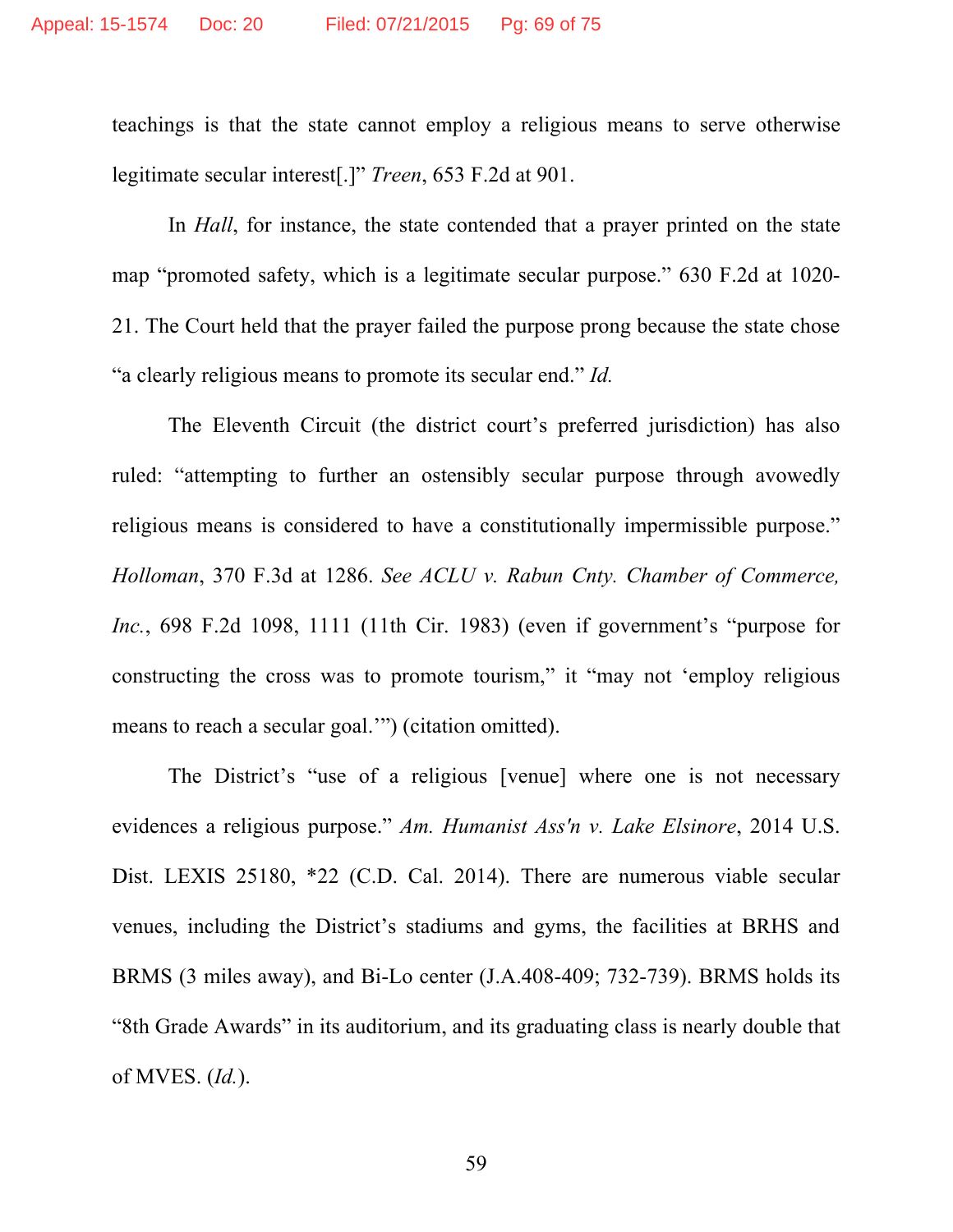The school in *Elmbrook* claimed that it selected the church because its gyms were crowded and overheated. 687 F.3d at 845 n.2, 855. It contended that "although other venues are available for graduation, none is as attractive as the Church, particularly for the price[.]" *Id.* at 848. The Seventh Circuit concluded that an "observer could reasonably conclude that the [School] District would only choose such a proselytizing environment" despite "the existence of other suitable graduation sites—if the District approved of the Church's message." *Id.* at 854. The same is true here.

## **C. The Chapel Policy fails the Coercion Test.**

It is apodictic that no government entity "can force [or] influence a person to go to or to remain away from church." *Everson v. Bd. of Educ*., 330 U.S. 1, 15 (1947). "Compulsory church attendance was one of the primary restrictions on religious freedom which the Framers of our Constitution sought to abolish." *Anderson v. Laird*, 466 F.2d 283, 286 (D.C. Cir. 1972) (Bazelon, J., concurring). As such, the Establishment Clause is clearly violated when, as here, "the government directs students to attend a pervasively Christian, proselytizing environment." *Elmbrook*, 687 F.3d at 855.

The Chapel Policy undoubtedly fails the coercion test. *Id.* at 854 ("In addition to impermissibly endorsing religion, the District's decision to use Elmbrook Church for graduations was religiously coercive"). The Seventh Circuit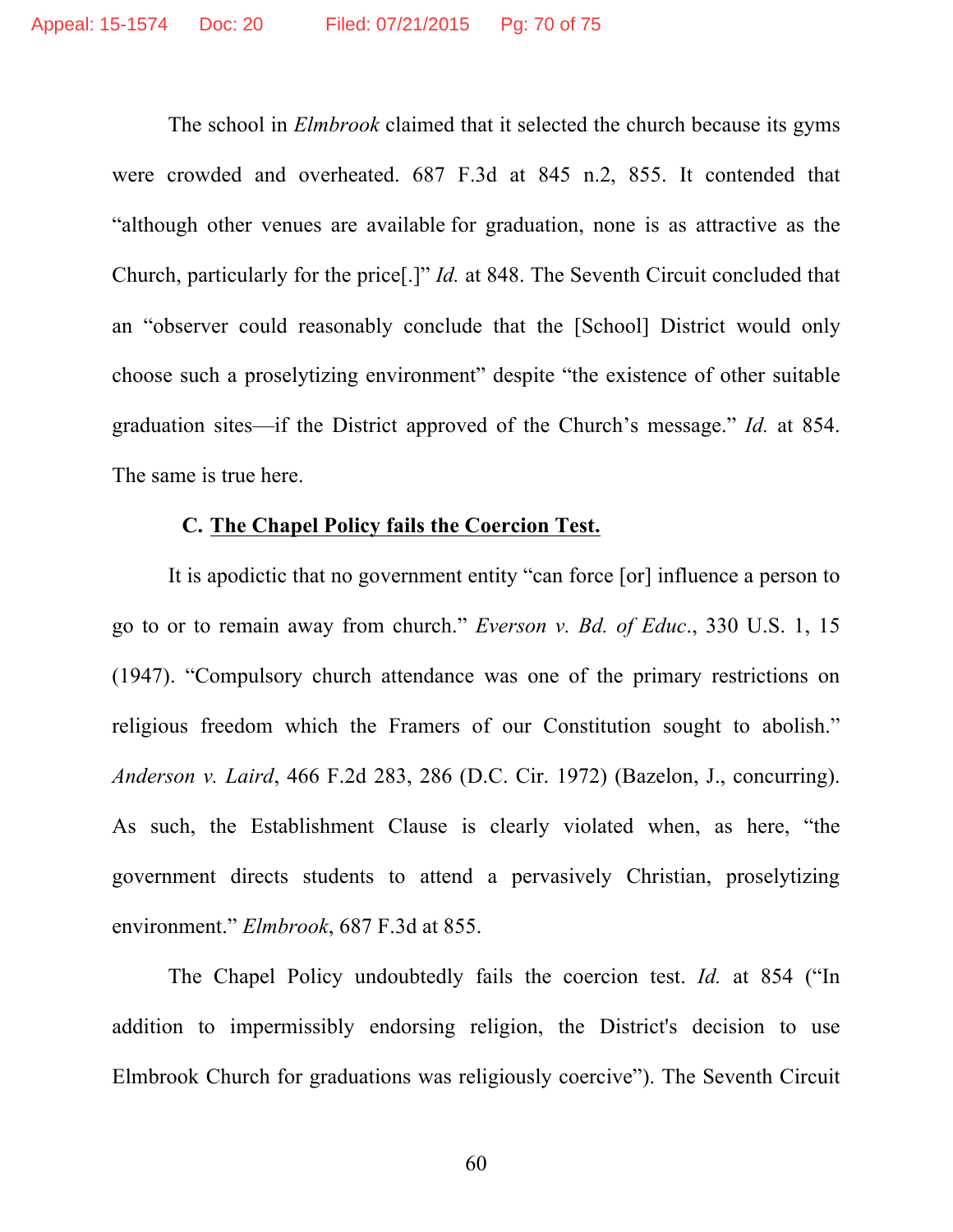held that the church venue failed the coercion test, even though no prayers were delivered. *Id.* at 847, 851. The same was true in *Enfield*, 716 F. Supp. 2d at 200-01. "[S]ome believers see entering a church as a religious act in itself." *Id.* Viewed "through this lens," holding graduations in Turner Chapel "not only can be viewed as coercing students to enter a church and 'support or participate in religion,' but can also be viewed as coercing the violation of one's own religious beliefs." *Id*.

Students must enter Turner Chapel, a place where "evangelism" is a focus, and where students are exposed to "the gospel of Jesus Christ." (J.A.16¶17; 121¶17). It "is cruel to force any individual to violate his conscience in order to participate in such an important event." *Lemke*, 376 F. Supp. at 89*. See also Musgrove*, 608 F. Supp. 2d at 1305; *Spacco*, 722 F. Supp. at 842.

The Chapel Policy is, in some respects, even more coercive than gradation prayers. "In *Lee* and *Santa Fe*, the state did not require that individual students perform any act whatsoever, but instead merely required students to be exposed to others engaging in religious activity at secular venues." *Enfield*, 716 F. Supp. 2d at 200-201. The Chapel Policy, in contrast, "requires students to undertake the act of entering a place of religious worship." *Id.* The only way "to avoid the dynamic is to leave the ceremony. That is a choice, *Lee v. Weisman* teaches, the Establishment Clause does not force students to make." *Elmbrook*, 687 F.3d at 855-56.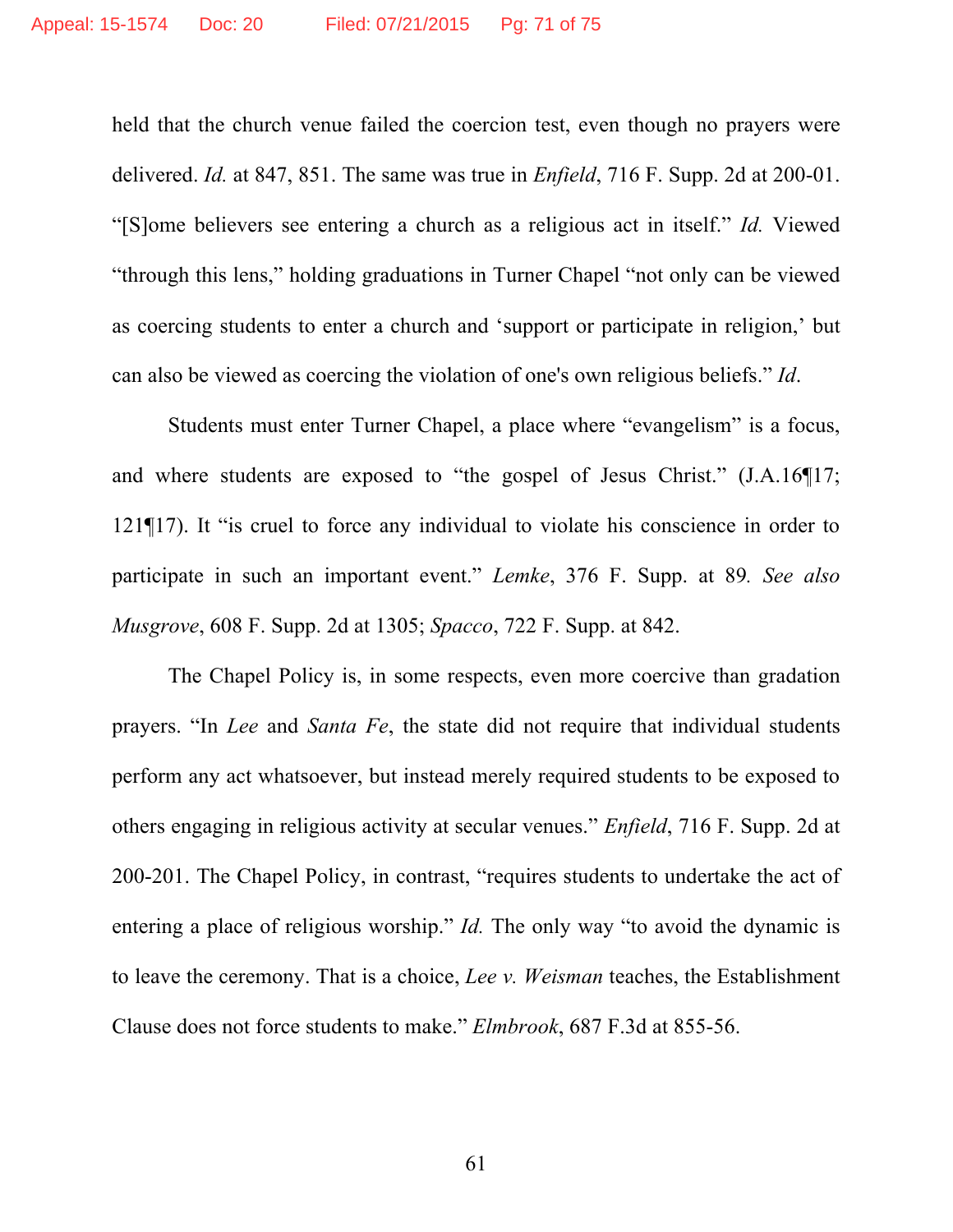l

### **CONCLUSION**

For the foregoing reasons, the District Court erred in denying Plaintiffs-Appellants' Motion for Summary Judgment and granting Defendant-Appellee's Cross-Motion. Plaintiffs-Appellants respectfully request that the Court REVERSE with instructions to enter judgment in favor of Plaintiffs-Appellants on all claims, and REMAND to determine the appropriate amount of attorney's fees and costs.<sup>12</sup>

### **REQUEST FOR ORAL ARGUMENT**

Pursuant to Local Rule 34(a), Plaintiffs-Appellants respectfully request that

this Court grant them oral argument on the issues presented by this appeal.

Respectfully submitted:

July 20, 2015

s/ Monica Lynn Miller Monica Lynn Miller American Humanist Association 1777 T Street, N.W., Washington, D.C. 20009 phone (202) 238-9088 / facsimile (202) 238-9003 mmiller@americanhumanist.org CA 288343 / DC 101625

Aaron J. Kozloski, Fed. ID No. 9510 Capitol Counsel, LLC P.O. Box 1996, Lexington, SC 29071

<sup>12</sup> *E.g.*, *Thompson v. Life Ins. Co. of N. Am*., 30 Fed. App'x 160, 165 (4th Cir. 2002) ("We reverse the district court's grant of summary judgment for LINA and remand for the entry of judgment for the plaintiff and a determination of appropriate attorney's fees and costs."); *Capital City Real Estate, LLC v. Certain Underwriters at Lloyd's London*, 2015 U.S. App. LEXIS 9662, \*21 (4th Cir. 2015) (same).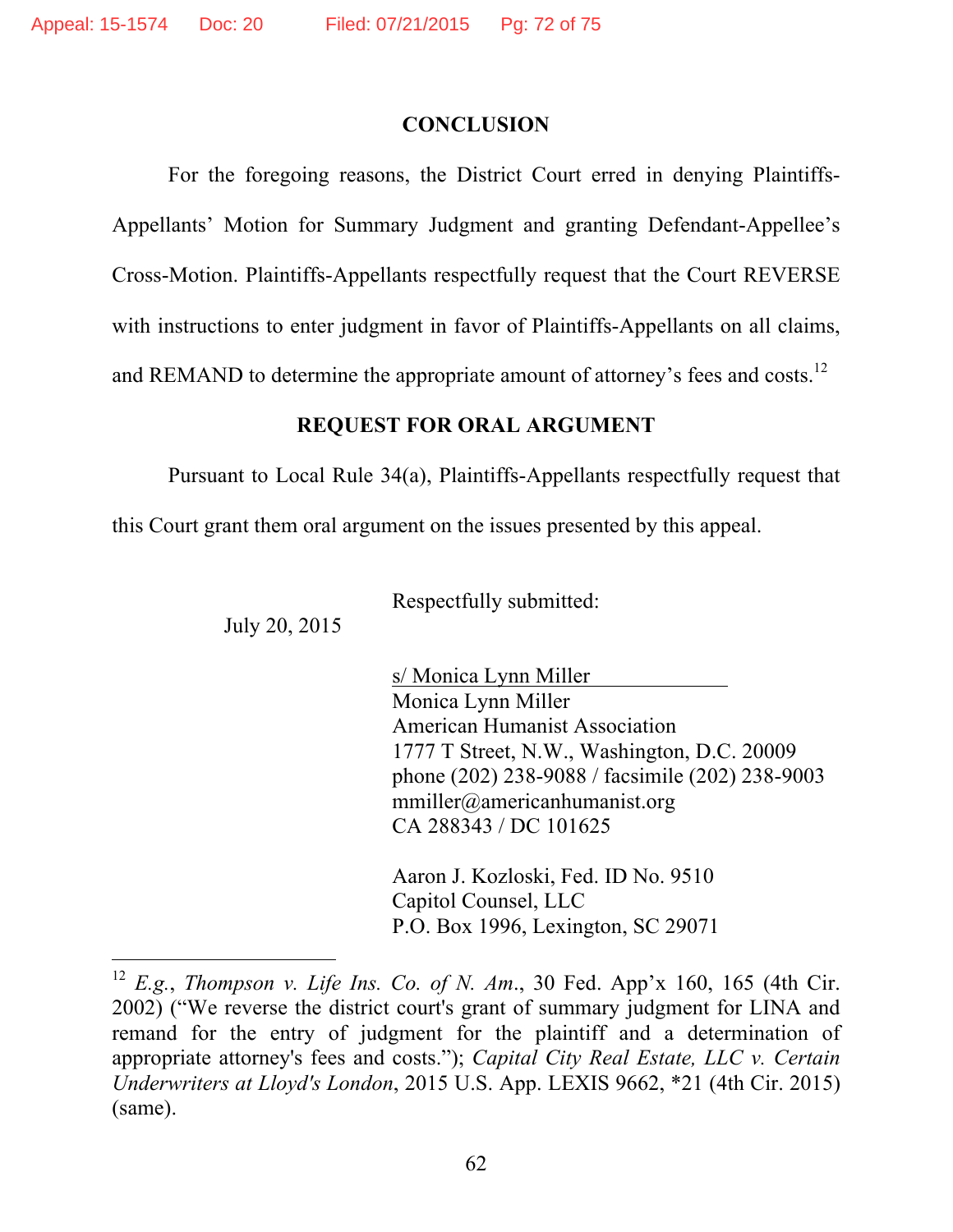phone 803-748-1320 / facsimile 888-513-6021 aaron@capitolcounsel.us

# **COUNSEL FOR PLAINTIFFS-APPELLANTS**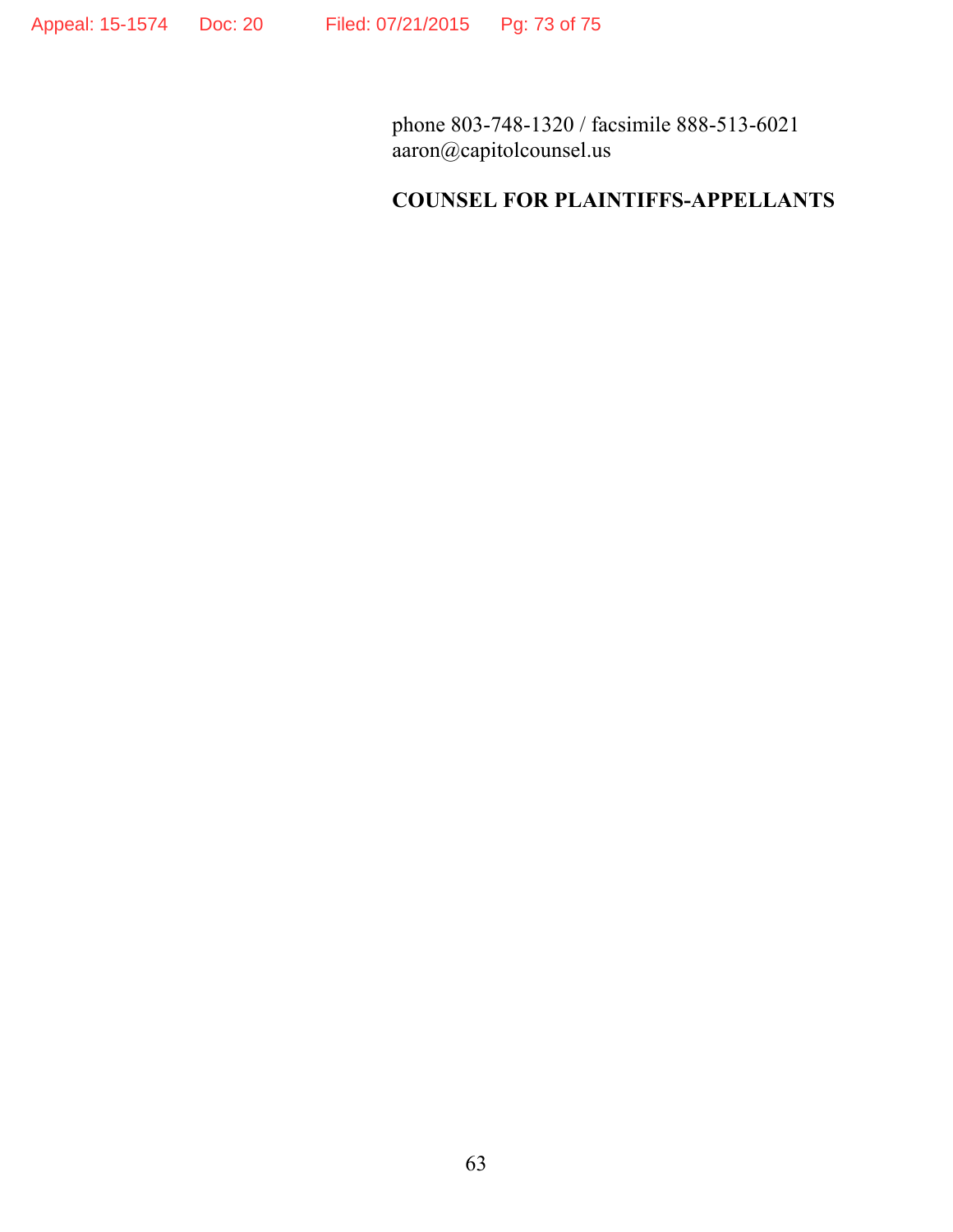#### **CERTIFICATE OF COMPLIANCE**

I certify that this brief complies with the type-volume limitation of Fed. R. App. P. 32(a)(7)(B) because this brief contains 13,831 words, excluding the parts of the brief exempted by Fed. R. App. P.  $32(a)(7)(B)(iii)$ .

This brief complies with the typeface requirements of Fed. R. App. P.  $32(a)(5)$  and the type style requirements of Fed. R. App. P.  $32(a)(6)$  because this brief has been prepared in a proportionally spaced typeface using Microsoft® Word 12.2.8 in 14-point font size in Times New Roman.

July 21, 2015

s/ Monica Lynn Miller Monica Lynn Miller American Humanist Association 1777 T Street, N.W., Washington, D.C. 20009 phone (202) 238-9088 / facsimile (202) 238-9003 mmiller@americanhumanist.org CA 288343 / DC 101625

Aaron J. Kozloski, Fed. ID No. 9510 Capitol Counsel, LLC P.O. Box 1996, Lexington, SC 29071 phone 803-748-1320 / facsimile 888-513-6021 aaron@capitolcounsel.us

## **COUNSEL FOR PLAINTIFFS-APPELLANTS**